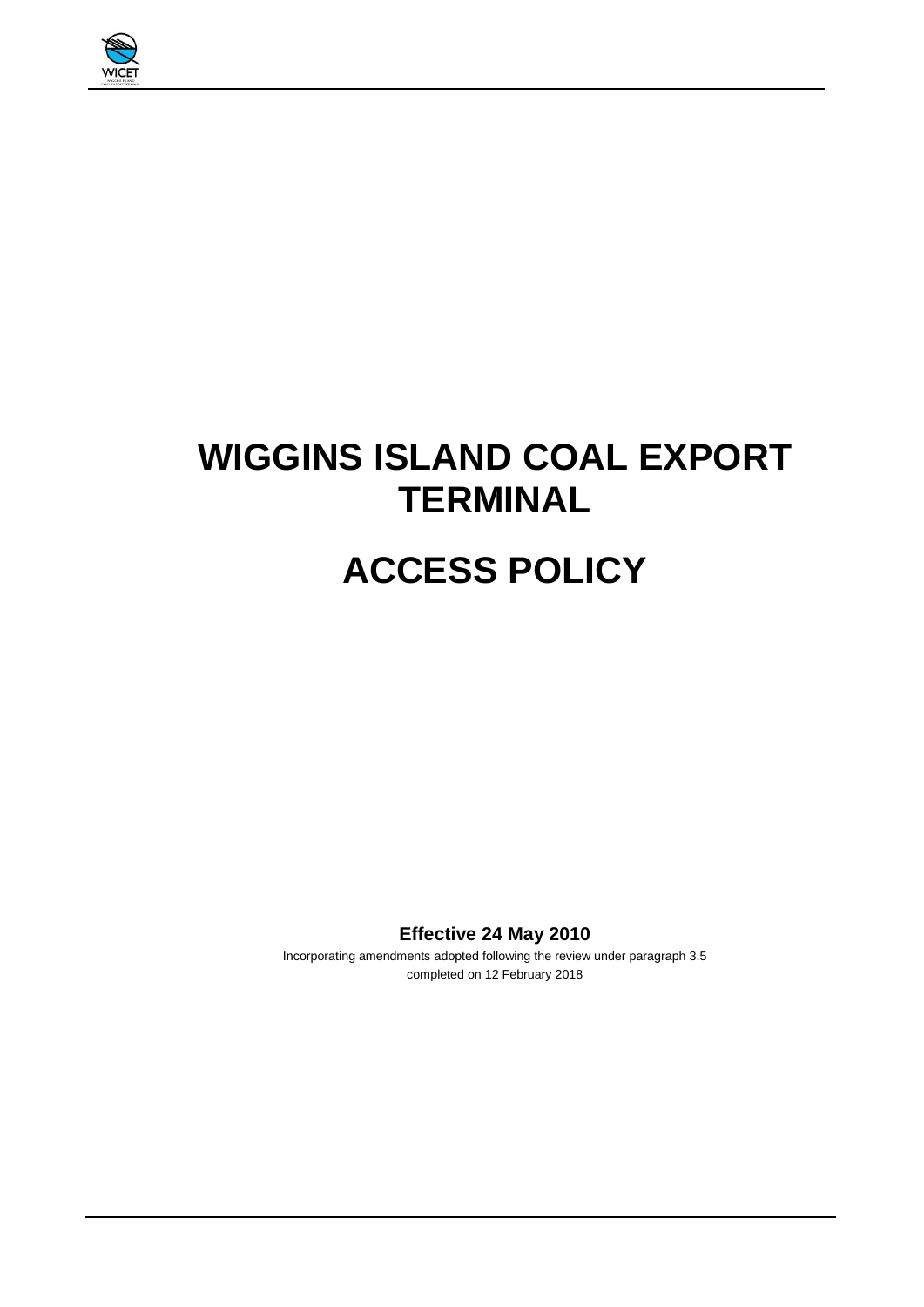**Contents**

**WICET** 

| 1.                | <b>INTRODUCTION</b>                        | 1              |
|-------------------|--------------------------------------------|----------------|
| 2.                | <b>SCOPE AND OBJECTIVE OF THIS POLICY</b>  | 1              |
| 3.                | <b>COMMENCEMENT, AMENDMENT AND REVIEW</b>  | $\overline{2}$ |
| 4.                | <b>INFORMATION TO BE PROVIDED BY WICET</b> | $\overline{4}$ |
| 5.                | <b>WICET SHARES AND ASSOCIATED RIGHTS</b>  | 6              |
| 6.                | <b>B CLASS SHARE APPLICATION PROCEDURE</b> | $\overline{7}$ |
| 7.                | <b>TAKE OR PAY AGREEMENTS</b>              | 9              |
| 8.                | <b>CAPACITY MANAGEMENT PRINCIPLES</b>      | 12             |
| 9.                | <b>EXPANSION PRINCIPLES</b>                | 18             |
| 10.               | <b>PRICING PRINCIPLES</b>                  | 25             |
| 11.               | <b>INDEPENDENT CONSULTANT</b>              | 28             |
| 12.               | <b>CONFIDENTIAL INFORMATION</b>            | 29             |
| 13.               | <b>DISPUTE RESOLUTION</b>                  | 30             |
| 14.               | <b>PROHIBITION ON HINDERING ACCESS</b>     | 31             |
| 15.               | <b>WHO TO CONTACT</b>                      | 31             |
| <b>DICTIONARY</b> |                                            | 32             |
| <b>ANNEXURE 1</b> |                                            | 39             |
| <b>ANNEXURE 2</b> |                                            | 40             |
| <b>ANNEXURE 3</b> |                                            | 41             |
| <b>ANNEXURE 4</b> |                                            | 45             |
| <b>ANNEXURE 5</b> |                                            |                |
| <b>ANNEXURE 6</b> |                                            | 48             |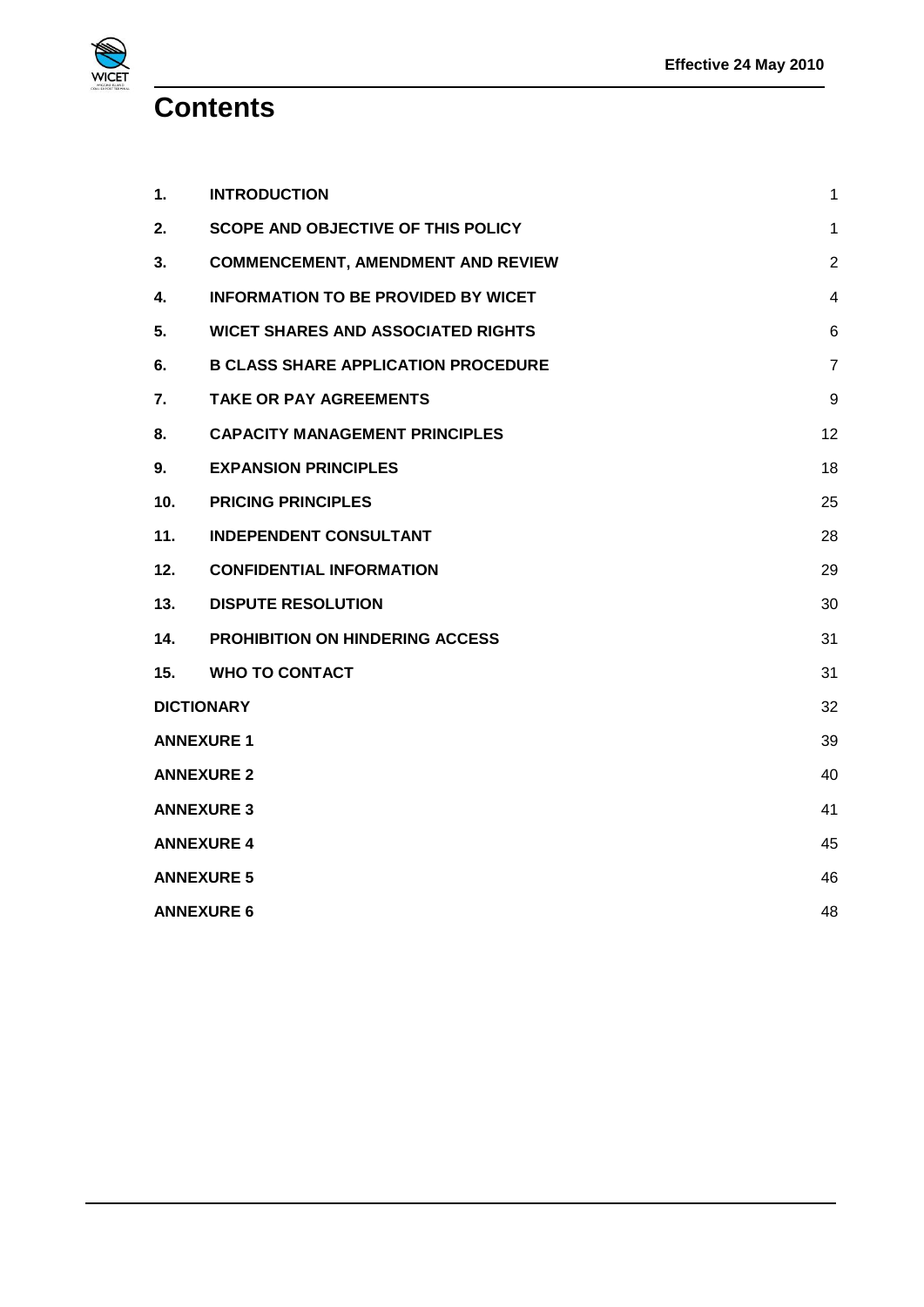## <span id="page-2-0"></span>**1. INTRODUCTION**

- 1.1 The Terminal is owned and operated by WICET. WICET may appoint contractors to provide services at the Terminal including operational and/or maintenance services.
- 1.2 WICET will provide the Services at the Terminal once it has completed the works required for Stage 1<sup>1</sup>.
- 1.3 Subject to Financial Close of each Stage, the Terminal is to be built as follows:
	- (a) Stage 1, which is planned to have a Capacity under normal operating conditions of at least 20 Mtpa<sup>2</sup>; and
	- (b) Subject to demand from Gladstone Coal Producers and available finance, additional increments to be determined up to a forecast reasonably achievable Capacity under normal operating conditions aligned to the Terminal Master Plan and subject to applicable regulatory approvals, with any decision to expand to be made in accordance with the Expansion Principles.
- 1.4 If WICET:
	- (a) voluntarily transfers ownership of the Terminal to a third party, WICET must ensure that; or
	- (b) is required to transfer ownership of the Terminal to a third party, WICET must do everything within its power and control to ensure that,

as a condition of such transfer the relevant third party undertakes in writing, in favour of all Gladstone Coal Producers (including, without limitation, the Reserved Capacity Producers), to adhere strictly to the terms of this Access Policy.

## <span id="page-2-1"></span>**2. SCOPE AND OBJECTIVE OF THIS POLICY**

- 2.1 Subject to availability, Capacity (and access to Services) is available to any Gladstone Coal Producer which meets the requirements of this Policy.
- 2.2 The contents of this Policy are intended to be consistent with the Key Principles and reflect the obligations imposed, and rights provided, under the contractual arrangements agreed between the shareholders of WICET and WICET, Shippers and WICET, and WICET and the State and GPC.
- 2.3 This Policy describes the process by which a Gladstone Coal Producer can itself or through a related body corporate:
	- (a) acquire contractually enforceable rights relevant to the Terminal, WICET and the Services; and
	- (b) subject to availability, obtain an allocation of Capacity at the Terminal.
- 2.4 In summary this Policy, among other things:
	- (a) identifies the information WICET must provide to a Gladstone Coal Producer upon request in writing (paragraph [4\)](#page-5-0);

l

<sup>&</sup>lt;sup>1</sup> Services have been provided since Mechanical Completion on 30 June 2015

<sup>2</sup> Stage 1 has a throughput capacity of approximately 27mtpa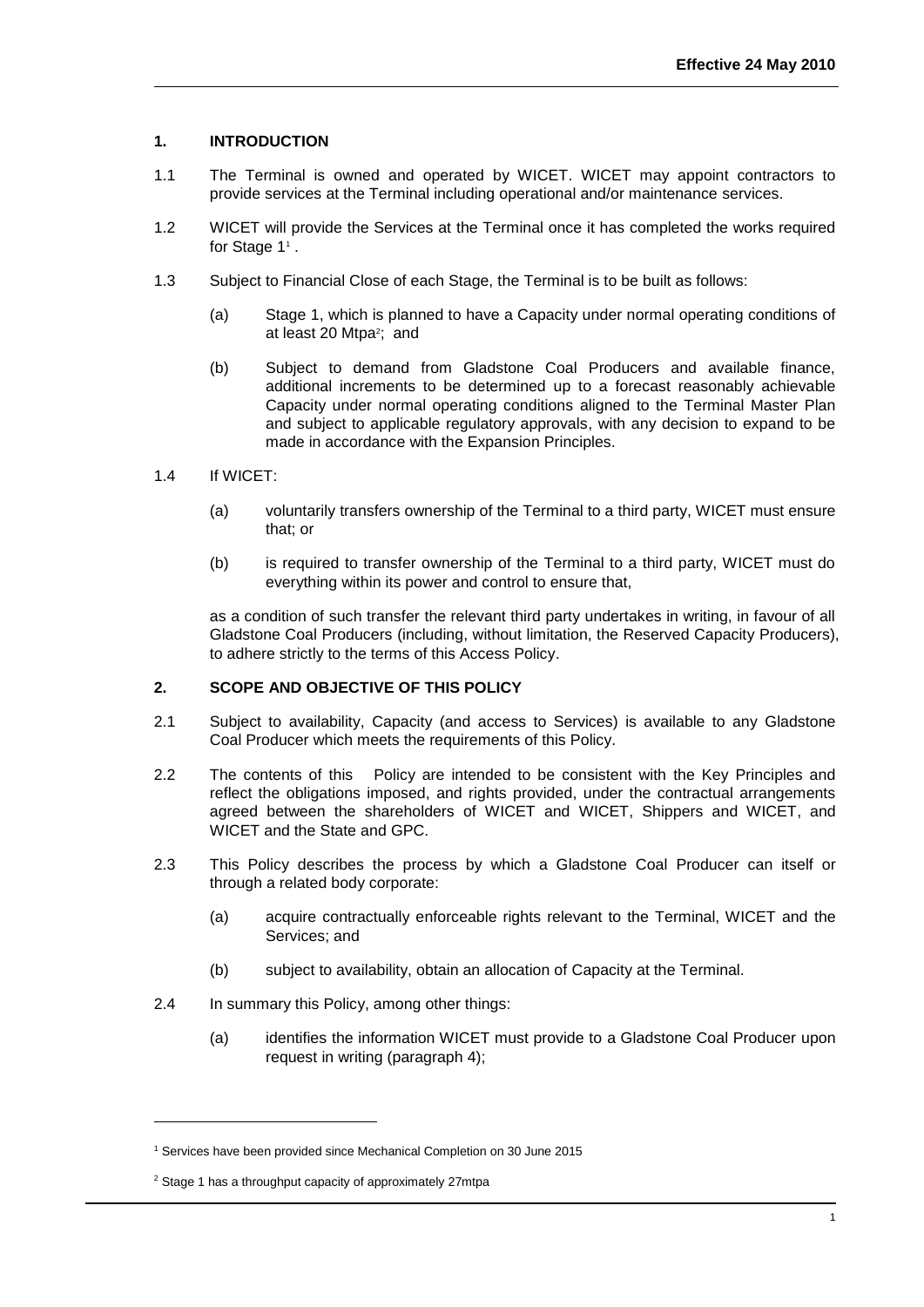- (b) lists the requirements, including the application process, a Gladstone Coal Producer must meet to enter into a ToP Agreement and for it and (if relevant) a related body corporate to become a party to the WICET Holdings Shareholders Agreement (and therefore also an A Class Shareholder) (paragraph [7\)](#page-10-0);
- (c) describes the application requirements and application assessment process and confers rights in relation to Gladstone Coal Producers who are seeking to become B Class Shareholders (paragraph [6\)](#page-8-0);
- (d) summarises the rights and obligations of a B Class Shareholder and an A Class Shareholder (paragraph [5\)](#page-7-0);
- (e) describes the process and/or methodology by which:
	- (i) demand for future capacity is ascertained;
	- (ii) capacity is allocated to Shippers and Proposers;
	- (iii) capacity allocations can be varied to ensure Capacity is managed optimally;
	- (iv) expansion decisions relevant to the Terminal and its operations are made;

(paragraphs [8](#page-13-0) and [9](#page-19-0) and Annexure 4);

- (f) describes the methodology used to determine the pricing principles, which are based on cost recovery (paragraph [10\)](#page-26-0);
- (g) describes how confidential information will be protected and conflicts of interest will be managed (paragraph [12\)](#page-30-0); and
- (h) describes the dispute resolution process available to a Gladstone Coal Producer if a dispute arises under the Policy (paragraph [13\)](#page-31-0).
- 2.5 WICET has undertaken in clause 16.2 of the Framework Deed to:
	- (a) comply with and give effect to this Policy; and
	- (b) ensure the Terminal is operated (and expansions of the Terminal are conducted) in a manner consistent with this Policy.
- 2.6 A Gladstone Coal Producer or a Shipper may accept the benefit of the undertaking given by WICET in clause 16.2 of the Framework Deed referred to in paragraph 2.5 above by delivering a notice of acceptance to WICET at its registered office marked to the attention of the WICET Access Officer stating that it accepts the benefit of the undertaking given by WICET in clause 16.2 of the Framework Deed.

## <span id="page-3-0"></span>**3. COMMENCEMENT, AMENDMENT AND REVIEW**

l

- 3.1 This Policy is effective as from the date upon which it is agreed by the State and WICET (**Effective Date**), but will cease to have effect if the Framework Deed is terminated because Financial Close for Stage 1 does not occur prior to the End Date<sup>3</sup>.
- 3.2 If, at any time, WICET considers one or more aspects of the Policy to be unworkable or otherwise an impediment to the efficient and effective operation of the Terminal, provision of Services or the securing of financing for development of the Terminal, WICET can, at its

<sup>&</sup>lt;sup>3</sup> The Policy was agreed between WICET and the State on 24 May 2010 and Financial Close for Stage 1 occurred on 30 September 2011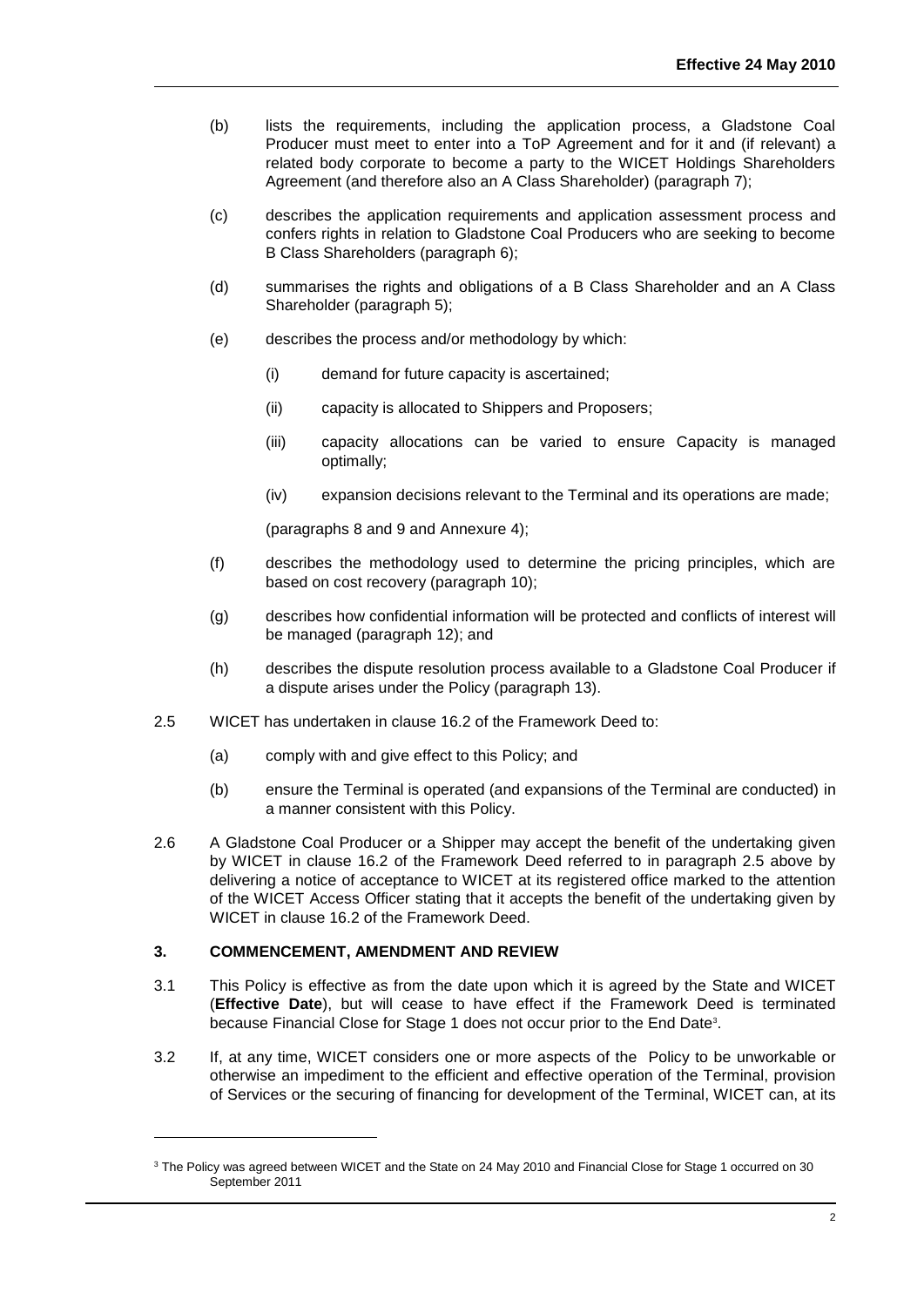discretion, but with the consent of the State and in consultation with Relevant Industry Stakeholders, review and amend the Policy to address those unworkable or otherwise inefficient or ineffective aspects of the Policy provided that the Policy as amended must at all times be consistent with the requirements of the Key Principles.

- 3.3 At any time prior to Financial Close for Stage 1, WICET may amend the Policy (with the consent of the State pursuant to the Framework Deed) to reflect any amendments the parties have made to the WICET Agreements to ensure consistency between the WICET Agreements and the Policy provided that the Policy as amended must at all times be consistent with the requirements of the Key Principles.
- 3.4 The State, in accordance with the terms of the Framework Deed, may at any time by written notice to WICET, request WICET to amend the Policy provided that the Policy remains consistent with the Key Principles. WICET and the State will enter into good faith discussions with a view to agreeing upon amendments so as to address the concerns or issues of the State.
- <span id="page-4-0"></span>3.5 The Policy is to be reviewed by WICET in conjunction with an independent consultant with relevant expertise, who has been engaged pursuant to paragraph [11:](#page-29-0)
	- (a) five years from the date of Financial Close for Stage 1 of the Terminal;
	- (b) thereafter, on a three yearly basis; and
	- (c) at such other times (if any) as WICET may determine in its absolute discretion,

to ensure that it continues to meet the requirements of the Key Principles.

- <span id="page-4-1"></span>3.6 Each review by WICET pursuant to paragraph [3.5](#page-4-0) is to be conducted by WICET and the independent consultant in consultation with the State and Relevant Industry Stakeholders. WICET must advertise in regional and national newspapers selected by it and publish on its website a notice that the review is to take place and invite submissions from Relevant Industry Stakeholders. WICET must ensure that there is at least 20 Business Days between the date of the advertisement and the closing date for submissions.
- <span id="page-4-2"></span>3.7 Following completion of the review, WICET in conjunction with the independent consultant will prepare a report setting out the findings of the review and recommending any changes which need to be made to the Policy so that it will continue to meet the requirements of the Key Principles. Copies of the report will be provided to each of the persons referred to in paragraph [3.6](#page-4-1) above.
- 3.8 If a recommended change to the Policy requires a corresponding amendment to the WICET Agreements, WICET will:
	- (a) in good faith seek to agree the proposed amendments with the counterparties to the WICET Agreements; and
	- (b) if the counterparties agree to the proposed amendments and WICET has obtained all other necessary approvals and consents (including from the State under the Framework Deed), promptly amend the Policy and the WICET Agreements in accordance with the recommendations made in the report referred to in paragraph [3.7.](#page-4-2)
- 3.9 WICET acknowledges that amendments to the Policy require the prior written approval of the State under the Framework Deed.
- 3.10 WICET will publish the revised Policy on its website as soon as practicable after it has made any changes to it in accordance with the provisions of this paragraph 3.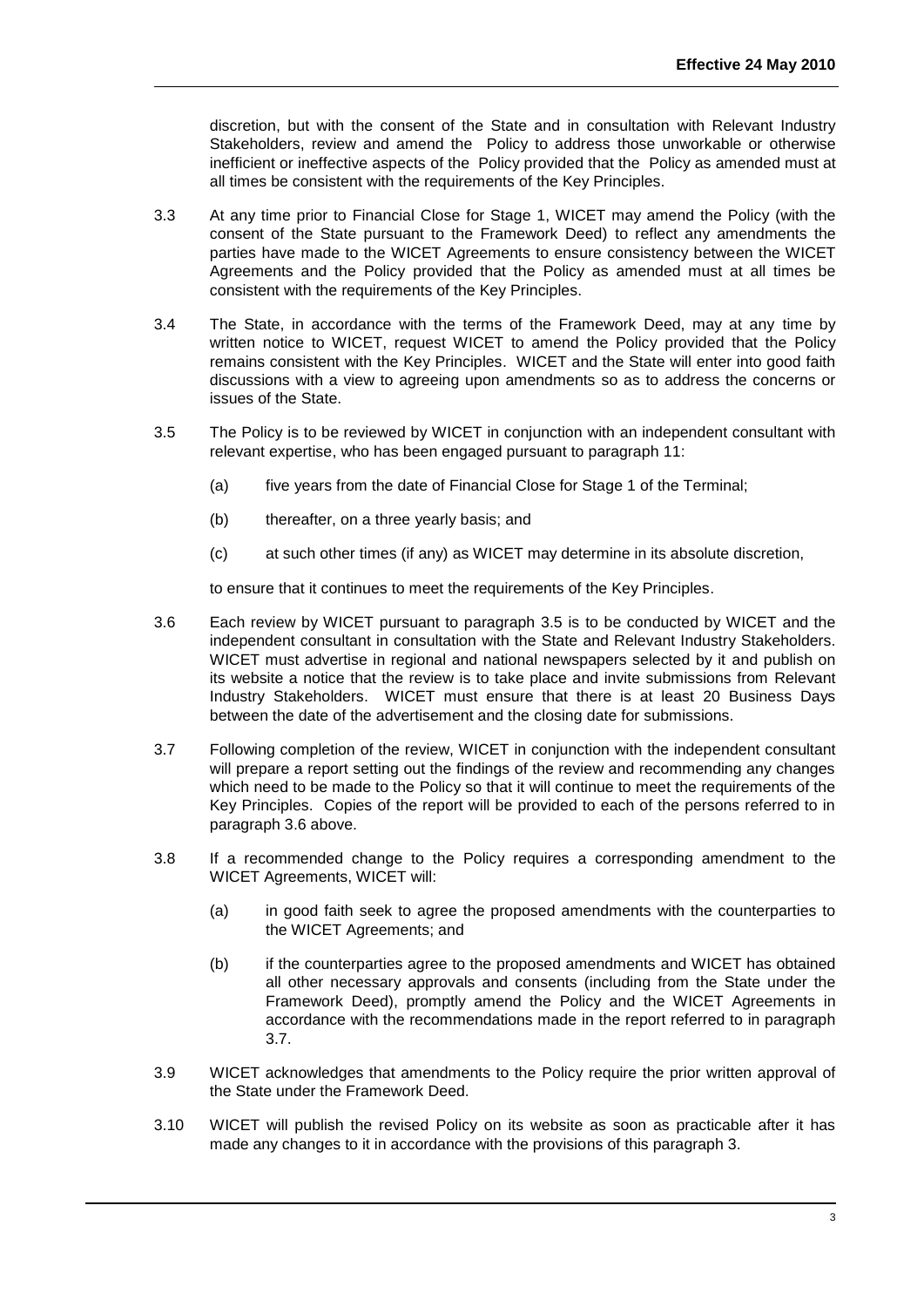- 3.11 Notwithstanding any other provision of this Policy, WICET shall not make any amendment to this Policy (including any amendment to the defined terms in the Dictionary) or the WICET Agreements which adversely affects an entitlement, right or obligation of any Reserved Capacity Producer under the Dictionary and paragraphs 1.4, 3.11, 8.7, 8.9, 8.10, 8.11, 9.7, 9.8, and/or **Annexure 4** of this Policy without the prior written agreement of the relevant Reserved Capacity Producer. The rights of the Reserved Capacity Producers set out in this Policy are not inconsistent with the Key Principles.
- 3.12 WICET acknowledges that it must implement the terms of the Policy acting reasonably and in good faith.

#### <span id="page-5-0"></span>**4. INFORMATION TO BE PROVIDED BY WICET**

- 4.1 WICET will:
	- (a) as soon as practicable after such information becomes available publish on its website [\(www.wicet.com.au\)](http://www.wicet.com.au/) that is accessible to all Gladstone Coal Producers information regarding the Terminal and its facilities to assist any Gladstone Coal Producer to determine whether the Terminal and its facilities, in terms of location and capacity of physical infrastructure, are suitable to export its product (**Technical Information**).
	- (b) subject to paragraph 4.6, provide or make available as soon as practicable after such information becomes available:
		- (i) the B Class Commercial Information to a Gladstone Coal Producer which is considering acquiring a B Class Share; and
		- (ii) the A Class Commercial Information to a Gladstone Coal Producer that proposes to submit or has submitted a ToP Application Form under paragraph 7.1 to enter into a ToP Agreement, acquire an A Class Share and become a party to the WICET Holdings Shareholders Agreement (including in respect of an expansion under paragraph 9),

within 10 Business Days of receiving a request for information in writing from the Gladstone Coal Producer.

- 4.2 Technical Information includes the following:
	- (a) a map of the Terminal and surrounding areas as relevant showing the layout of the:
		- (i) train unloader and associated rail tracks;
		- (ii) stockpiling configuration with stacker and associated conveyor systems;
		- (iii) product stockpiles;
		- (iv) reclaimer with associated conveyor systems;
		- (v) shiploader and associated conveyors;
		- (vi) berth and jetty; and
		- (vii) access roads.
	- (b) train unloader capacity rates;
	- (c) stockpiling capacity rates;
	- (d) the number and capacity of product stockpiles;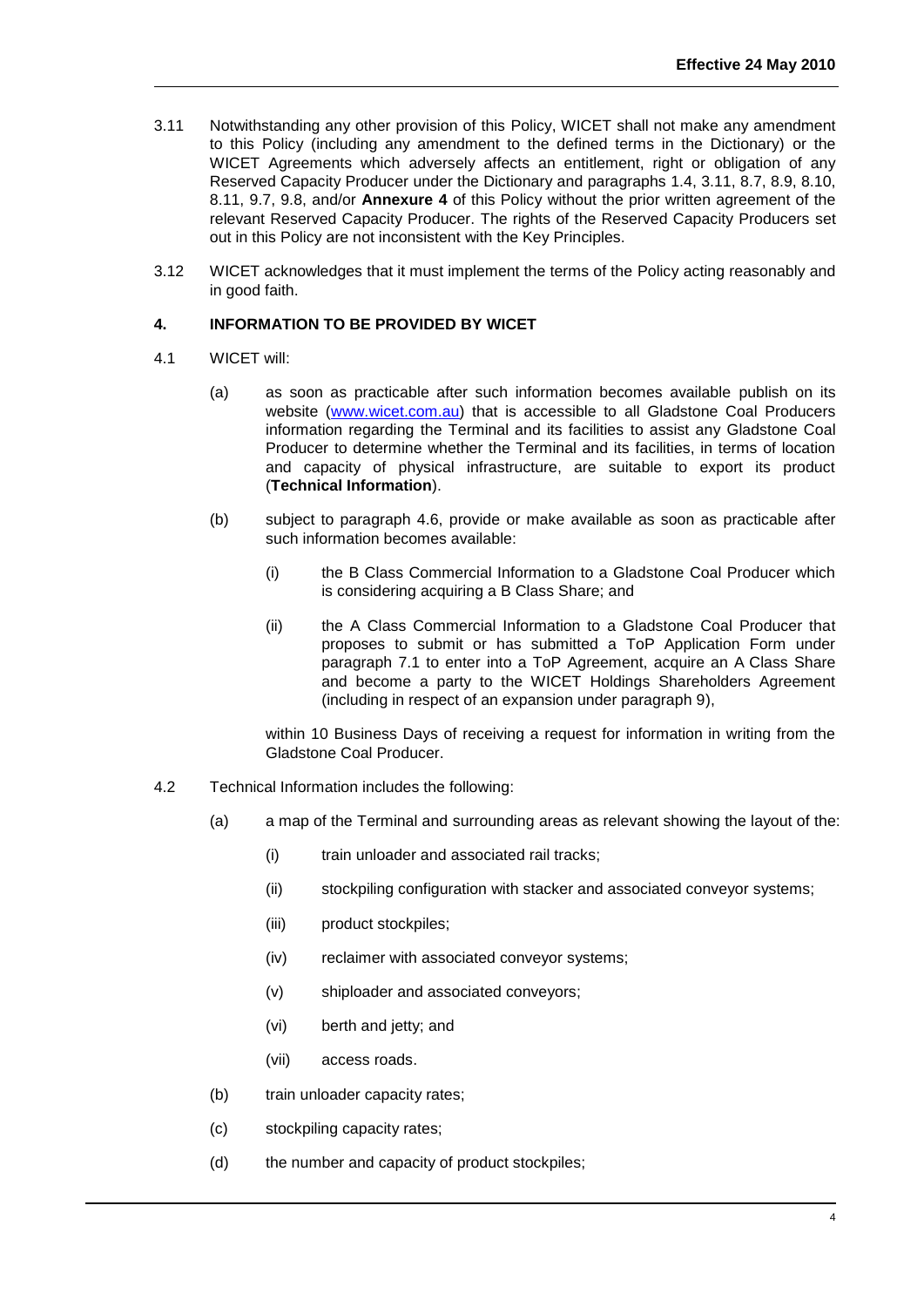- (e) reclaimer capacity rates;
- (f) shiploader capacity rates;
- (g) the length of jetty;
- (h) draft capacity of the berth (ship draft);
- (i) vessel size capacity (dwt);
- (j) the Terminal Rules;
- (k) the Nominal Capacity;
- (l) the amount (if any) of Unallocated Long Term Capacity; and
- (m) the Minimum Capped Annual Tonnage applicable to Shippers.
- 4.3 The B Class Commercial Information includes:
	- (a) a summary of the rights and obligations of a B Class Shareholder, including the dispute resolution process available to all B Class Shareholders;
	- (b) a copy of the Constitution;
	- (c) a summary of the key commercial features of the ToP Agreement (which includes the Stockyard Allocation Principles) a Gladstone Coal Producer must sign with WICET to secure long term capacity allocation rights;
	- (d) a summary of WICET's current Strategic Plan;
	- (e) any current Expansion Report relating to future expansion of the Terminal;
	- (f) such other information as WICET determines from time to time is relevant to a Gladstone Coal Producer who wants to become a B Class Shareholder; and
	- (g) identification of any other relevant contractual arrangements of which WICET is aware that an A Class Shareholder may need to sign as a Shipper.
- 4.4 The A Class Commercial Information includes the B Class Commercial Information and:
	- (a) a copy of the WICET Holdings Shareholders Agreement, which includes the THCCM and a proforma of the ToP Agreement a party must agree to secure long term capacity allocation rights;
	- (b) an indication of the Application Cost Prepayment;
	- (c) the THC or forecast THC, or if differential pricing applies in respect of different Stages, the THCs or forecast THCs;
	- (d) a proforma deed of accession to the WICET Holdings Shareholders Agreement;
	- (e) an opportunity to review WICET's current Strategic Plan; and
	- (f) such other information as WICET determines from time to time is relevant to a Gladstone Coal Producer that proposes to submit or has submitted a ToP Application Form.
- 4.5 Subject to paragraph 4.6, WICET will provide upon request:
	- (a) details of available Surplus Capacity;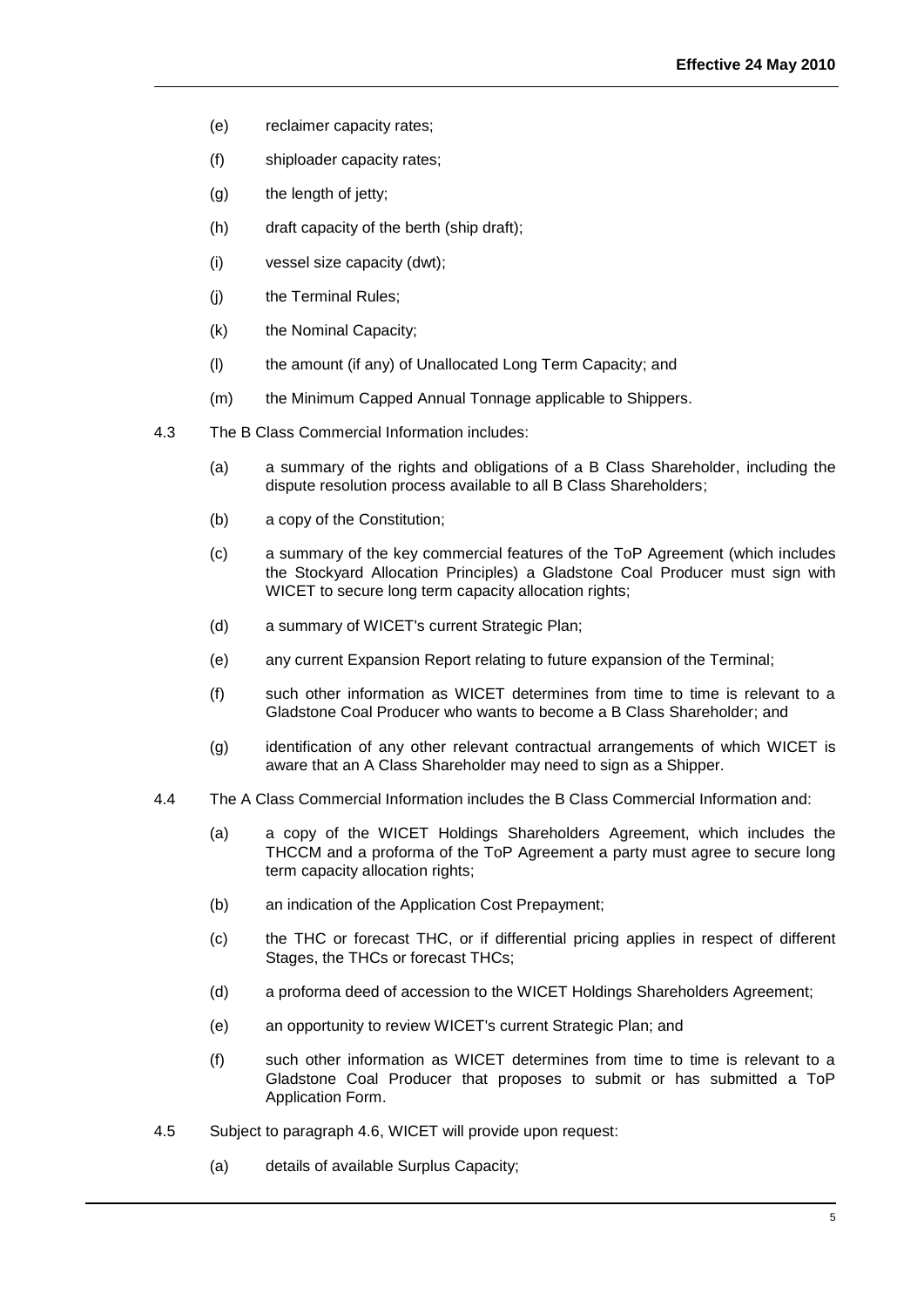- (b) the charges applicable to use of that Surplus Capacity; and
- (c) if there is Surplus Capacity, a copy of the proforma Third Party Shipper Agreement a person must agree with WICET in order to obtain Surplus Capacity,

to any Gladstone Coal Producer or potential Third Party Shipper who has a bona fide interest in securing Surplus Capacity.

4.6 A Gladstone Coal Producer, or a Third Party Shipper who requests details of available Surplus Capacity under paragraph 4.5, must enter into a confidentiality agreement with WICET substantially on the terms of the template confidentiality agreement (which can be found at WICET's website<sup>4</sup>) before WICET provides it with either B Class Commercial Information, A Class Commercial Information or the information and Third Party Shipper Agreement referred to in paragraph 4.5.

#### <span id="page-7-0"></span>**5. WICET SHARES AND ASSOCIATED RIGHTS**

Explanatory note to paragraph 5:

*The following paragraphs summarise, in so far as is relevant, terms set out in the WICET Holdings Shareholders Agreement and the Constitution. They do not form part of either document, nor do they have any bearing on how the provisions of those documents may be interpreted.* 

- 5.1 The rights and obligations attaching to A Class Shares and B Class Shares are set out in the WICET Holdings Shareholders Agreement and the Constitution.
- 5.2 A person is entitled to become a B Class Shareholder if:
	- (a) it is a Gladstone Coal Producer; and
	- (b) it meets the application requirements set out in paragraphs [6.1](#page-8-1) and [6.2.](#page-9-0)
- <span id="page-7-1"></span>5.3 The rights of a B Class Shareholder include:
	- (a) access to information in respect of WICET that is not publicly available (including the right to receive a summary of WICET's Strategic Plan when that plan is sent to A Class Shareholders);
	- (b) subject to paragraph (g) (below), limited voting rights, including the right to vote on any A Class Shareholder resolution which may affect:
		- (i) the rights attaching to B Class Shares;
		- (ii) the future rights of Gladstone Coal Producers to receive Capacity Entitlements; or
		- (iii) the rights and principles regarding an expansion of the Terminal;
	- (c) the right with all other B Class Shareholders to appoint either a director with certain limited rights to represent all B Class Shareholders or, if the B Class Shareholders decide they do not want to appoint a director, an observer to attend board meetings of WICET and WICET Holdings;
	- (d) the right to approve the appointment of an independent chairman of WICET and WICET Holdings (by simple majority vote);

l

<sup>4</sup> www.wicet.com.au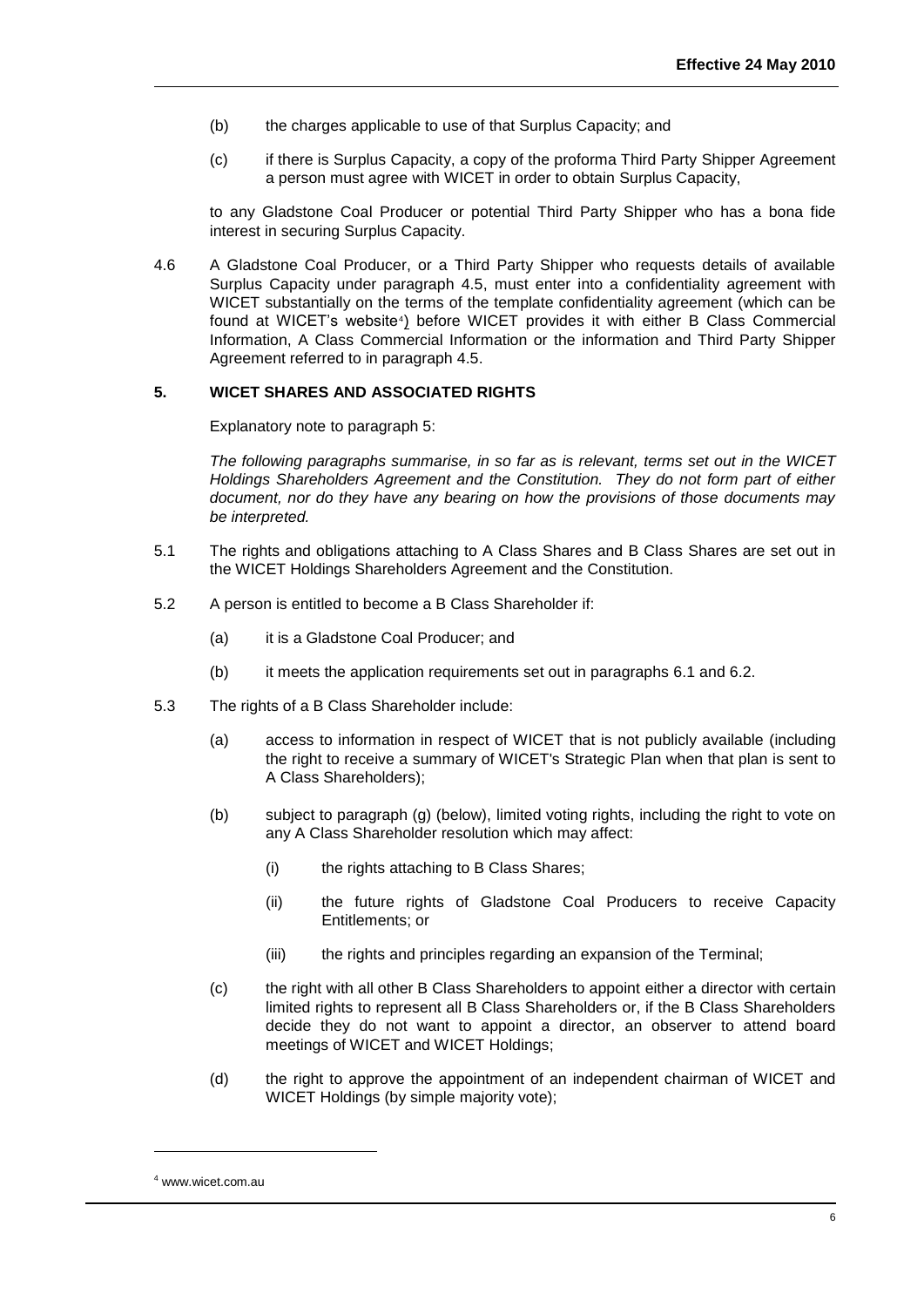- (e) the right to transfer its B Class Share to another Gladstone Coal Producer that meets the requirements of paragraph 6;
- (f) the right conferred under paragraph 13.13 to invoke the dispute resolution mechanism set out in the WICET Holdings Shareholders Agreement; and
- (g) if the B Class Shareholder or a related body corporate has signed a Capacity Commitment Deed, voting rights as if it is an A Class Shareholder (unless it has forfeited such rights in accordance with the Capacity Commitment Deed or WICET Holdings Shareholders Agreement).
- 5.4 Any resolution by A Class Shareholders in relation to matters contained in paragraph [5.3\(](#page-7-1)b) above shall be void unless:
	- (a) where there are B Class Shareholders at the time of the resolution who do not have the voting rights referred to in paragraph 5.3(g) of A Class Shareholders, the resolution is also accompanied by a resolution passed by at least 75% of eligible votes cast by, and at least 75% by number of, B Class Shareholders; and
	- (b) in the case of a resolution referred to in paragraph  $5.3(b)$  in so far as it may adversely impact on the rights of B Class Shareholders where there are no B Class Shareholders at the time, the prior written consent of the State has been obtained.
- 5.5 A person is entitled to become an A Class Shareholder if it (or one of its related bodies corporate):
	- (a) is a Potential Shipper;
	- (b) meets the requirements set out in paragraph 7; and
	- (c) subject to the terms of this Policy, signs a ToP Agreement with WICET either in connection with Stage 1 or an expansion or in connection with the allocation of Unallocated Long Term Capacity under paragraph 8.
- 5.6 An A Class Shareholder's rights include:
	- (a) the right to appoint a nominee director if the A Class Shareholder's Capacity Entitlement is at least 10%;
	- (b) the right to jointly appoint a nominee director, if the combined Capacity Entitlements of two or more A Class Shareholders (each with less than 10%) is at least 10%; and
	- (c) the right on winding up to participate in any distribution in proportion to the A Class Shareholder's Capacity Entitlement.

## <span id="page-8-0"></span>**6. B CLASS SHARE APPLICATION PROCEDURE**

#### *Application requirements*

- <span id="page-8-1"></span>6.1 A Gladstone Coal Producer, or a related body corporate of a Gladstone Coal Producer, that does not hold a share in WICET Holdings and that wants to apply to WICET Holdings to acquire a B Class Share (**Applicant**) after the WICET Holdings Shareholders Agreement becoming effective must complete a B Class Share Application Form (a proforma of which is at **Annexure 2**) addressing all requirements in, and making the necessary representations and undertakings required by, that application form. These are:
	- (a) the application fee of \$1.00;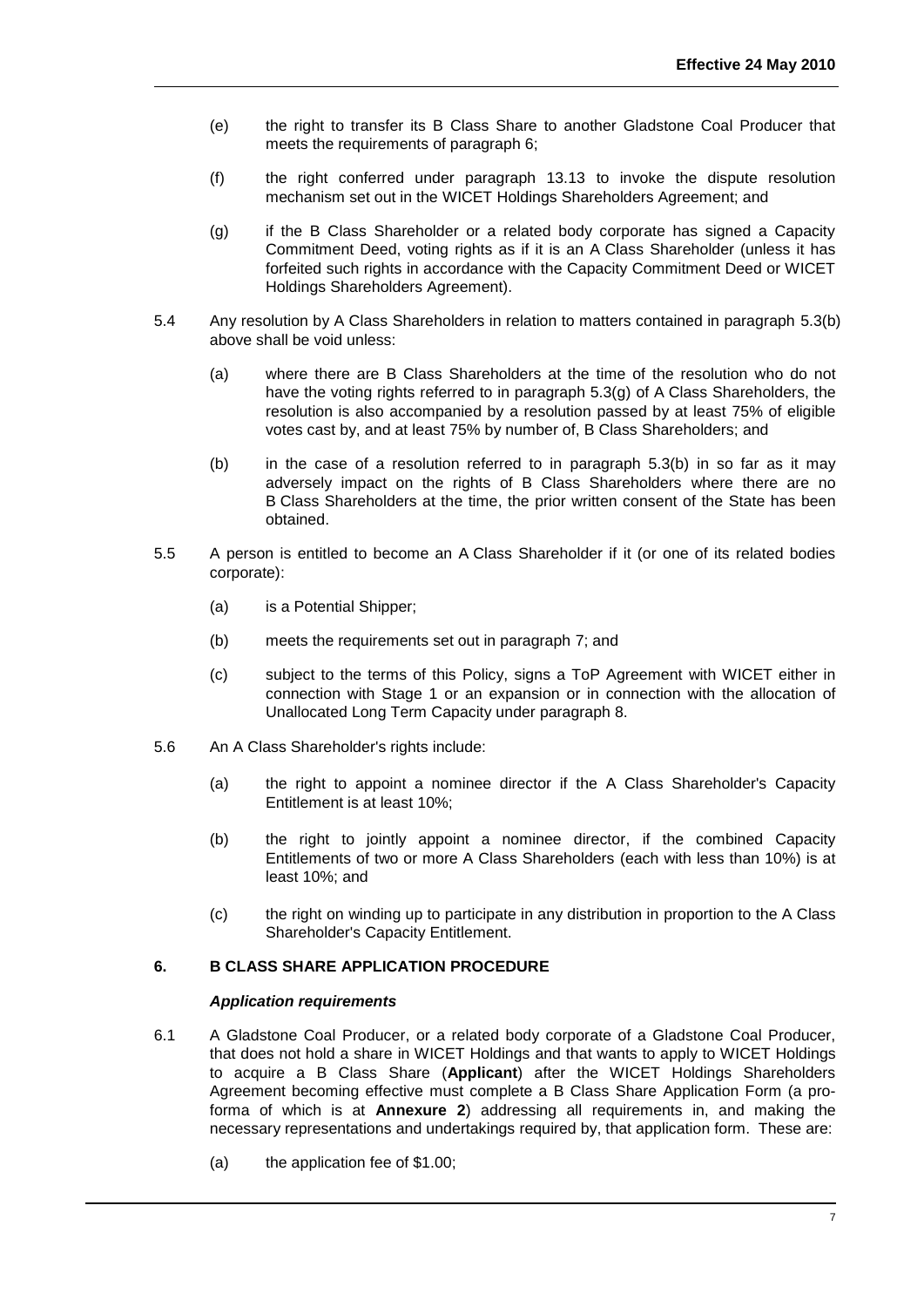- (b) a representation and undertaking (respectively) to WICET Holdings that the Applicant:
	- (i) is a Gladstone Coal Producer, or a related body corporate of a Gladstone Coal Producer; and
	- (ii) has not engaged (and agrees not to engage) in any conduct which has the purpose of hindering or preventing legitimate access to the Services or expansion of the Terminal;
- (c) a statutory declaration by an authorised officer of the Applicant (together with supporting evidence) that the Applicant, or a related body corporate of the Applicant, is a Gladstone Coal Producer and that there is no share in WICET Holdings on issue in respect of that Gladstone Coal Producer or a related body corporate other than:
	- (i) a related body corporate in its capacity as agent or other representative of a joint venture which includes a participant which is not a related body corporate of the Gladstone Coal Producer; or
	- (ii) a related body corporate which is an incorporated joint venture and has a shareholder which is not a related body corporate of the Gladstone Coal Producer; and
- (d) an agreement to be bound by the Constitution.
- <span id="page-9-0"></span>6.2 The Applicant must submit its signed and completed B Class Share Application Form together with supporting documentation in relation to its relevant mining tenements to WICET at the contact details provided at WICET's website<sup>5</sup>.

## *Consideration of application*

- 6.3 WICET must acknowledge receipt of an Applicant's B Class Share Application Form in writing within 10 Business Days of receiving the application.
- <span id="page-9-1"></span>6.4 WICET will reject any B Class Share Application Form that is incomplete and will notify the Applicant within 10 Business Days of receiving the application if the application is incomplete giving details of the deficiency.
- 6.5 An Applicant whose B Class Share Application Form has been rejected by WICET under paragraph [6.4](#page-9-1) is entitled to submit a new B Class Share Application Form in which case time starts from the date the new B Class Share Application Form is submitted.
- 6.6 If an Applicant meets all the relevant requirements referred to in paragraph 5.2, WICET Holdings will issue to the Applicant a B Class Share within 20 Business Days of receipt of the Applicant's duly completed application.
- 6.7 If WICET:
	- (a) determines that an Applicant does not meet the requirements of paragraph 5.2; and
	- (b) for that reason, does not issue the Applicant with a B Class Share,

WICET must inform the Applicant of its decision in writing and the reasons for that decision within 20 Business Days of making that determination. WICET will make its determination

l

<sup>5</sup> www.wicet.com.au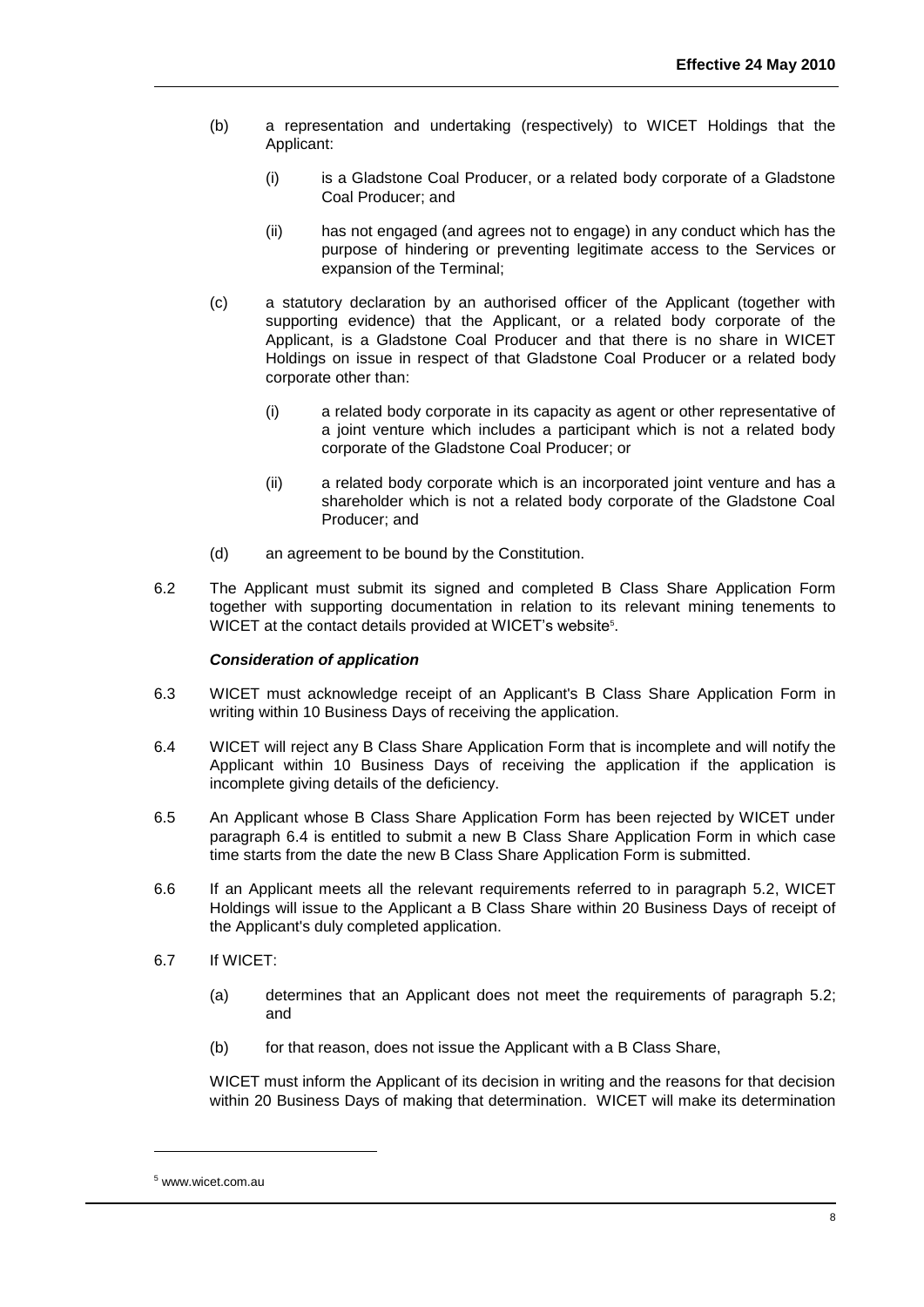under paragraph (a) (above) as expeditiously as possible after it receives all of the information it requires for that determination.

6.8 An Applicant that disagrees with a decision made by WICET under this paragraph [6](#page-8-0) may notify WICET of a dispute in accordance with paragraph [13](#page-31-0) of this Policy.

## <span id="page-10-0"></span>**7. TAKE OR PAY AGREEMENTS**

- 7.1 If:
	- (a) a Shipper wants to increase its Capacity Entitlement Tonnage either under an existing ToP Agreement which it has entered into or by entering into a new ToP Agreement; or
	- (b) a Potential Shipper wants to enter into a ToP Agreement and become a party to the WICET Holdings Shareholders Agreement (and therefore also an A Class Shareholder) and be allocated a Capacity Entitlement,

it must complete and submit to WICET a ToP Application Form (a proforma of which is at **Annexure 3**) addressing all the ToP Requirements in, making the necessary representations and warranties required by, and providing the information referred to in, that application form and provide WICET with its Application Cost Prepayment.

<span id="page-10-1"></span>7.2 The ToP Requirements are:

#### *Source Mine(s) and Marketable Coal Reserves*

- (a) The Shipper or Potential Shipper must:
	- (i) nominate a Source Mine or Source Mines that will supply the coal under the ToP Agreement or support its increased Capacity Entitlement Tonnage under its existing ToP Agreement;
	- (ii) provide evidence in relation to its Source Mines that it (or the person who is or will become its Affiliated Guarantor under the ToP Agreement) holds a mining lease or sub-lease of a mining lease (or an interest therein) or it or its Affiliated Guarantor (or a nominee or manager on its behalf or on behalf of its Affiliated Guarantor) has applied for and is diligently pursuing the grant of a mining lease or sublease of a mining lease and WICET is satisfied it is probable it or its Affiliated Guarantor (or a nominee or manager on its behalf or on behalf of its Affiliated Guarantor) will have obtained a mining lease or sub-lease (or an interest therein) by the time that either:
		- (A) in the case of an allocation of Unallocated Long Term Capacity where there is no expansion, its payment obligations under its ToP Agreement commence; or
		- (B) in the case of an allocation of Capacity where an expansion is proposed, WICET expects that it will need to make a decision whether or not to proceed with the expansion and go to market to raise finance for the expansion;
	- (iii) provide evidence that its Source Mine is technically feasible and that the Shipper or Potential Shipper or the person who will become its Affiliated Guarantor will be in a position to ship production from that mine through the Terminal under its ToP Agreement by the time its payment obligations under its ToP Agreement commence;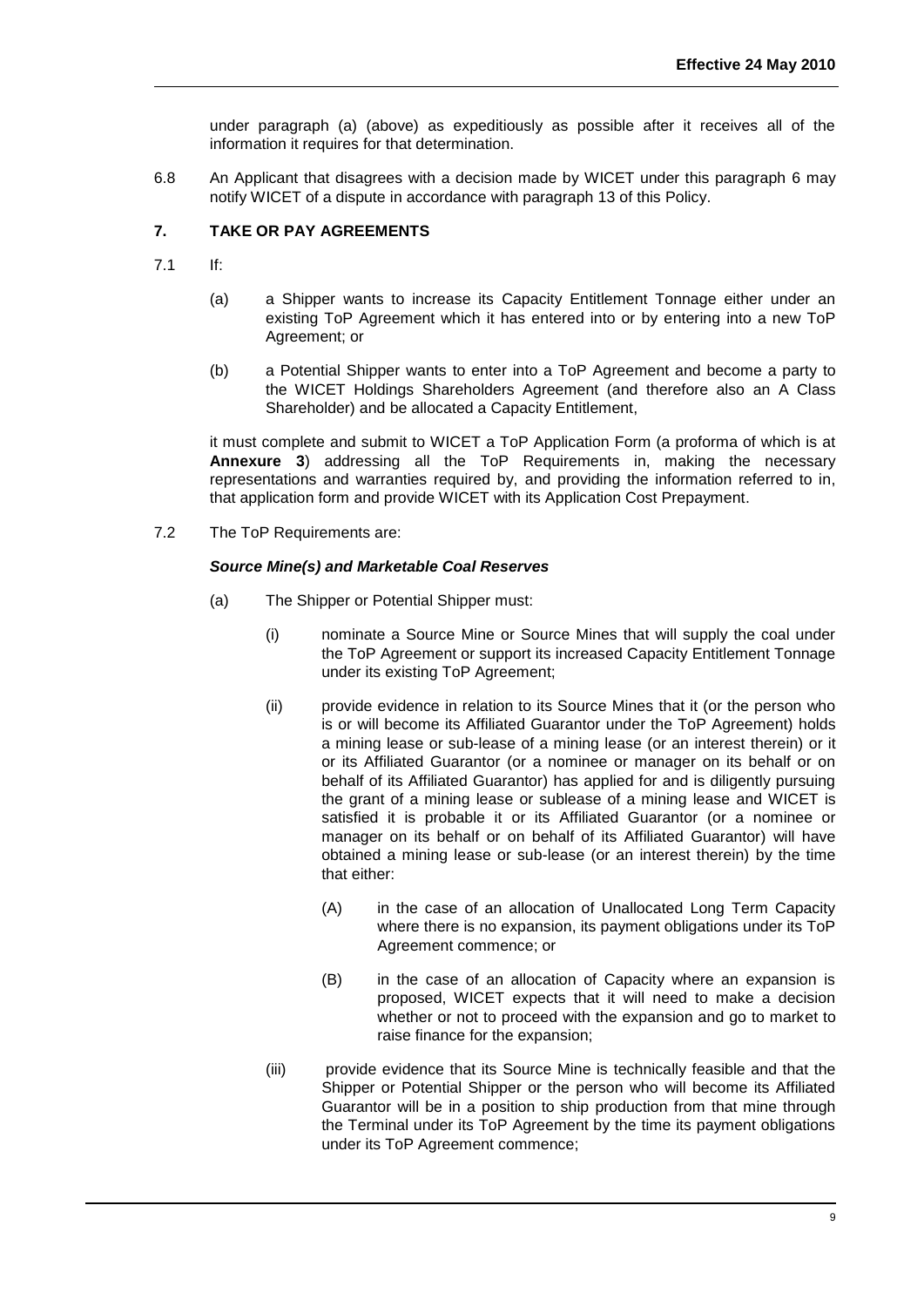- (iv) nominate its desired Capped Annual Tonnage under its ToP Agreement which must be no less than the Minimum Capped Annual Tonnage and disclose whether there will be any ramp up of its requirements for the Services with details of expected quantities and timing of ramp up;
- (v) provide a Statement of Marketable Coal Reserves (**MCR**) to be allocated for shipment under the ToP Agreement through the Terminal calculated in accordance with the JORC Code (a copy of which can be found at http://www.jorc.org) or, where the ToP Application Form is lodged in relation to an expansion of the Terminal under paragraph 9, provide evidence to WICET that it will be able to provide such statement by the time WICET expects that it will need to make a decision whether or not to proceed with the expansion. The Statement of MCR and the key documents used to develop the statement must be verified by a competent person in accordance with the JORC Code; and
- (vi) provide evidence that the Reserve Life Cover Ratio (**RLCR**) of its Source Mine or Source Mines will exceed 1.1:1 times at execution of the ToP Agreement or, where the ToP Application Form is lodged in relation to an expansion of the Terminal under paragraph 9, provide evidence to WICET that it will be able to satisfy that RLCR requirement by the time WICET expects that it will need to make a decision whether or not to proceed with the expansion and to go to market to raise finance for the expansion.

## *Shipper/Potential Shipper and Affiliated Guarantor*

(b) If the Shipper or Potential Shipper does not itself hold the mining lease or hold a sublease of the mining lease (or an interest therein) granting rights to produce coal from the land that is the subject of the mining lease for the Source Mine(s) or does not hold the Exploration Permit, mineral development licence or other Prescribed Mining Tenure, it must provide evidence that the Affiliated Guarantor which holds the mining lease or sublease (or an interest therein), or who itself or through a nominee or manager on its behalf has applied for and is diligently pursuing the grant of a mining lease or sub-lease or which otherwise holds the Exploration Permit, mineral development licence or other Prescribed Mining Tenure, will guarantee the obligations of the Shipper or Potential Shipper under the ToP Agreement.

## *Other Infrastructure*

- (c) The Shipper or Potential Shipper must provide evidence:
	- (i) that the relevant rail infrastructure provider has demonstrated plans for expanding rail capacity where needed, consistent with the timing requirements of the relevant Source Mine and ready for use at the commencement of services under the ToP Agreement;
	- (ii) that other connecting or supporting infrastructure necessary (including rail spurs and sidings, power, water and channel infrastructure) to the production and delivery of coal from its Source Mine is likely to be approved and in place as required to meet its obligations under the ToP Agreement; and
	- (iii) that the Shipper, Potential Shipper or its Affiliated Guarantor (or an entity on its behalf or on behalf of its Affiliated Guarantor) has entered into the necessary above and below-rail contracts and port services agreements or these contracts will be entered into prior to the commencement of the provision of services under the ToP Agreement.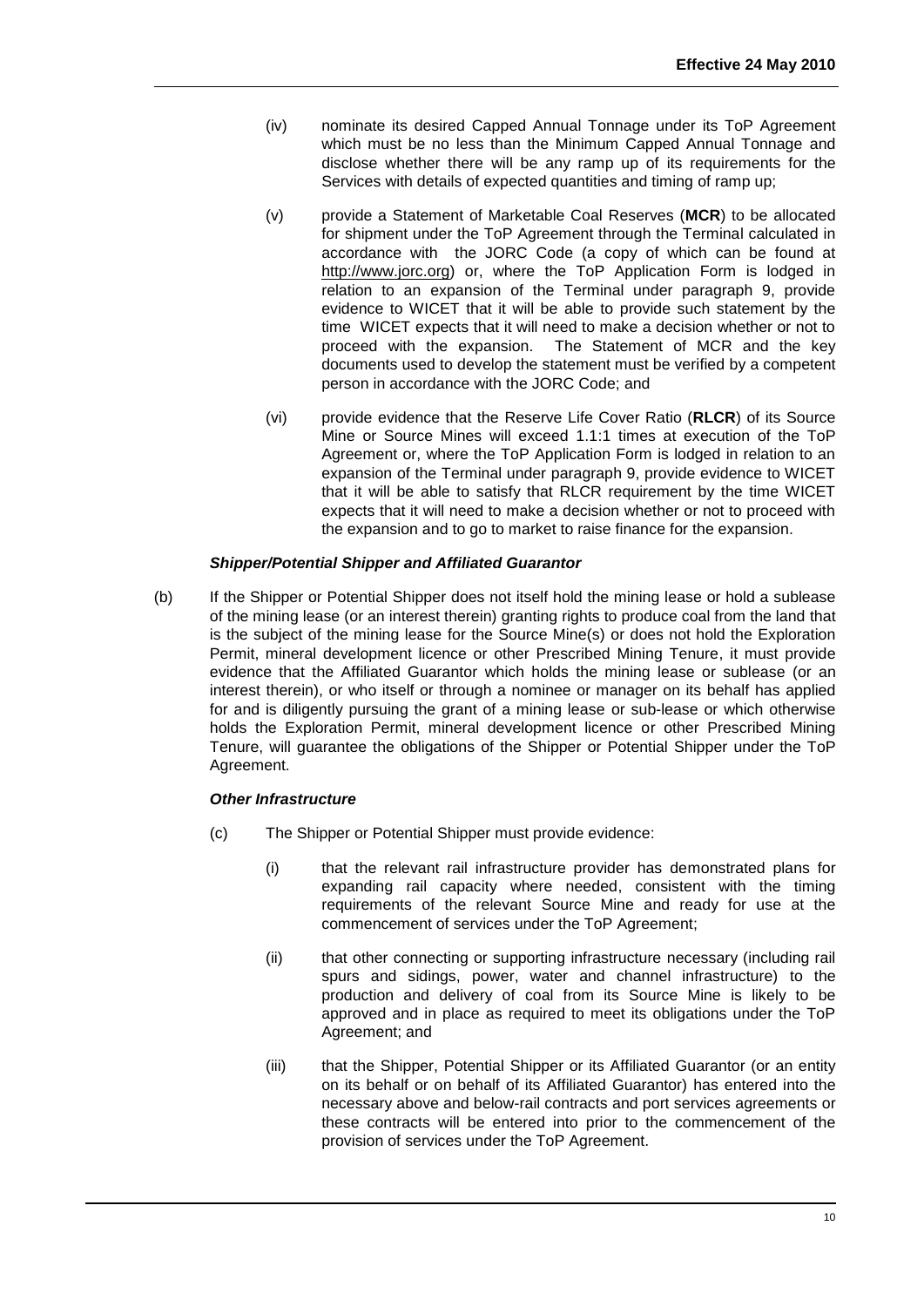## *Acceptable Security*

- (d) The Shipper or Potential Shipper must provide evidence to WICET's satisfaction that it will be able to provide:
	- (i) acceptable security to WICET in an amount equal to the aggregate forecast THC for its Capped Annual Tonnage for a period up to 12 months or such longer period as WICET reasonably considers its financiers may require; and
	- (ii) either in addition to or in substitution for the security referred to in sub-paragraph (i) (above), any other security in the form and amount that WICET reasonably considers is financially prudent having regard to the development and funding schedule for the applicable Source Mine and associated supporting infrastructure.

## *Compliance with ToP Agreement and Terminal Rules*

- (e) WICET must be satisfied that the Shipper or Potential Shipper is capable of complying with the Part B Requirements and the Terminal Rules.
- 7.3 WICET will provide a written acknowledgement to each Potential Shipper or Shipper who submits a ToP Application Form within 10 Business Days of receipt of that form.
- <span id="page-12-0"></span>7.4 Upon receipt by WICET of a ToP Application Form and the Application Cost Prepayment, WICET shall promptly review the information provided in the ToP Application Form to assess whether it satisfies the ToP Requirements. WICET may engage one or more independent expert(s) with the appropriate expertise to assist WICET in its review. The costs of such review shall be recovered by WICET from the Application Cost Prepayment, and any surplus amounts refunded to the applicant on completion of the review.
- 7.5 WICET, acting reasonably and in good faith, reserves the right to seek additional information or management presentations from a Shipper or Potential Shipper to verify information provided by that Shipper or Potential Shipper pursuant to paragraph [7.2.](#page-10-1) WICET may provide feedback to the Shipper or Potential Shipper of its preliminary review of the material supplied in support of the ToP Application Form to enable the Shipper or Potential Shipper to either amend its ToP Application Form or to provide further information or other materials to support its application within such timeframe as WICET may notify (acting reasonably and in good faith) to the Shipper or Potential Shipper.
- 7.6 If following the review of information provided by the Shipper or Potential Shipper under paragraphs 7.2 and 7.5 and the review undertaken in paragraph [7.4,](#page-12-0) WICET concludes that a Shipper or Potential Shipper satisfies the ToP Requirements, WICET shall notify the Shipper or Potential Shipper accordingly. WICET, thereafter, will allocate Capacity to that Shipper or Potential Shipper in accordance with the Capacity Management Principles set out in paragraph 8.
- 7.7 Should WICET conclude (acting reasonably) following a review of information provided by the Shipper or Potential Shipper under paragraphs 7.2 and 7.5 and completion of the review undertaken in paragraph [7.4](#page-12-0) that a Shipper or Potential Shipper does not meet the ToP Requirements, WICET must notify the Shipper or Potential Shipper that its application has been unsuccessful.
- 7.8 If a Potential Shipper submits a ToP Application Form and satisfies the ToP Requirements, but there is no or insufficient Capacity available at the Terminal for the Potential Shipper to enter into a ToP Agreement with WICET, WICET will, if the Potential Shipper is not already a B Class Shareholder, offer a B Class Share to the Potential Shipper provided the Potential Shipper meets the requirements of paragraph [6.](#page-8-0)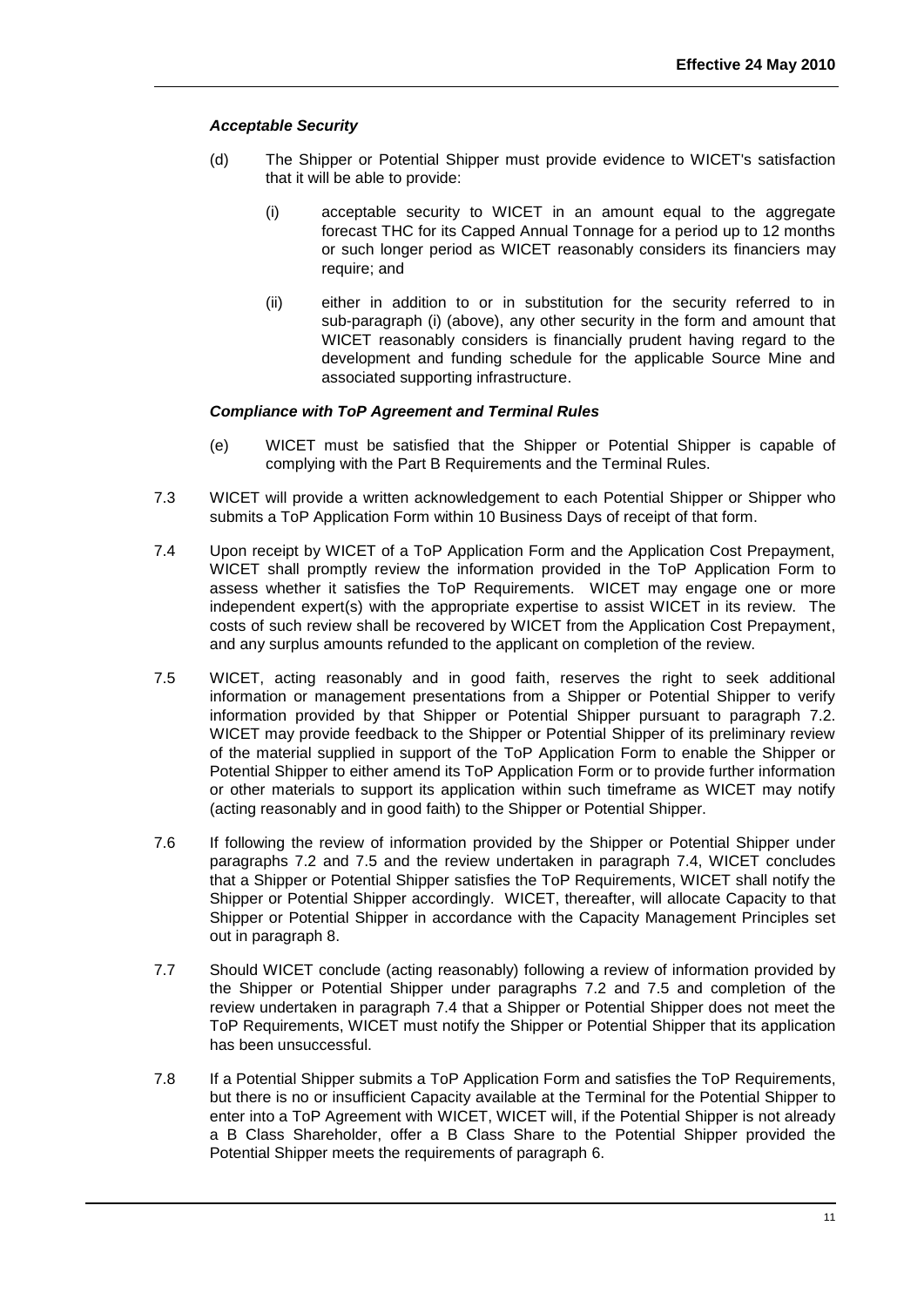7.9 A Shipper or Potential Shipper that disagrees with a decision made by WICET under this paragraph [7](#page-10-0) may notify WICET of a dispute in accordance with paragraph [13](#page-31-0) of this Policy. Where any such dispute arises from a decision made by WICET as to whether a Shipper or Potential Shipper meets the ToP Requirements set out in paragraph [7.2,](#page-10-1) WICET will not amend a ToP Agreement to increase a Shipper's Capped Annual Tonnage or agree a Capped Annual Tonnage under a ToP Agreement with a Potential Shipper in respect of the amount of capacity in dispute unless and until the dispute is resolved.

## <span id="page-13-0"></span>**8. CAPACITY MANAGEMENT PRINCIPLES**

- 8.1 Capacity will be allocated to Shippers, Potential Shippers and other Third Party Shippers approved by WICET from time to time in accordance with the Capacity Management Principles. The Capacity Management Principles apply to:
	- (a) allocation of Capacity on a long term basis under ToP Agreements entered into by the Shipper:
		- (i) where there is sufficient Unallocated Long Term Capacity available to satisfy all or part of the Capped Annual Tonnage nominated by a Shipper or Potential Shipper who satisfies the ToP Requirements under paragraph [7](#page-10-0) without the need to expand the Terminal, pursuant to the process described in paragraphs 8.5 and 8.6;
		- (ii) where the Terminal has been expanded, pursuant to the process described in paragraphs 8.7, 8.8 and 8.9; and
	- (b) short term allocations of Surplus Capacity (if any), pursuant to the process described in paragraph 8.13.

8.2

- (a) As WICET has no control over other elements of the coal supply chain, it is possible that at any point in time one or both of the Aggregate Capped Annual Tonnage and the sum of all contracted Capacity Entitlement Tonnages will exceed the maximum deliverable capacity of the coal chain as a whole. However, WICET will take such steps as are reasonably practicable to inform itself about the maximum throughput capacity of the coal supply chain for the Terminal.
- (b) WICET acknowledges there is an industry objective to encourage all service providers in the coal supply chain to plan and provide for, and for Gladstone Coal Producers to hold, access contracts under which each of the service providers, and the coal supply chain as a whole, are capable of fully delivering the aggregate contracted tonnage. WICET will, subject to its confidentiality obligations, work cooperatively with Relevant Industry Stakeholders, the State and other parties as required to develop the mechanisms necessary to achieve this objective. WICET will be bound by any obligations imposed by any such mechanisms if and only if:
	- (i) to do so does not put WICET in breach of any law or any confidentiality or regulatory obligation;
	- (ii) any necessary regulatory approvals for those mechanisms have been obtained;
	- (iii) WICET, together with any other relevant parties, agree in writing to be so bound; and
	- (iv) any amendments that may need to be made to this Access Policy for WICET to implement the arrangements are agreed by the State pursuant to paragraph 3 and the Framework Deed.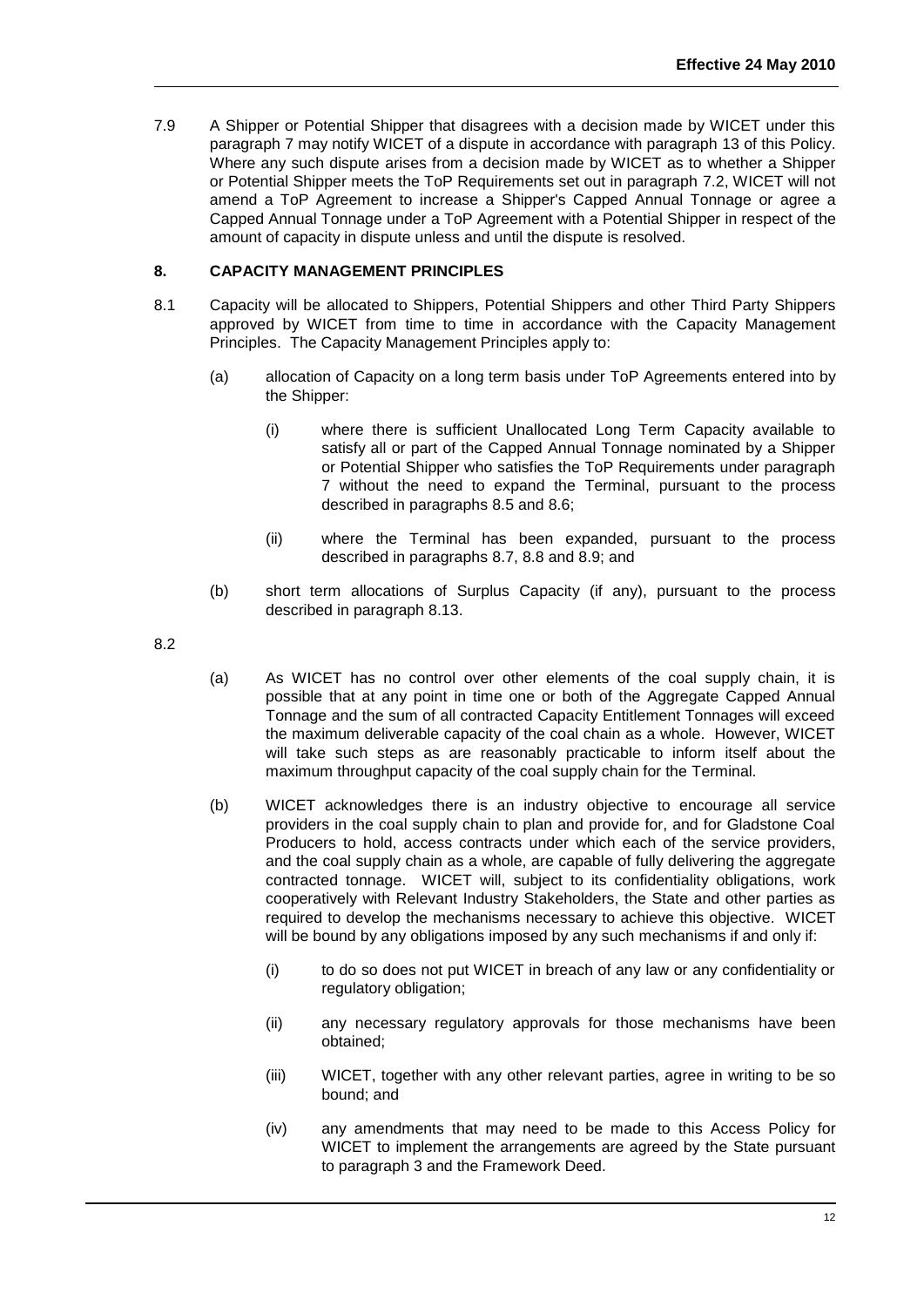8.3 WICET will not enter into a ToP Agreement which results in the Aggregate Capped Annual Tonnages exceeding the planned future Nominal Capacity at the time it enters into the ToP Agreement.

## *Allocation of Stage 1 Capacity*

8.4 The initial allocation of Stage 1 Capacity was made in accordance with the process described in **Annexure 4** and not in accordance with the allocation process set out below.

## *Allocations of Unallocated Long Term Capacity to ToP Shippers*

8.5

- (a) WICET's objective in allocating Unallocated Long Term Capacity is to reduce the THC for all existing Shippers by increasing the Aggregate Capped Annual Tonnage if there is demand for Capacity on a long term basis.
- (b) If WICET determines that there is or that it is possible there will be Unallocated Long Term Capacity which can be made available to Shippers or Potential Shippers under ToP Agreements, it will notify Gladstone Coal Producers of the availability of that Unallocated Long Term Capacity by posting details on its website (www.wicet.com.au).
- 8.6 WICET will allocate the Unallocated Long Term Capacity on the following basis:
	- (a) first, if the Shippers who entered into a ToP Agreement in respect of the most recently completed Stage had their ToP Nominations scaled back under paragraph 8.7 , to any such Shippers who respond to WICET under paragraph 8.5, satisfy the ToP Requirements and agree to an increase in their Capped Annual Tonnage up to the amount each had been scaled back provided that if the Unallocated Long Term Capacity is insufficient to meet the demand of those Shippers, to those Shippers pro rata based on their respective Capped Annual Tonnages referable to the most recently completed Stage; and
	- (b) if after any allocation in accordance with paragraph (a) (above) is made all or any part of the Unallocated Long Term Capacity is still available, to any Shipper or Potential Shipper who satisfies the ToP Requirements and agrees either to sign a ToP Agreement to take up the available Capacity as its Capped Annual Tonnage or to increase its Capped Annual Tonnage under an existing ToP Agreement with immediate effect.

If the available Unallocated Long Term Capacity is insufficient to meet the demand of the Shippers or Potential Shippers referred to in this paragraph (b), the Unallocated Long Term Capacity will be allocated to them pro-rata to their ToP Nominations.

## *Allocations of Capacity where expansion is proposed*

- 8.7 Where the capacity of the Terminal is proposed to be expanded (see paragraph [9\)](#page-19-0), WICET will allocate to Proposers the Capacity which is planned to be available for use after completion of the expansion as follows:
	- (a) where there is sufficient Capacity in the expansion to meet all ToP Nominations, to all Proposers who satisfy the ToP Requirements in accordance with paragraph 7.2 and are not disentitled from acquiring Capacity under paragraph 9; or
	- (b) where there is insufficient Capacity in the expansion to meet in full all ToP Nominations, to Proposers who satisfy the ToP Requirements in accordance with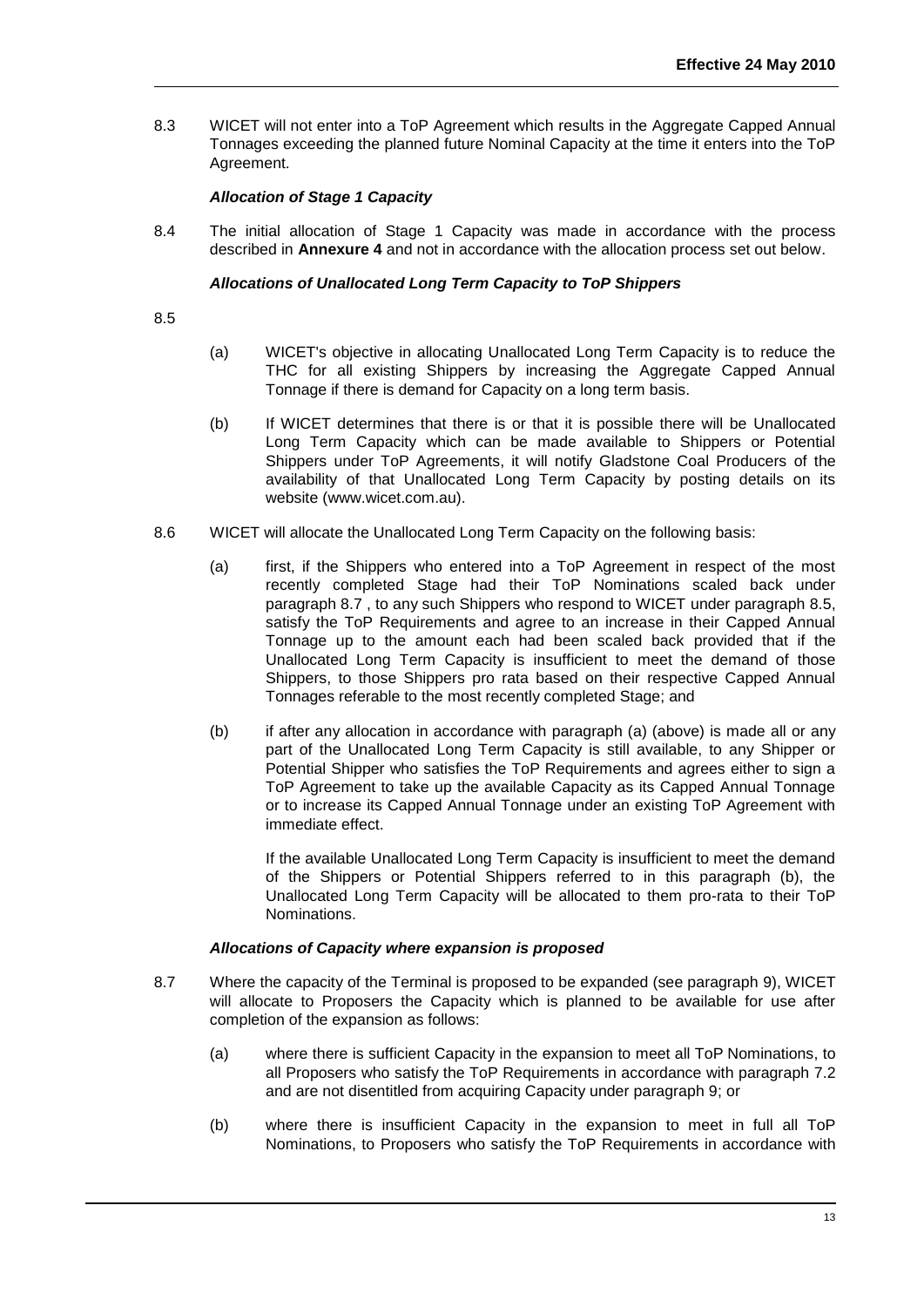paragraph 7.2 and are not disentitled from acquiring Capacity under paragraph 9 pro-rata to their ToP Nominations.

## *Usage of Capacity where expansion has been completed*

- 8.8 Upon mechanical completion of an expansion and subject to:
	- (a) the Proposers having entered into ToP Agreements pursuant to paragraph 9.28 (thereupon becoming Shippers); and
	- (b) paragraph 8.9 below,

Shippers will be entitled to their Capacity Entitlement Tonnages pursuant to their respective ToP Agreements.

*8.9* If WICET determines after an expansion has been completed and the Ramp Up Period referable to that expansion has ended that the increased Capacity of the Terminal does not meet, in full, the Aggregate Capped Annual Tonnage then the Shippers who have been allocated a Capacity Entitlement Tonnage in the most recently completed expansion will have that Capacity Entitlement Tonnage compressed before Shippers in Stage 1 or any other previously completed Stage have their Capacity Entitlement Tonnages allocated in respect of those earlier Stages compressed. Compression of the Capacity Entitlement Tonnages allocated to Shippers in respect of the most recently completed expansion is on the basis that any available Capacity in excess of the Capacity Entitlement Tonnages allocated in respect of earlier Stages is available to each Shipper a proportion of that available Capacity which corresponds to the proportion that its Capped Annual Tonnage for that expansion bears to the Aggregate Capped Annual Tonnage for all other Shippers for that expansion*.*

#### *Additional Reserved Capacity<sup>6</sup>*

- 8.10 [Intentionally omitted]
- <span id="page-15-1"></span>8.11 [Intentionally omitted]

l

## *Allocation to Substitute Shipper*

8.12 Each Shipper has the right to allocate all or part of its Capacity Entitlement Tonnage to a Substitute Shipper on a temporary basis in accordance with the Substitute Shipper provisions set out in the ToP Agreement entered into by that Shipper.

## *Allocation of Surplus Capacity*

- <span id="page-15-0"></span>8.13 WICET, having regard to the objectives of WICET, the Terminal Rules and likely future demands for allocation of Capacity on a long term basis under ToP Agreements, may allocate Surplus Capacity, in whole or in part, firstly to a Gladstone Coal Producer or, if no Gladstone Coal Producer requires Surplus Capacity, then and only then to any other person approved by it who applies for the Surplus Capacity (the "**Surplus Capacity Applicant**") for use other than on a long term basis on a first come, first serve non-discriminatory basis subject to:
	- (a) the use of Surplus Capacity not adversely affecting the continued use of the Terminal by Shippers;
	- (b) if the Surplus Capacity Applicant is a not a Shipper, it makes a written request for Surplus Capacity:

<sup>&</sup>lt;sup>6</sup> Paragraphs 8.10 and 8.11 related to certain Reserved Capacity Rights which are no longer available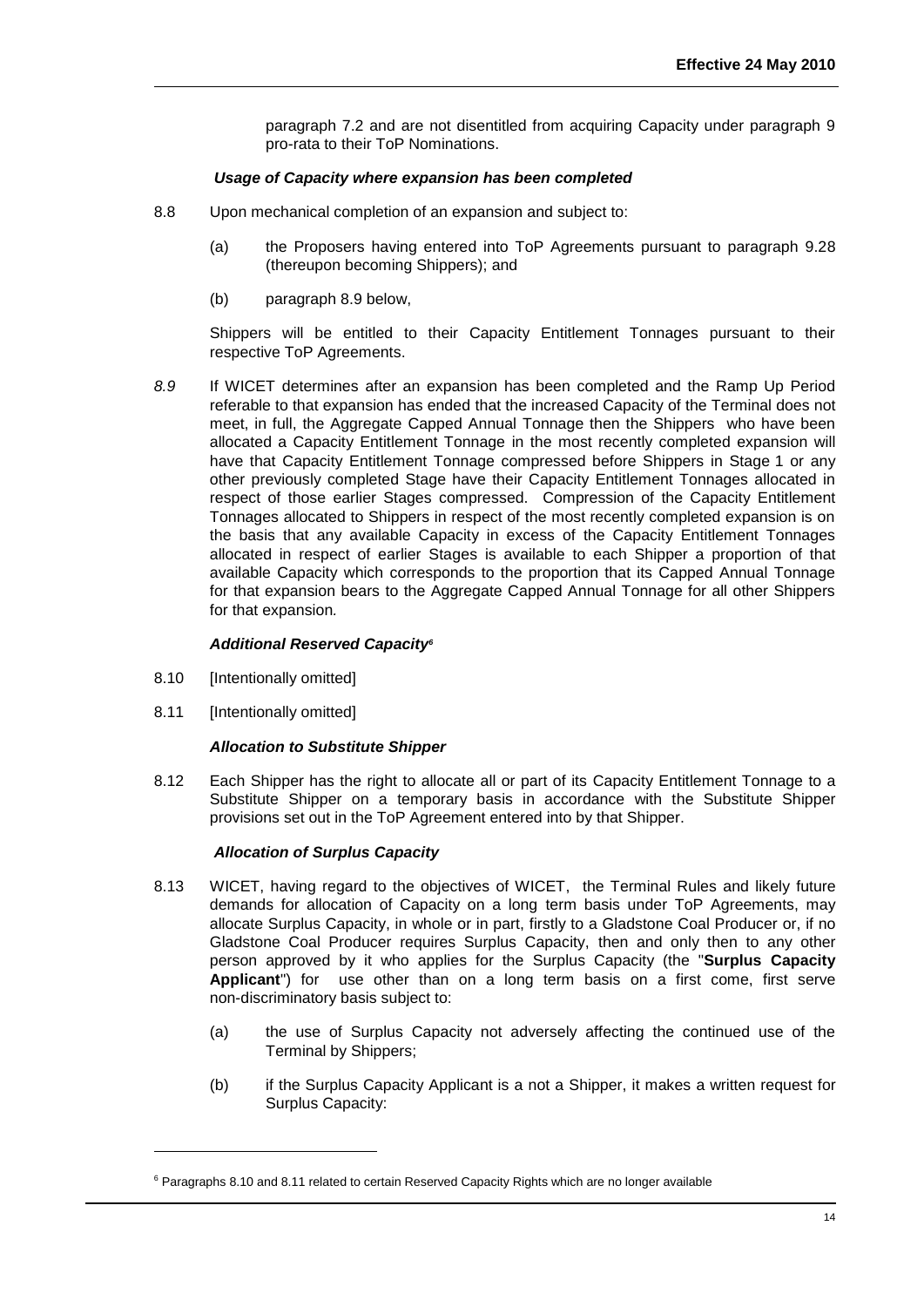- (i) setting out the tonnage it requires and when it expects to commence delivery of that tonnage to the Terminal;
- (ii) confirming that it needs the Surplus Capacity for its own use, and

enters into a Third Party Shipper Agreement; and

- (c) if the Surplus Capacity Applicant is a Shipper, it makes a written request for Surplus Capacity:
	- (i) setting out the tonnages it requires and when it expects to commence delivery of that tonnage to the Terminal;
	- (ii) confirming that it needs the Surplus Capacity for its own use;
	- (iii) providing evidence to WICET's satisfaction that the Shipper will be using all its allocated Capacity Entitlement Tonnage for the allocation period requested, and

enters into a Third Party Shipper Agreement for the relevant tonnages.

WICET will as soon as practicable after such information becomes available publish on its website, as publicly available information, the total amount of Surplus Capacity available from time to time to be allocated under paragraphs 8.13 and 8.15 of this Policy.

8.14 A Third Party Shipper allocated Surplus Capacity under paragraph [8.13](#page-15-0) will only be entitled to that allocation for the period of time specified by WICET, and must comply with the relevant Third Party Shipper Agreement and Terminal Rules.

#### *Temporary variations to Capacity Entitlement Tonnages*

- 8.15 In order to optimise usage of the Terminal's Capacity, WICET is entitled by prior written agreement with a Shipper:
	- (a) to allocate that Shipper's underutilised capacity as Surplus Capacity to another Shipper, Potential Shipper or Third Party Shipper for short term use in accordance with the process described in paragraph 8.13;
	- (b) to allow that Shipper to utilise the Services that may result in the Shipper shipping more than its permitted tonnage under its ToP Agreement for one or more Utilisation Periods where to do so does not disadvantage other Shippers or Third Party Shippers.
- 8.16 WICET's right by agreement to temporarily vary usage does not impact any Shipper's Capacity Entitlements.

#### *Permanent variations to Capacity Entitlements*

- <span id="page-16-0"></span>8.17 A Shipper's Capacity Entitlement will be varied permanently in the following circumstances:
	- (a) if the Shipper (**Transferor**) assigns its Capacity Entitlement Tonnage, in whole or in part, to another Gladstone Coal Producer (**Transferee**) who acquires a Source Mine or an interest therein from the Transferor in accordance with the WICET Holdings Shareholders Agreement provided the Transferee:
		- (i) meets the ToP Requirements; and
		- (ii) assumes the obligations of the Transferor or otherwise enters into a ToP Agreement;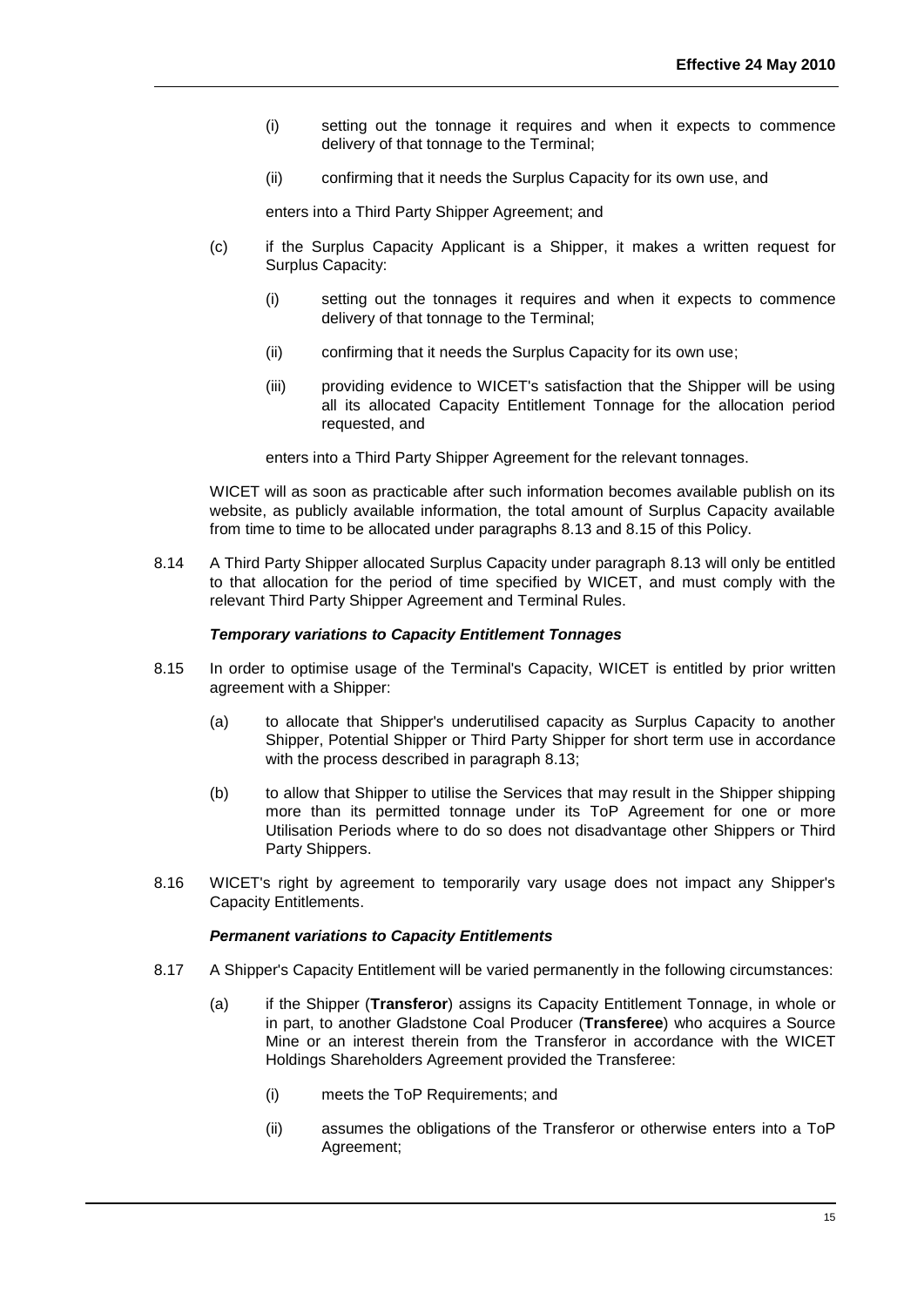- (b) if the Shipper assigns its Capacity Entitlement Tonnage to a related body corporate;
- (c) if the Shipper otherwise voluntarily and permanently assigns its Capacity Entitlement Tonnage in accordance with the Shipper's ToP Agreement;
- (d) if there is an increase in the Capacity Entitlement Tonnages of other Shippers or an allocation of Capacity Entitlement Tonnages to new Shippers (who have entered into a ToP Agreement and become a party to the WICET Holdings Shareholders Agreement) through expansions to the Terminal (but whilst a Shipper's Capacity Entitlement may reduce on an expansion, its Capacity Entitlement Tonnage cannot be reduced without that Shipper's consent);
- (e) if the Shipper's Capacity Entitlement and Capped Annual Tonnage is reduced to nil and cancelled pursuant to its ToP Agreement upon default by the Shipper under its ToP Agreement;
- (f) if WICET has cancelled a Shipper's Unused Capacity Entitlement Tonnage pursuant to paragraphs 8.19 to 8.21 (inclusive).

## *Use it or lose it rules*

#### 8.18

- (a) The rules in paragraphs 8.19 and 8.20 describe WICET's right to reduce a Shipper's Capped Annual Tonnage without the Shipper's consent where the Shipper is not fully utilising its Capacity Entitlement Tonnage and, apply to each Shipper under its ToP Agreement.
- (b) Each ToP Agreement signed by a Shipper will contain a provision which incorporates the use it or lose it rules set out in this Access Policy from time to time. Therefore, uniform use it or lose it rules will apply to those Shippers under their ToP Agreements.
- <span id="page-17-0"></span>8.19 If:
	- (a) WICET is aware of a demand for Capacity from a Gladstone Coal Producer who has confirmed to WICET that it will take up tonnage requested by it under a ToP Agreement; and
	- (b) that demand for Capacity cannot be satisfied by WICET from existing Unallocated Long Term Capacity; and
	- (c) WICET is aware that a Shipper or a Substitute Shipper appointed by that Shipper has not used either:
		- (i) at least 1.5 million tonnes of its Capacity Entitlement Tonnage; or
		- (ii) if 1.5 million tonnes is less than 20% of the Shipper's Capacity Entitlement Tonnage for an 18 month period, at least 20% of its Capacity Entitlement Tonnage,

under its ToP Agreement (**Unused Capacity Entitlement Tonnage**) during a period of at least 18 consecutive months commencing no earlier than the fifth anniversary of the date its obligations under its ToP Agreement commenced; and

(d) WICET has issued a 'show cause' notice to that Shipper in relation to that Unused Capacity Entitlement Tonnage, seeking reasons for its non-use; and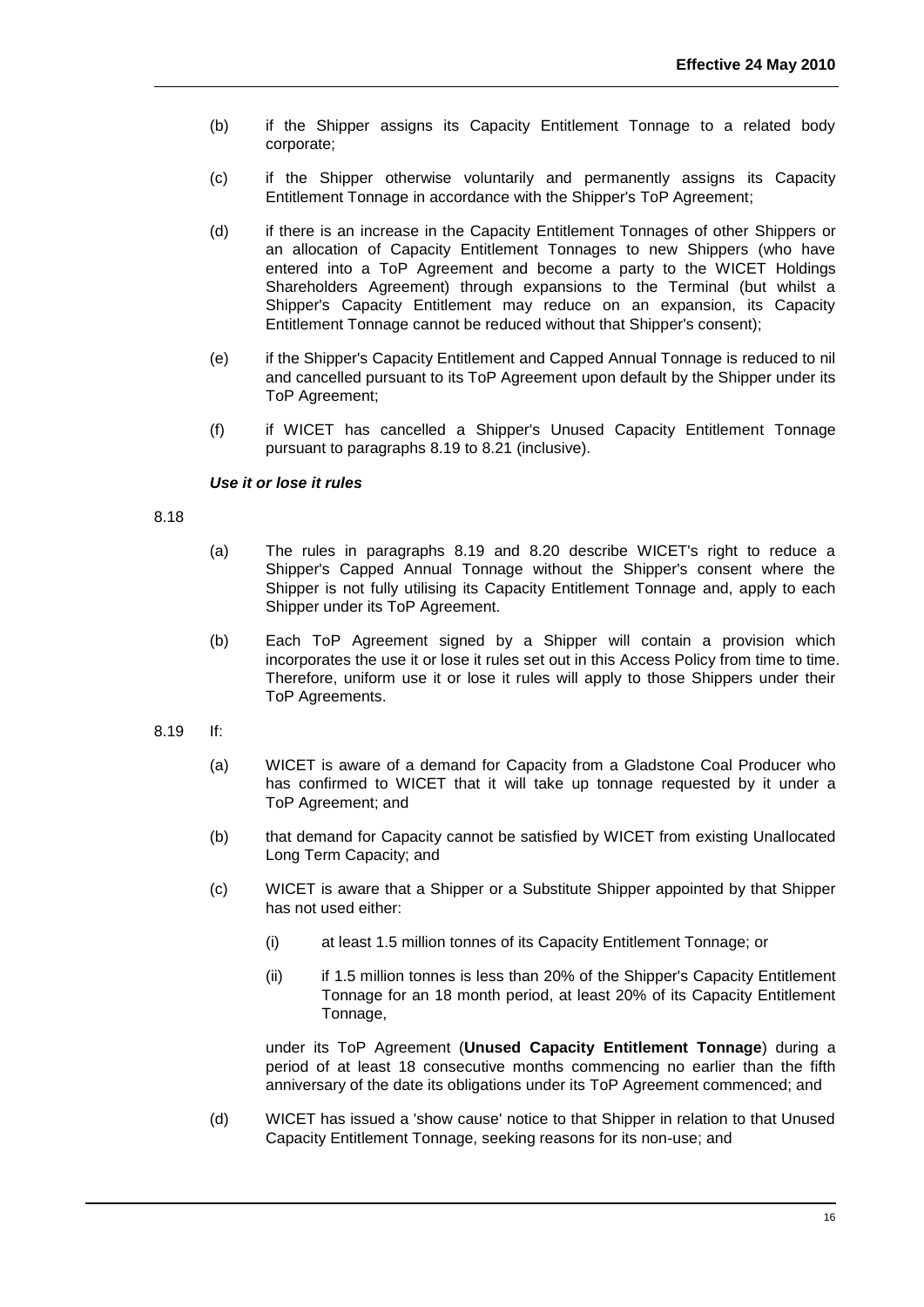- (e) the Shipper is unable to provide any legitimate commercial reason (in the reasonable opinion of WICET) for not using that Unused Capacity Entitlement Tonnage; and
- (f) WICET has issued a further 'show cause' notice, seeking reasons as to why the Shipper:
	- (i) has not allocated the Unused Capacity Entitlement Tonnage to a Substitute Shipper under its ToP Agreement; or
	- (ii) has not agreed with WICET to include that capacity as Surplus Capacity under paragraph 8.15; or
	- (iii) has not initiated a sale or assignment process under paragraph 8.17; and
- (g) the Shipper is unable to provide any legitimate commercial reason (in the reasonable opinion of WICET) for not allocating Unused Capacity Entitlement Tonnage to a Substitute Shipper, agreeing to WICET including that Capacity as Surplus Capacity or initiating a sale or assignment process; and
- (h) WICET has issued another 'show cause' notice that it intends to cancel that Unused Capacity Entitlement Tonnage, seeking reasons from the Shipper as to why WICET ought not to do so; and
- (i) the Shipper is unable to provide a legitimate commercial reason (in the reasonable opinion of WICET) why WICET ought not cancel that Unused Capacity Entitlement Tonnage,

then WICET may within three months of issuing its final show cause notice under paragraph (h) (above) issue a final notice that it intends to cancel that Unused Capacity Entitlement Tonnage and reduce the Shipper's Capped Annual Tonnage by a corresponding amount from a date specified by it, from which time the amount by which the Capped Annual Tonnage is reduced becomes Unallocated Long Term Capacity.

- 8.20 WICET will only cancel a Shipper's Unused Capacity Entitlement Tonnage and reduce its Capped Annual Tonnage pursuant to paragraph 8.19 if:
	- (a) WICET issued its final notice of intention to cancel the Unused Capacity Entitlement Tonnage after all the procedures referred to in paragraph [8.19](#page-17-0) prior to the issue of that final notice, including the expiration of the 18 month period referred to in paragraph 8.19(c), have been completed; and
	- (b) WICET is satisfied that a Shipper or Potential Shipper that meets the ToP Requirements is prepared to acquire immediately under a ToP Agreement the Unallocated Long Term Capacity resulting from the cancellation of the Shipper's Unused Capacity Entitlement Tonnage.

WICET may call for applications for the Unallocated Long Term Capacity which will result from the cancellation of the Shipper's Unused Capacity Entitlement Tonnage under paragraph 8.19 prior to cancelling that Unused Capacity Entitlement Tonnage.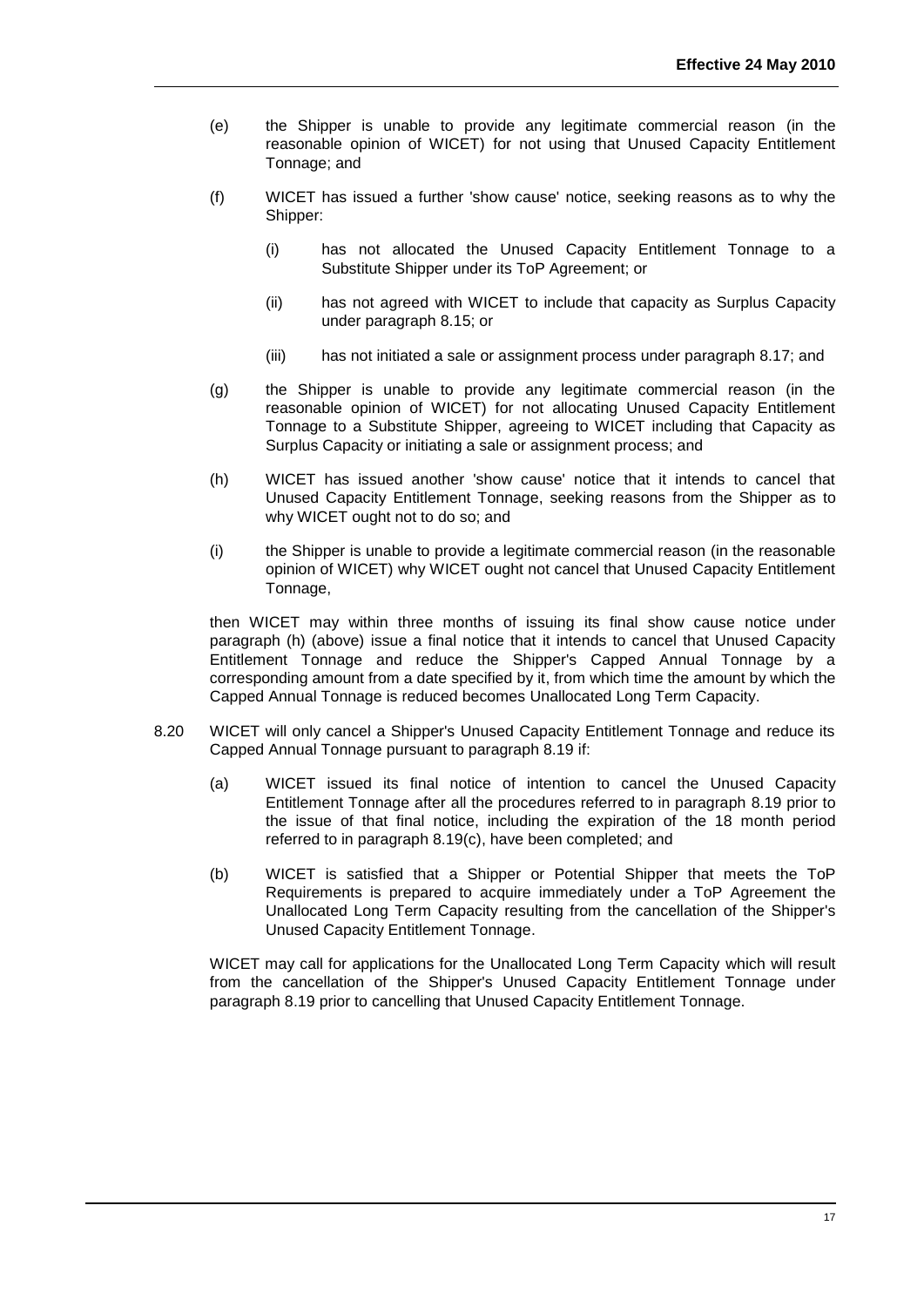- 8.21 [Intentionally omitted]
- 8.22 Subject to paragraphs 8.17 to 8.20 (inclusive), a Shipper's Capacity Entitlement Tonnage and Capped Annual Tonnage can only be varied by prior written agreement between the Shipper and WICET.

#### *Strategic Plan*

- 8.23 WICET will have a Strategic Plan after the Terminal commences operations which will be approved by WICET on an annual basis.
- 8.24 A summary of the Strategic Plan once approved will be provided to Gladstone Coal Producers in accordance with paragraphs 4.1(b), 4.3 and 4.4.
- 8.25 Each Strategic Plan will include, among other things:
	- (a) If available, a Gladstone Port Regional Development Plan as it relates to the Terminal;
	- (b) an indicative 10 year development outlook;
	- (c) an asset management strategy to be prepared having regard to Good Industry Practice; and
	- (d) an operating strategy.

#### *Dispute Resolution*

8.26 A Shipper or Potential Shipper that disagrees with a decision made by WICET under this paragraph 8 may notify WICET of a dispute in accordance with paragraph [13](#page-31-0) of this Policy. Where any such dispute arises from a decision made by WICET as to the capacity allocation, WICET will not amend a ToP Agreement to increase a Shipper's Capped Annual Tonnage or agree a Capped Annual Tonnage under a ToP Agreement with a Potential Shipper in respect of the amount of capacity in dispute unless and until the dispute is resolved.

## <span id="page-19-0"></span>**9. EXPANSION PRINCIPLES**

- 9.1 The forecast reasonably achievable throughput Capacity of the Terminal under normal operating conditions once fully developed will be assessed in alignment with the Terminal Master Plan and subject to availability of aligned coal chain capacity.
- 9.2 The principles governing a decision to expand the Terminal which is made after Financial Close of Stage 1 are set out in this paragraph [9.](#page-19-0)

#### *Requirements under the Lease*

9.3 Notwithstanding any other provision of this Access Policy, WICET can only expand the Terminal if it has obtained the necessary approval to do so from the Landlord pursuant to the terms of the Leases.

#### *Requirements to secure tonnage on an expansion*

- <span id="page-19-1"></span>9.4 A Gladstone Coal Producer will only be entitled to enter into a ToP Agreement or a Shipper to increase the amount of its Capped Annual Tonnage under an expansion:
	- (a) if it has:
		- (i) proposed a Feasibility Study be conducted under paragraph 9.5 or it responds as a Proposer within the time specified in paragraph 9.8; and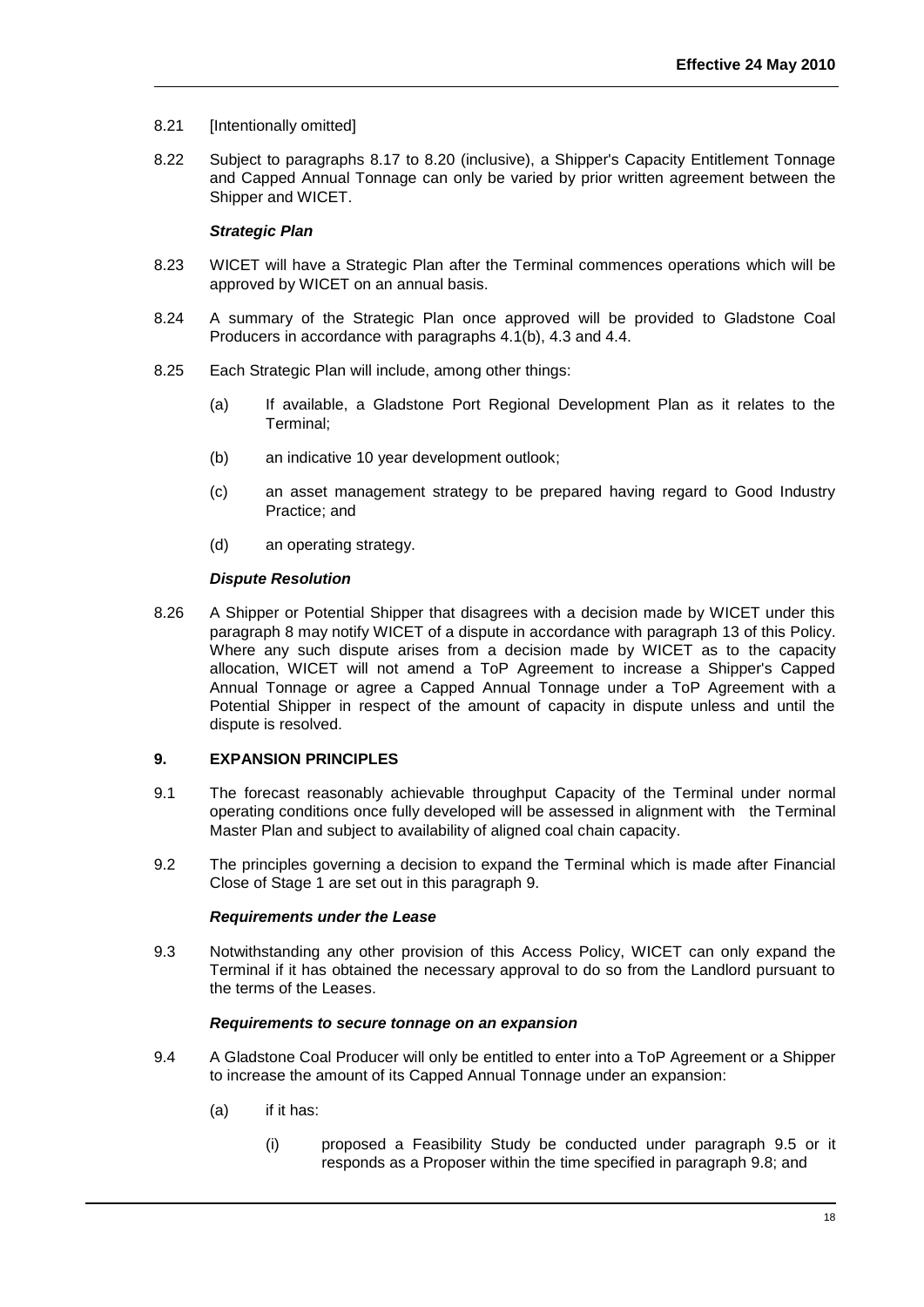- (ii) satisfied the requirements set out in paragraph [7](#page-10-0) of this Access Policy; and
- (iii) been allocated Capacity pursuant to paragraph 8.7 of this Access Policy; or
- (b) if all of the capacity requirements of the Gladstone Coal Producers who qualify under paragraph [\(a\)](#page-19-1) (above) have been satisfied and there is Unallocated Long Term Capacity available to be allocated by WICET in accordance with paragraphs 8.5 and 8.6 if it has satisfied the requirements set out in paragraph 7 of this Access Policy.

#### *Notification of Expansion*

- 9.5 An expansion of the Terminal may be proposed by:
	- (a) WICET pursuant to its Strategic Plan; or
	- (b) a Gladstone Coal Producer by notifying WICET in writing that it wants to initiate or participate in a Feasibility Study to determine the commercial viability of expanding the Terminal to meet the required increased Capacity (**Expansion Notification**).

If WICET proposes an expansion of the Terminal pursuant to its Strategic Plan, WICET will notify in writing all Gladstone Coal Producers for whom it has contact details, or that have written to WICET expressing an interest in participating in the Project, of a possible Capacity increase requesting them to advise WICET in writing as to whether they want to participate in the expansion as a Proposer.

- <span id="page-20-0"></span>9.6 Any Gladstone Coal Producer that lodges an Expansion Notification with WICET must include with the Expansion Notification:
	- (a) a nomination of the Capped Annual Tonnage for which it proposes to subscribe, which amount must not be less than the Minimum Capped Annual Tonnage at the time of lodgement of the Expansion Notification;
	- (b) details of the proposed Source Mine that will support its Capped Annual Tonnage and evidence that it is able to fund its share of the costs of the Feasibility Study;
	- (c) confirmation that it plans to enter into a ToP Agreement for its nominated Capped Annual Tonnage subject to the forecast THC at financial close for the expansion applicable to its Capped Annual Tonnage being acceptable to it and that it, or a related body corporate, will enter into the WICET Holdings Shareholders Agreement if it, or a related body corporate, is not already an A Class Shareholder; and
	- (d) the date it expects to be ready to commence shipment of its nominated Capped Annual Tonnage.

WICET will undertake a limited preliminary review to substantiate the details set out in each Expansion Notification and to verify that on the basis of the proposed Source Mine the person who has lodged the Expansion Notification is a Gladstone Coal Producer.

WICET may also require the Gladstone Coal Producer to confirm in writing that it will pay its share of the costs of any Feasibility Study undertaken by WICET in response to its Expansion Notification in accordance with paragraph 9.11.

- 9.7 WICET must:
	- (a) acknowledge the Proposer(s) Expansion Notification within 10 Business Days of its receipt;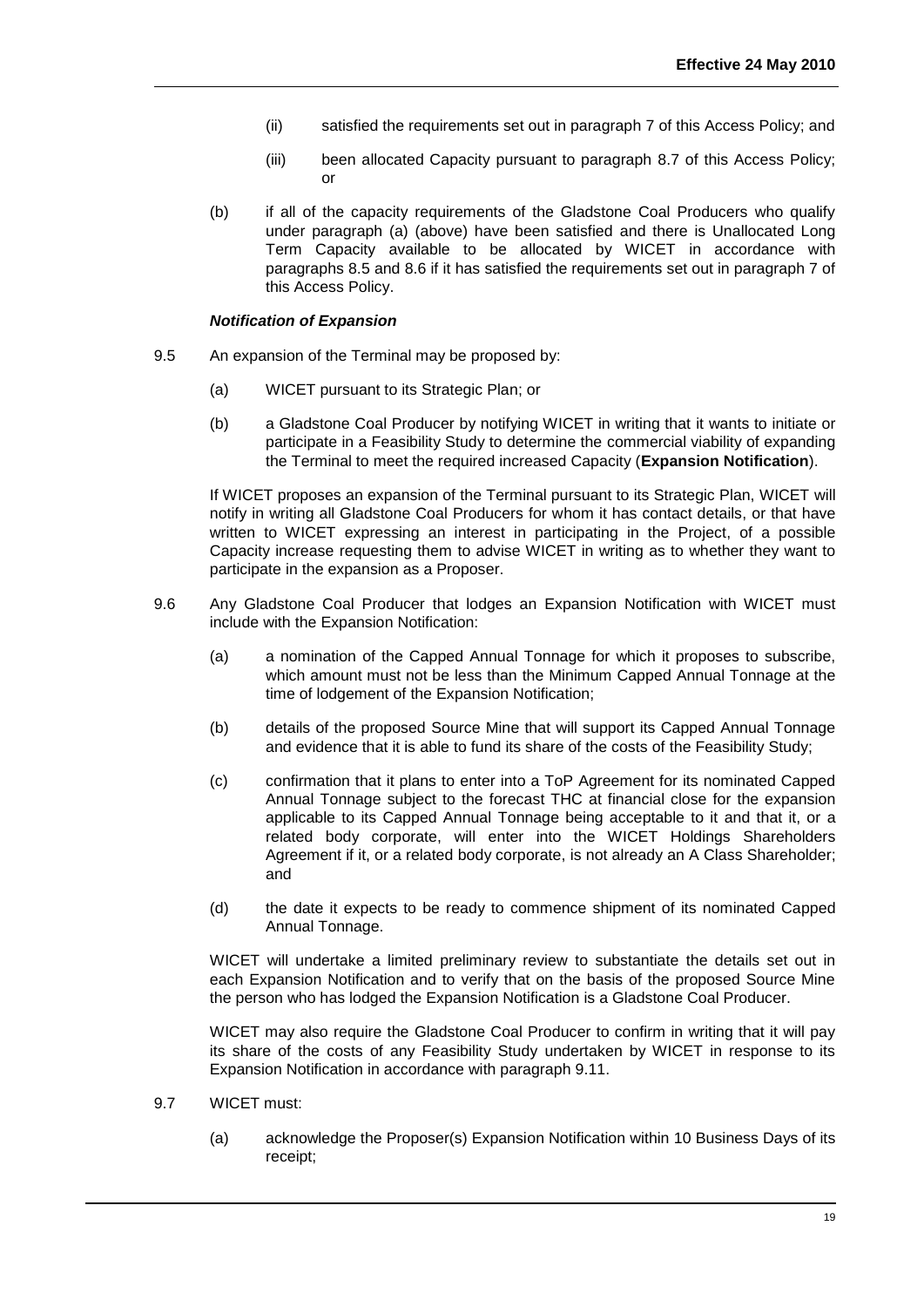- (b) notify the Proposer(s) as soon as it is able to do so whether it is satisfied that the Proposer(s) meet the requirements set out in paragraph 9.6; and
- (c) if it notifies the Proposer(s) that they meet the requirements set out in paragraph 9.6, concurrently notify in writing all other Gladstone Coal Producers for whom WICET has contact details or that have expressed an interest in writing to WICET in using the Terminal to ship its coal of a possible Capacity increase and request them to advise WICET in writing as to whether they want to join in the expansion as a Proposer.
- 9.8 Any Gladstone Coal Producer that wants to join in the expansion as a Proposer can apply to do so if it complies with paragraph 9.6 and advises WICET of this in writing within 30 Business Days of WICET notifying it under paragraph 9.5, 9.7(b) or 9.7(d). WICET must be satisfied that the Proposer has complied with the requirements set out in paragraph 9.6.

#### *Feasibility Study*

- <span id="page-21-0"></span>9.9 A feasibility study is required for each and any proposed expansion of the Terminal, be it:
	- (a) a limited feasibility study for the purpose of paragraph [9.12](#page-22-0) (**Limited Feasibility Study**); or
	- (b) a comprehensive feasibility study for the purpose of paragraph 9.13 (**Expansion Feasibility Study**),

(collectively **Feasibility Study**).

- 9.10 A Feasibility Study:
	- (a) can be initiated by WICET or by one or more Proposer(s) that has or have submitted an Expansion Notification;
	- (b) will be conducted by WICET in consultation on the scope with:
		- (i) any Proposer(s); and
		- (ii) the Shippers;
	- (c) will have a budget agreed between WICET, acting reasonably and in good faith, and any Proposer(s) who funds the cost of any such Feasibility Study under paragraph 9.11;
	- (d) will comply with generally accepted industry standards for studies of this nature;
	- (e) must consider whether the Expansion Tests (see paragraph 9.14), taking into consideration the Expansion Feasibility Study Requirements (see paragraphs 9.15 to 9.17), are met; and
	- (f) once initiated, will be undertaken by WICET without unreasonable delay and in any event must be completed as soon as reasonably practicable after receipt of the Expansion Notification.
- 9.11 The costs and expenses calculated by WICET of a Feasibility Study will be borne by the Proposer(s) in the manner agreed by those parties and WICET or, in the absence of agreement, by the Proposers in proportion to their nominated Capped Annual Tonnages in the expansion. The Proposers will be reimbursed the costs of the Feasibility Study paid by them on Financial Close of the expansion out of funding provided to WICET for the expansion. The Proposers will not be reimbursed their costs by WICET if the expansion does not proceed (other than to the extent that the Feasibility Study is subsequently used in an expansion and the financiers for that expansion agree to reimburse those costs).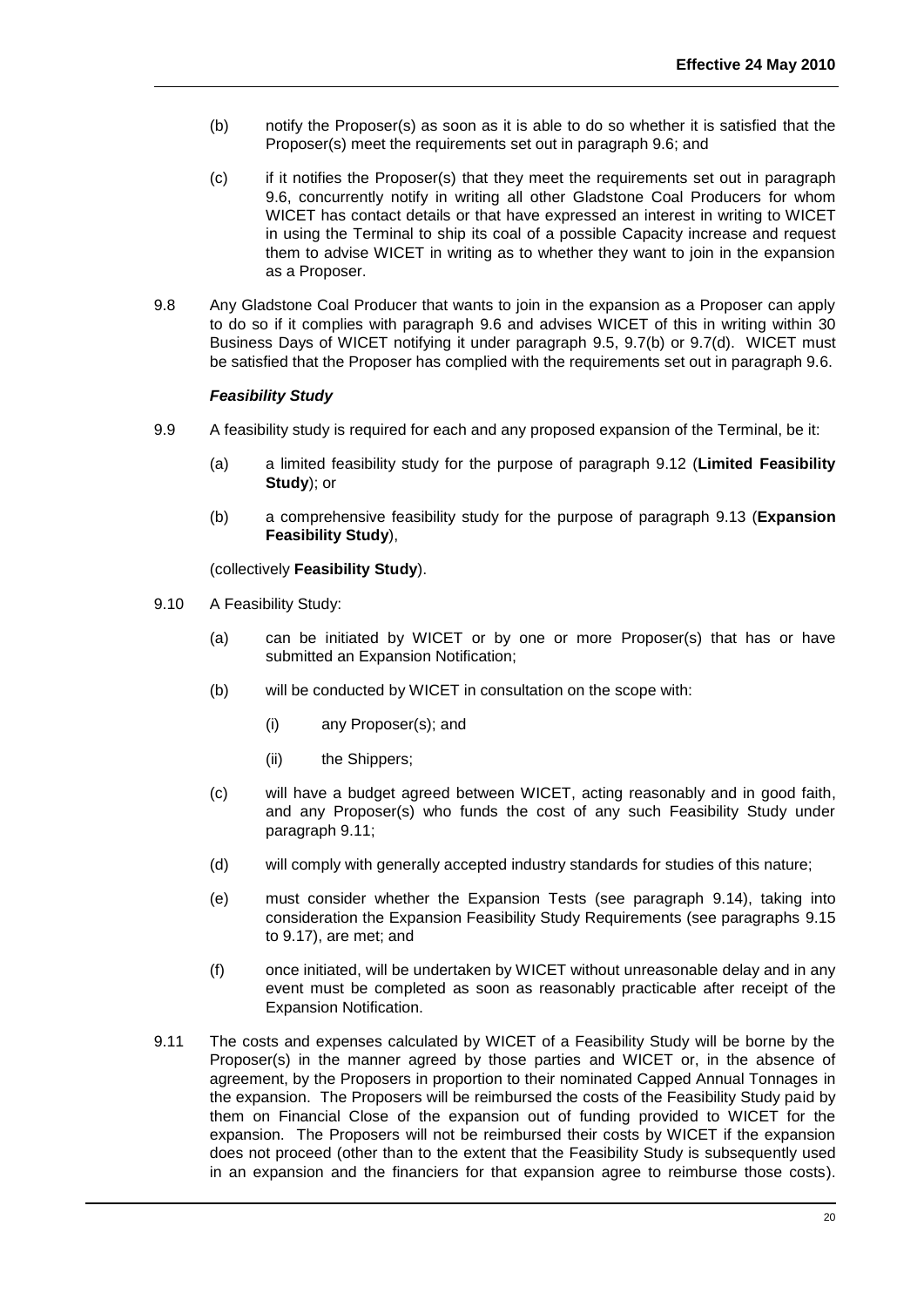Each Feasibility Study is the property of WICET and will be made available by WICET to Shippers and Proposers upon request.

#### *Scope of Feasibility Study*

- <span id="page-22-0"></span>9.12 If WICET as initiator or otherwise determines that the aggregate of all tonnages sought under Expansion Notifications can be met without the need for a Major Expansion of the Terminal, it will undertake a Limited Feasibility Study to determine the likely cost and impact on the THC of the proposed expansion and prepare an Expansion Report as soon as practicable after making such determination. The scope of work required for the Limited Feasibility Study and the time in which WICET must prepare an Expansion Report will be as agreed by the Proposer(s) and WICET. Without limiting the foregoing, WICET and the Proposers may agree that WICET in conducting the Limited Feasibility Study may exclude from consideration any of the Expansion Feasibility Study Requirements set out in paragraph 9.17. WICET and the Proposers cannot agree to amend the Expansion Tests or to exclude consideration of whether the Expansion Tests are met in conducting the Limited Feasibility Study.
- 9.13 If WICET determines that the aggregate of all tonnages sought under Expansion Notifications can only be met by a Major Expansion, then paragraph [9.12](#page-22-0) does not apply and WICET will:
	- (a) finalise the Expansion Feasibility Study Requirements in accordance with paragraphs 9.15 to 9.17 within 20 Business Days of making such determination; and
	- (b) undertake and complete the Expansion Feasibility Study as soon as reasonably practicable after receipt of the Expansion Notification.

#### *Expansion Tests*

- <span id="page-22-1"></span>9.14 The Expansion Tests comprise:
	- (a) **Feasibility Test:** The proposed expansion of the Terminal can be feasibly constructed and operated.
	- (b) **Revenue Test:** The expansion meets a revenue test if the revenue expected from incremental Shippers under their ToP Agreements recovers the incremental cost (and the Proposers have confirmed in writing that the forecast THC for the expansion under the THCCM is acceptable).
	- (c) **Logistics Test:** The coal supply chain (including rail network and port channel capacity) upon which the Proposer(s) depend can (or could reasonably be expected to be able to) transport sufficient tonnage to supply or otherwise service the Terminal as expanded from the Forecast Mechanical Completion Date of the expansion (taking into account the increased Capacity which will be available during the ramp up period for the expansion, including what developments, if any, would be required along any part of the coal supply chain to accommodate the expansion of the Terminal).
	- (d) **Current Operating Parameters Test:** During the construction of the expansion, the physical capacity of the Terminal to satisfy existing Aggregate Capacity Entitlement Tonnages is not materially adversely compromised and interference from construction interfaces with existing Terminal operations is minimised in consultation with the Shippers and other users.
	- (e) **Future Operating Parameters Test:** Post construction of the expansion, the physical capacity of the Terminal to satisfy existing Aggregate Capacity Entitlement Tonnages is not adversely compromised.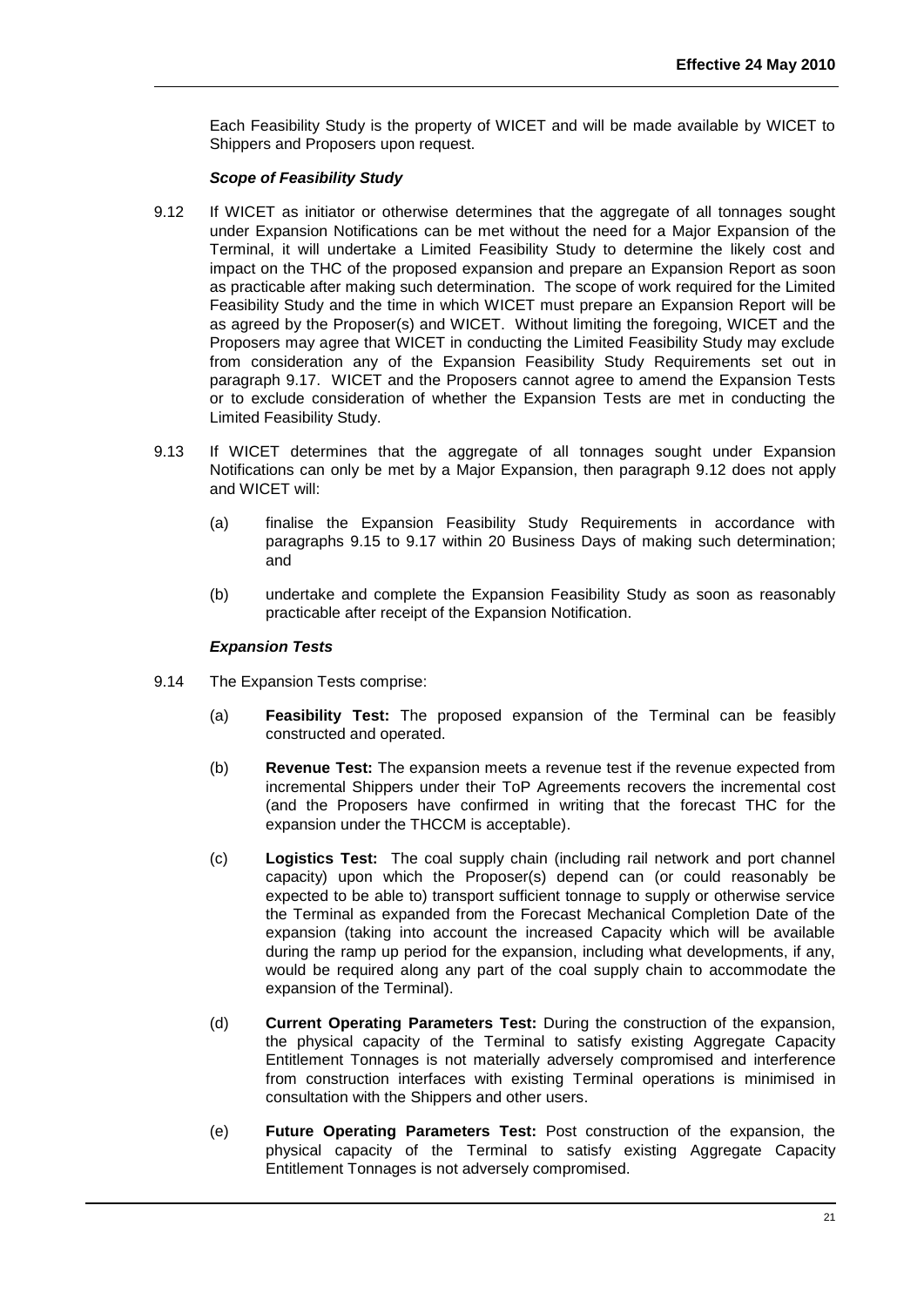- (f) **Future Expansion Test:** Future efficient expansion options are not adversely compromised by the expansion.
- (g) **Technical Quality Test:** The Terminal as expanded and its facilities are of a standard commensurate with or better than the existing Terminal and its facilities.

#### *Expansion Feasibility Study Requirements*

- 9.15 WICET must determine the Expansion Feasibility Study Requirements prior to commencing the Expansion Feasibility Study, which, subject to paragraph 9.12, must include the matters listed in paragraph 9.17.
- 9.16 Prior to finalising the Expansion Feasibility Study Requirements, WICET will provide a draft to the Proposer(s) and Shippers for their review and comment. Comments must be provided to WICET within the period notified by WICET. In finalising the Expansion Feasibility Study Requirements, WICET must have regard to comments and suggestions made by the Proposer(s), Shippers and Operator, if any, in response to their review.
- 9.17 Subject to the provisions relating to Limited Feasibility Studies in paragraph 9.12, the Expansion Feasibility Study Requirements must include:
	- (a) an assessment of the Nominal Capacity of the Terminal having regard to existing and future Capacity demand and the inherent Capacity of the Terminal;
	- (b) an assessment of the Proposers' commitment to the expansion and the tonnages nominated by them under paragraph [9.6](#page-20-0) and consideration whether the aggregate annual tonnage nominations of all Proposers can be satisfied;
	- (c) consideration of existing Terminal requirements;
	- (d) a consideration of previous Feasibility Studies undertaken and their recommendations and outcomes;
	- (e) WICET's obligations to existing Shippers;
	- (f) the need to operate the Terminal in accordance with Good Industry Practice, including meeting maintenance requirements;
	- (g) the need to meet specified requirements with respect to operational parameters, future expansion needs, technical quality standards, infrastructure services and approval obligations;
	- (h) the likely impact on port congestion, including demurrage costs;
	- (i) consideration on the basis of information available to WICET of the constraints experienced, or likely to be experienced in the future, in other parts of the coal supply chain that may impact on the efficient operation of the Terminal, if expanded and, to the extent the same can be determined with confidence the maximum deliverable capacity of the coal chain as a whole following the expansion; and
	- (j) the cost per tonne impact on the current THC and pricing of any planned Capacity expansions calculated in accordance with paragraph [10.11,](#page-28-0)

and may include additional matters as determined by WICET acting reasonably and in good faith.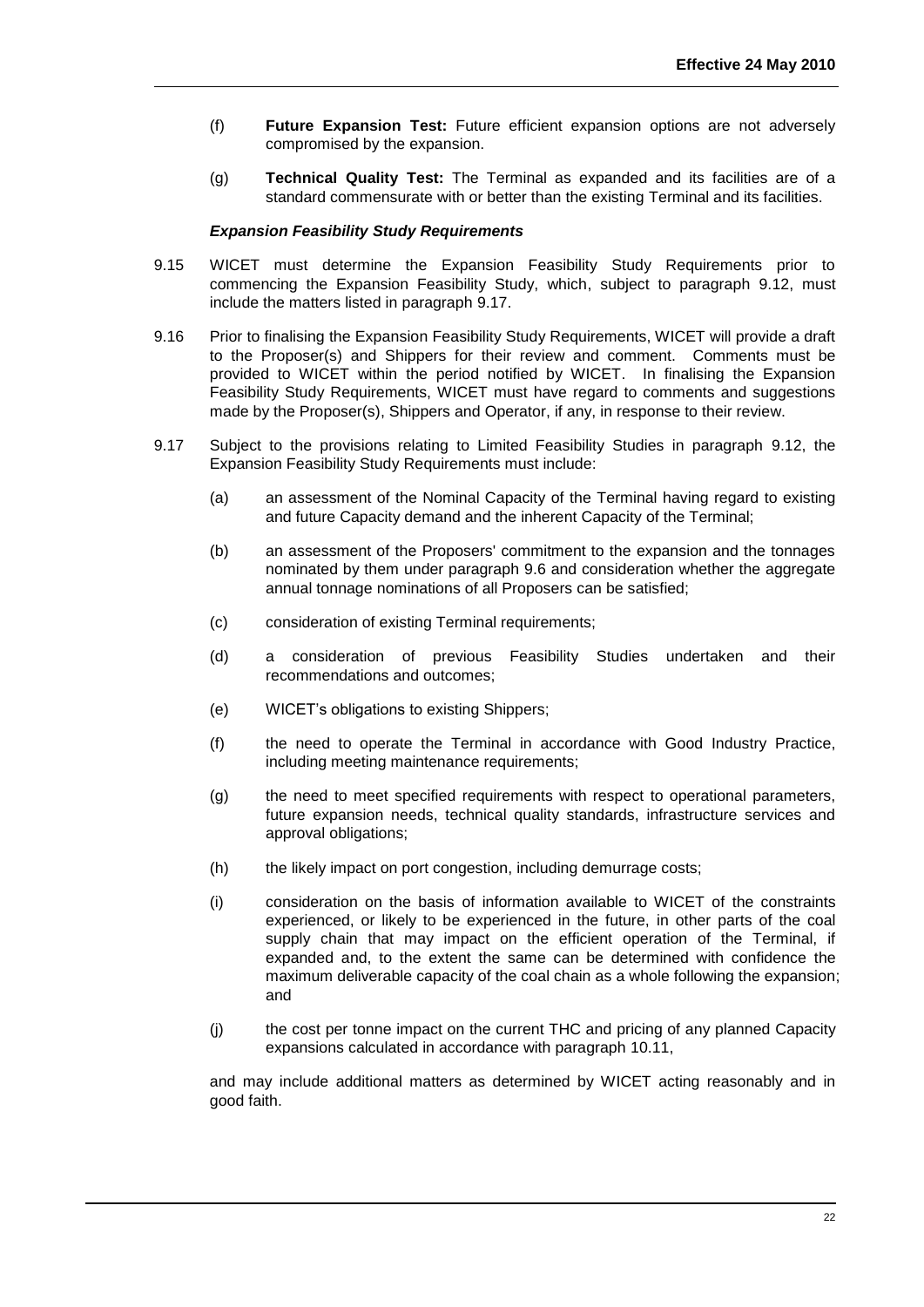## *Outcome of Feasibility Study*

- <span id="page-24-0"></span>9.18 WICET must, acting reasonably and in good faith:
	- (a) upon completing a Feasibility Study prepare a report (**Expansion Report**) as soon as reasonably practicable but no later than 60 Business Days after completion of the study;
	- (b) in the Expansion Report:
		- (i) set out the findings and outcomes of the Expansion Tests analyses;
		- (ii) identify what the reasonably achievable annual Nominal Capacity of the Terminal after completion of the expansion is intended to be;
		- (iii) identify whether funding for the expansion is likely to be available on reasonable commercial terms;
		- (iv) note what percentage of the tonnage nominations of Proposers will be satisfied by the expansion (assuming that the Terminal expansion achieves its intended Nominal Capacity);
		- (v) determine if there is likely to be any Unallocated Long Term Capacity after the expansion; and
		- (vi) estimate the likely THC relevant to the proposed expansion or provide an estimated range; and
	- (c) make the Expansion Report available to the Proposer(s) and Shippers upon them signing a confidentiality agreement if they have not already done so. A template confidentiality agreement can be found at WICET's website<sup>7</sup>.
- 9.19 If the Feasibility Study:
	- (a) finds all the Expansion Tests are met, the Expansion Report must recommend that the Terminal be expanded;
	- (b) does not find all the Expansion Tests are met, the Expansion Report may (but is not required to) recommend that the Terminal be expanded;
	- (c) considers that a modification to the proposed expansion is more likely to result in the Expansion Tests being satisfied, WICET can recommend a modification to the proposed expansion subject to undertaking further consultation with Proposers on the proposed modification;
	- (d) finds that the aggregate Capped Annual Tonnage nominations of all Proposers will not be satisfied on completion of the expansion, then paragraph 9.21 applies.
- 9.20 WICET must publicly announce on its website its decision whether or not to recommend expansion of the Terminal as soon as reasonably practicable and in any event within 20 Business Days of the date of release of its Expansion Report.

## *Proceeding from feasibility to commitment to expand*

9.21 If WICET considers the aggregate Capped Annual Tonnage nomination of all Proposers that meet the ToP Requirements is unlikely to be satisfied on completion of the expansion,

l

<sup>7</sup> www.wicet.com.au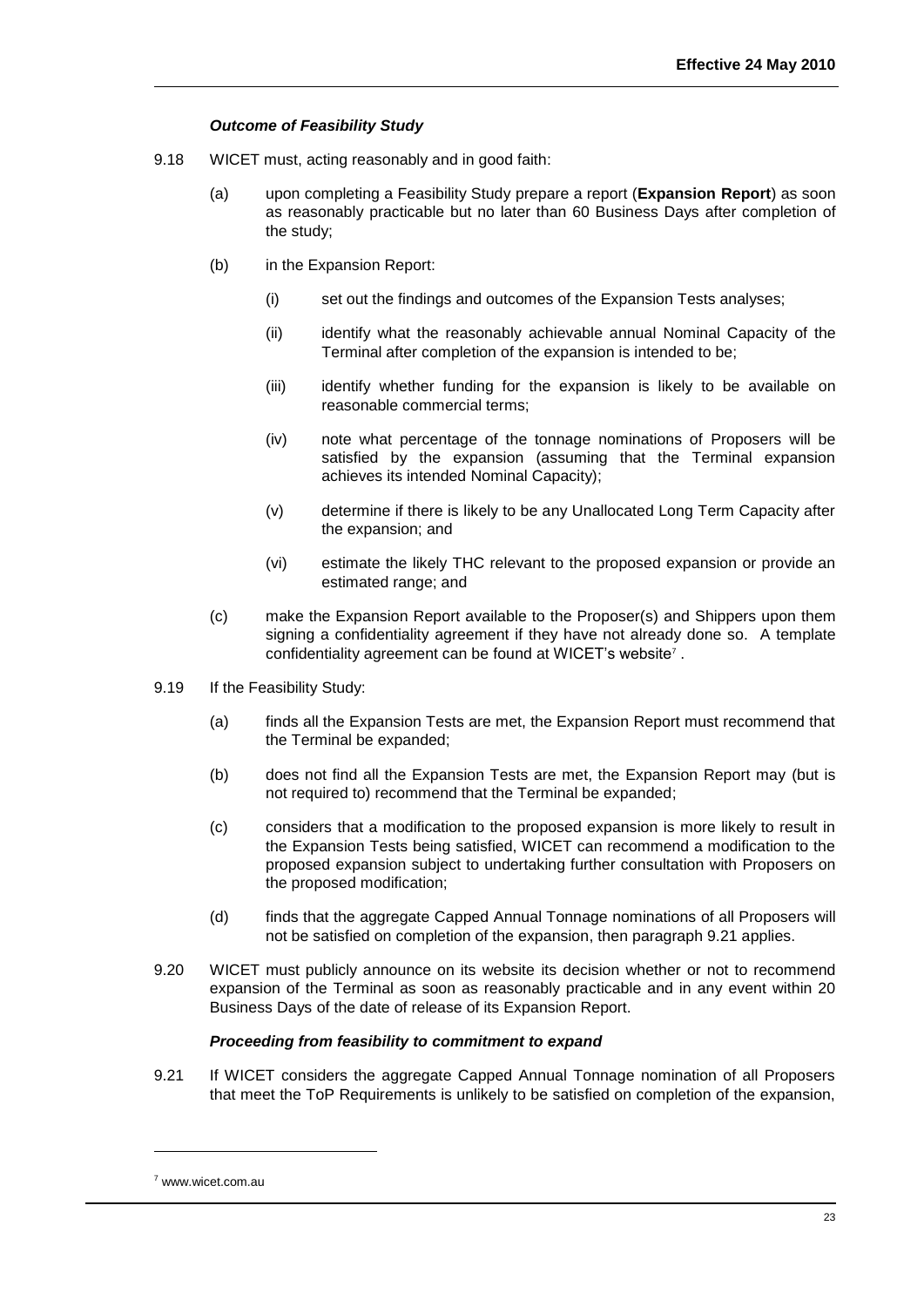then each will be allocated its respective tonnage amounts relevant to the proposed expansion in accordance with paragraph 8.7.

- 9.22 If paragraph 9.21 applies, WICET will confirm the proposed tonnage allocation for each Proposer as soon as practicable after it has determined allocations in accordance with paragraph 8.7. Otherwise, subject to paragraphs 9.24 and 9.25 (as applicable), WICET will confirm to the Proposers that their tonnage nominations provided to WICET under paragraph 9.6 have been accepted.
- 9.23 Unless WICET and all of the Proposers agree to the contrary, each Proposer who wishes to continue to participate in the expansion and retain its tonnage nomination will be required to sign a Capacity Commitment Deed pursuant to paragraphs 9.24 or 9.25 under which it undertakes to deliver a ToP Agreement for that tonnage at or about Financial Close of the expansion.
- 9.24 If the Expansion Report is based on an Expansion Feasibility Study and recommends expanding the Terminal, then a Proposer in order to be considered for an allocation of Capacity in the expanded Terminal must lodge a ToP Application Form together with the information referred to in that form and its Application Cost Prepayment with WICET in accordance with paragraph 7.1. Provided WICET is satisfied that the Proposer meets all of the ToP Requirements, WICET must endeavour to enter into a Capacity Commitment Deed with the Proposer and endeavour to secure finance for the recommended expansion on terms compatible with its existing terms of finance in each case without unreasonable delay having regard to prevailing financial and coal export market conditions.
- 9.25 If the Expansion Report is based on a Limited Feasibility Study and recommends expanding the Terminal, then a Proposer in order to be considered for an allocation of Capacity in the expanded Terminal must lodge a ToP Application Form together with the information referred to in that form and its Application Cost Prepayment with WICET in accordance with paragraph 7.1. Provided WICET is satisfied that the Proposer meets all of the ToP Requirements, WICET must endeavour to enter into a Capacity Commitment Deed with the Proposer and, if it is necessary to secure finance for the recommended expansion, endeavour to secure such finance on terms compatible with its existing terms of finance in each case without unreasonable delay having regard to prevailing financial and coal export market conditions.

## *Basis upon which WICET undertakes expansion*

- 9.26 WICET may request each Proposer provide it with security or a Bid Bond in order to support the obligations of the Proposer under its Capacity Commitment Deed or to confirm the Proposer's commitment to enter into a ToP Agreement or amend its existing ToP Agreement (if necessary) to take account of its increased capacity requirement. If WICET requires security or a Bid Bond, it must request that it be provided by all Proposers and WICET must calculate the amount of the security or Bid Bond it requires from each Proposer on the basis of the proportion which its ToP Nomination bears to the aggregate ToP Nominations of all Proposers. If a Proposer fails to provide a security or a Bid Bond as requested by WICET or the Bid Bond is forfeited and not replaced by the Proposer, the Proposer will not be entitled to any Capped Annual Tonnage in the expansion and WICET is not required to enter into a Capacity Commitment Deed or a ToP Agreement with that Proposer in connection with the expansion.
- 9.27 WICET may decide not to proceed with an expansion (and WICET may be unable to raise finance for the expansion) if one or more Proposers:
	- (a) fail to sign Capacity Commitment Deeds sufficient to finance the cost of the increased Terminal Capacity;
	- (b) fail to lodge the Bid Bonds or other security requested by WICET; or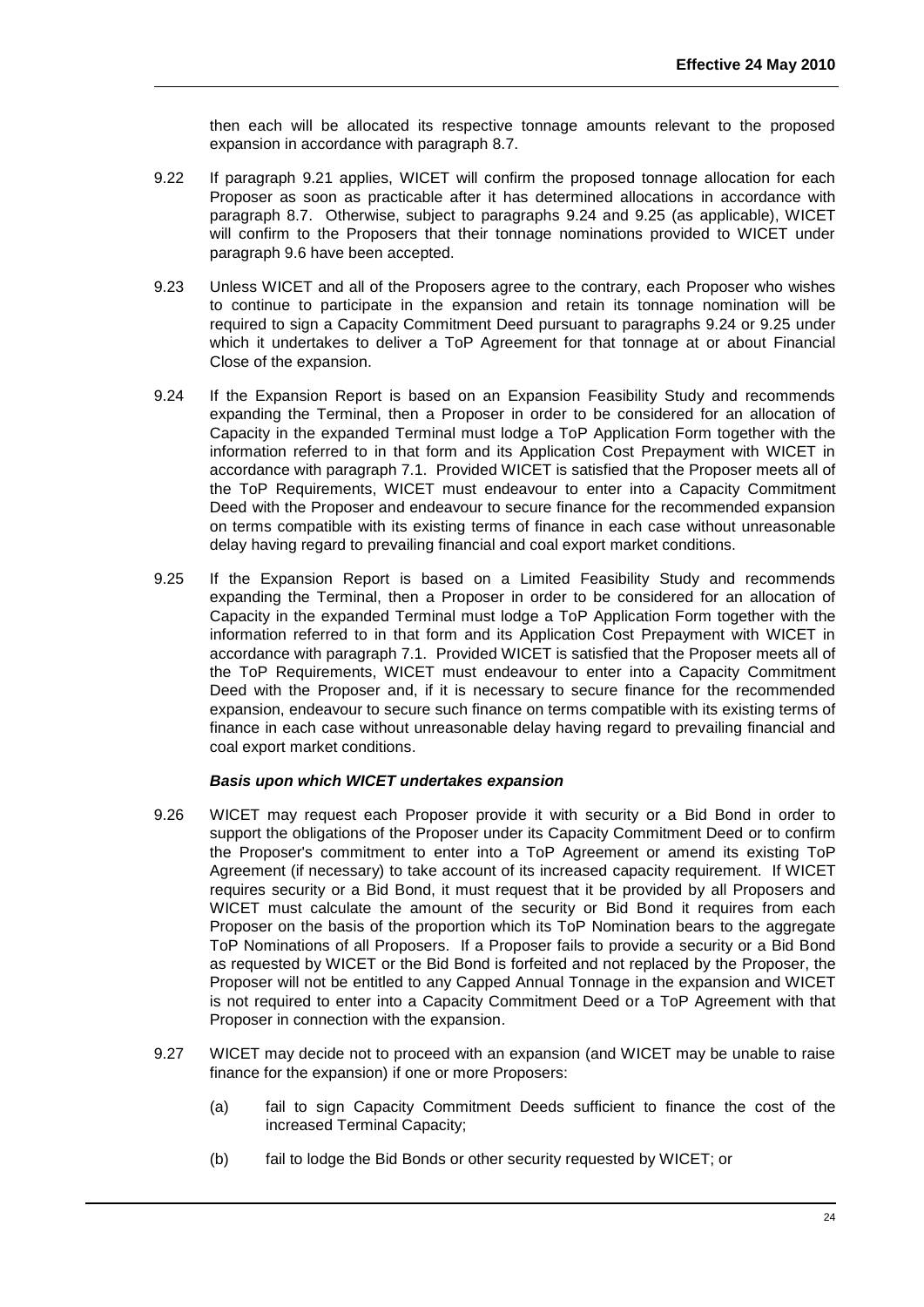(c) subsequently either fail to sign a ToP Agreement or to confirm an increase in their Capped Annual Tonnage requirements under existing ToP Agreements,

unless WICET is satisfied the remaining Proposers are prepared to proceed on the basis of the newly calculated THC and increase their commitments under the Capacity Commitment Deeds and ToP Agreements executed by them to replace the commitments of the defaulting Proposers.

- 9.28 If WICET proceeds to arrange finance for the expansion, all Proposers that meet the ToP Requirements and have agreed to participate in the expansion in accordance with paragraph 9.24 or paragraph 9.25 (as applicable) shall cooperate fully to provide the necessary due diligence material for WICET and its financiers and shall execute and deliver to WICET a ToP Agreement, or amendments to its existing ToP Agreement (as the case may be), when requested by WICET to achieve financial close for the expansion. WICET will not proceed with an expansion if it is unable to raise sufficient finance for the expansion or can only do so on terms which result in a THC which is unacceptable to the Proposers or any of them and it is not possible to finance the expansion without those Proposers.
- 9.29 If the Expansion Report finds that the proposed expansion does not meet all the Expansion Tests and recommends that the Terminal not be expanded, WICET shall provide details of its analysis and consideration of these matters to the Proposer(s) and Shippers.
- 9.30 Any Proposer or Shipper that disagrees with a decision made by WICET under this paragraph 9 may notify WICET of a dispute in accordance with paragraph [13](#page-31-0) of this Access Policy.

## *Expansion pricing*

9.31 Pricing for expansions is addressed in paragraphs [10.9](#page-28-1) to [10.11.](#page-28-0)

#### *Effect of Expansion*

- 9.32 A Shipper that does not participate in the expansion will have its existing Capacity Entitlement Tonnage and Capped Annual Tonnage maintained and the pricing for use of that existing Capacity will be maintained or adjusted in accordance with paragraph [10.11.](#page-28-0)
- 9.33 Upon the expansion of the Terminal, the Capacity Entitlement of all Shippers will be recalculated and will be apportioned according to their respective Capped Annual Tonnages.

## <span id="page-26-0"></span>**10. PRICING PRINCIPLES**

- 10.1 WICET's pricing principle in setting its Terminal Handling Charge (**THC**) is for WICET's expected revenue to be sufficient to meet its expected costs in the provision of Services subject to any cap on finance costs set out in the THCCM which places a ceiling on the maximum amount of finance costs that each Shipper must pay under the THC.
- 10.2 The THC:
	- (a) is non-discriminatory and, subject to paragraphs [10.7](#page-28-2) and 10.8 and the rules relating to expansion pricing set out in paragraphs 10.9 to 10.11 (inclusive), applied uniformly to all Shippers; and
	- (b) is charged to all Shippers for the Services; and
	- (c) can be adjusted at any time where costs, payments or throughput change.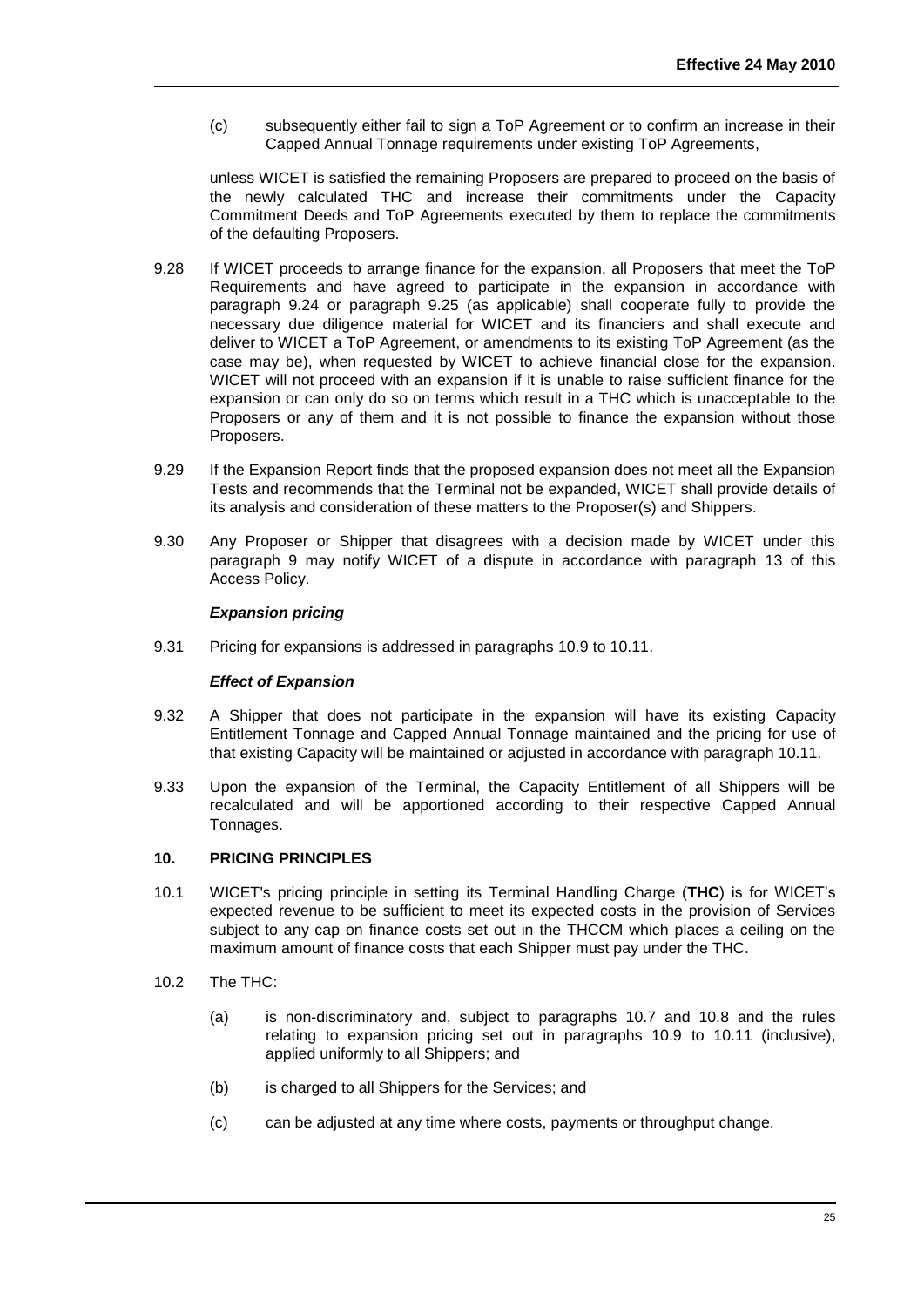- 10.3 The THC is calculated pursuant to the Terminal Handling Charge Calculation Methodology (**THCCM**) by:
	- (a) adding Expected Costs (Operating and Financing Costs);
	- (b) subtracting carried forward Excess Revenue; and
	- (c) dividing by 95% of the Aggregate Capacity Entitlement Tonnage of WICET.
- 10.4 Surcharges for Special Handling, if any, will be charged to individual Shippers (including in respect of Services provided to their Substitute Shippers) as additional charges to the THC.
- 10.5 The components of the THCCM include:

*[Explanatory note: the THCCM is set out in full in the WICET Holdings Shareholders Agreement. This is a summary only.]*

| <b>Table 1: THCCM Components</b>                           |                                                                                                                                                                                                                                                                                                                                          |  |  |
|------------------------------------------------------------|------------------------------------------------------------------------------------------------------------------------------------------------------------------------------------------------------------------------------------------------------------------------------------------------------------------------------------------|--|--|
| <b>Components</b>                                          | <b>Description</b>                                                                                                                                                                                                                                                                                                                       |  |  |
| <b>Costs</b><br><b>Expected</b>                            | Cash operating costs                                                                                                                                                                                                                                                                                                                     |  |  |
| <b>Operating Costs</b>                                     | Rent and other amounts payable pursuant to the Leases and<br>other tenure documents in respect the area of the Terminal                                                                                                                                                                                                                  |  |  |
|                                                            | Maintenance capital expenditure                                                                                                                                                                                                                                                                                                          |  |  |
|                                                            | Interest and fees paid in respect of working capital facilities                                                                                                                                                                                                                                                                          |  |  |
|                                                            | Sinking fund provisions for restoration and rehabilitation costs at<br>closure                                                                                                                                                                                                                                                           |  |  |
|                                                            | <b>Taxation charges</b>                                                                                                                                                                                                                                                                                                                  |  |  |
| <b>Expected</b><br><b>Costs</b><br><b>Financing Costs</b>  | Financing costs including Interest, coupons, dividends, arrears,<br>amortisation, redemption or buy back of debt and equity<br>securities subject to any cap on these costs set out in the<br>THCCM.                                                                                                                                     |  |  |
| <b>Surcharges</b>                                          | Additional costs incurred by WICET in providing the Services<br>which adversely affect the efficient operation of the Terminal<br>unusual blending requirements, inefficient train<br>such as<br>unloading, or other specific services required by a Shipper will<br>be charged to that particular Shipper in addition to the THC        |  |  |
| <b>Excess Revenue</b>                                      | Excess cash generated by WICET beyond its requirements and<br>obligations from the previous year                                                                                                                                                                                                                                         |  |  |
| <b>Nominal Capacity</b>                                    | During a Utilisation Period, the maximum reasonably achievable<br>throughput capacity of the Terminal in Mtpa rounded to the<br>nearest 10,000 tpa specified for that Utilisation Period in the<br>most recent Annual Plan (as may be updated from time to time<br>by WICET during the course of the year covered by the Annual<br>Plan) |  |  |
| <b>Aggregate Capacity</b><br><b>Entitlement</b><br>Tonnage | Either the aggregate of all Capped Annual Tonnages of the<br>Shippers or if the Nominal Capacity is less than that tonnage<br>amount, the Nominal Capacity                                                                                                                                                                               |  |  |

10.6 Where Operating Costs and/or Financing Costs differ from that projected in the Terminal's annual budget, the THC will be adjusted pursuant to the terms of each Shipper's ToP Agreement.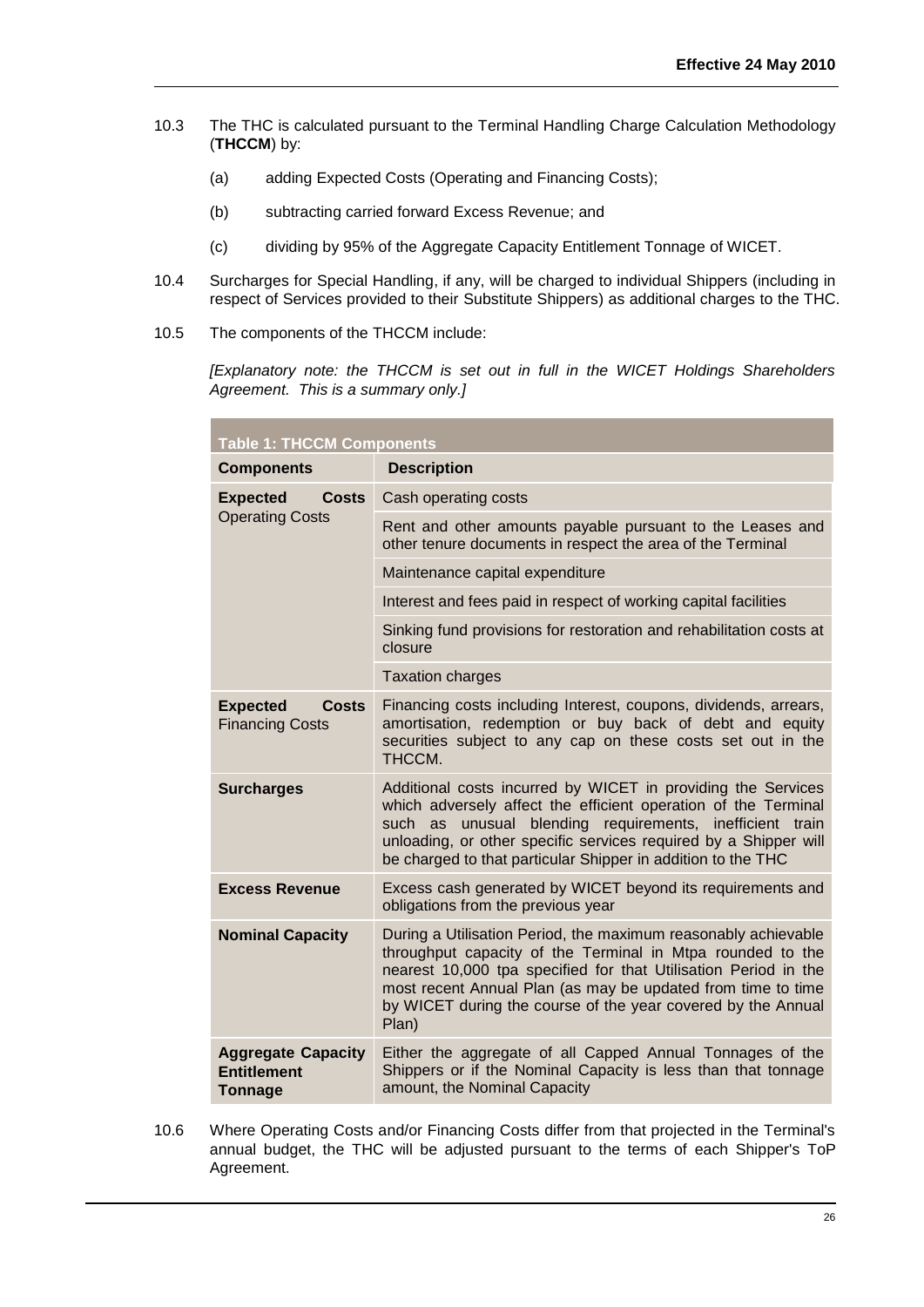- <span id="page-28-2"></span>10.7 WICET may, pursuant to the THCCM, increase the THC for any Shipper that:
	- (a) does not commit each year to its 10 years' evergreen ToP Agreement; or
	- (b) is unable to provide evidence to WICET that the RLCR of the relevant Source Mine(s) exceeds 1.1:1 times and does not remedy that failure within 3 months of the required date.
- 10.8 WICET will adjust the THC payable by the Shipper in accordance with the THCCM if the Shipper pays the termination payment referred to in the ToP Agreement to WICET.

#### *Expansion pricing*

- <span id="page-28-1"></span>10.9 If it is decided to expand the Capacity of the Terminal (see paragraph [9](#page-19-0) of this Access Policy), the following pricing principles apply.
- 10.10 All Shippers who either increase their existing Capacity Entitlement Tonnages or acquire Capacity Entitlement Tonnages in the expanded Terminal, must pay for use of the Services having regard to hybrid differential pricing described in paragraph [10.11.](#page-28-0)
- <span id="page-28-0"></span>10.11 If following an expansion of the Terminal infrastructure:
	- (a) the average cost of access to the expanded infrastructure falls relative to the preexisting average cost, all Shippers (existing and new) will pay a lower price determined from the lower average cost after expansion.
	- (b) the average cost of access using the expanded infrastructure rises relative to the pre-expansion average cost, then:
		- (i) for Capacity Entitlement Tonnages allocated to new Shippers to utilise the additional Capacity provided by expansion, the new Shippers will pay a THC which is calculated to meet the incremental costs of expansion;
		- (ii) existing Shippers will continue to pay for their initial pre-expansion Capacity Entitlement Tonnages a THC calculated in accordance with the THCCM that is no greater than the pre-expansion cost; and
		- (iii) for Capacity Entitlement Tonnages allocated to existing Shippers to utilise the additional Capacity provided by expansion, the existing Shippers will either pay a THC which is calculated to meet the incremental costs of expansion for those additional tonnes or pay a blended THC for their aggregate Capacity Entitlement Tonnages in all Stages calculated on a weighted average of their Capacity Entitlement Tonnages attributable to each Stage.

## *True Up*

- 10.12 If the actual tonnage a Shipper ships in a Utilisation Period is below the Shipper's Capacity Entitlement Tonnage for that Utilisation Period, a True Up Amount (**TUA**) payment is charged, based on the THC, for the unutilised tonnage.
- 10.13 If the actual tonnage a Shipper ships in a Utilisation Period is above the Shipper's Capacity Entitlement Tonnage for that Utilisation Period, a TUA credit is credited, based on the THC, for the excess tonnage.
- 10.14 An annual True Up process allows WICET to reconcile any differences in revenue and expenses arising from variations in costs, payments and throughput. WICET calculates the annual TUA payment or credit for each Shipper.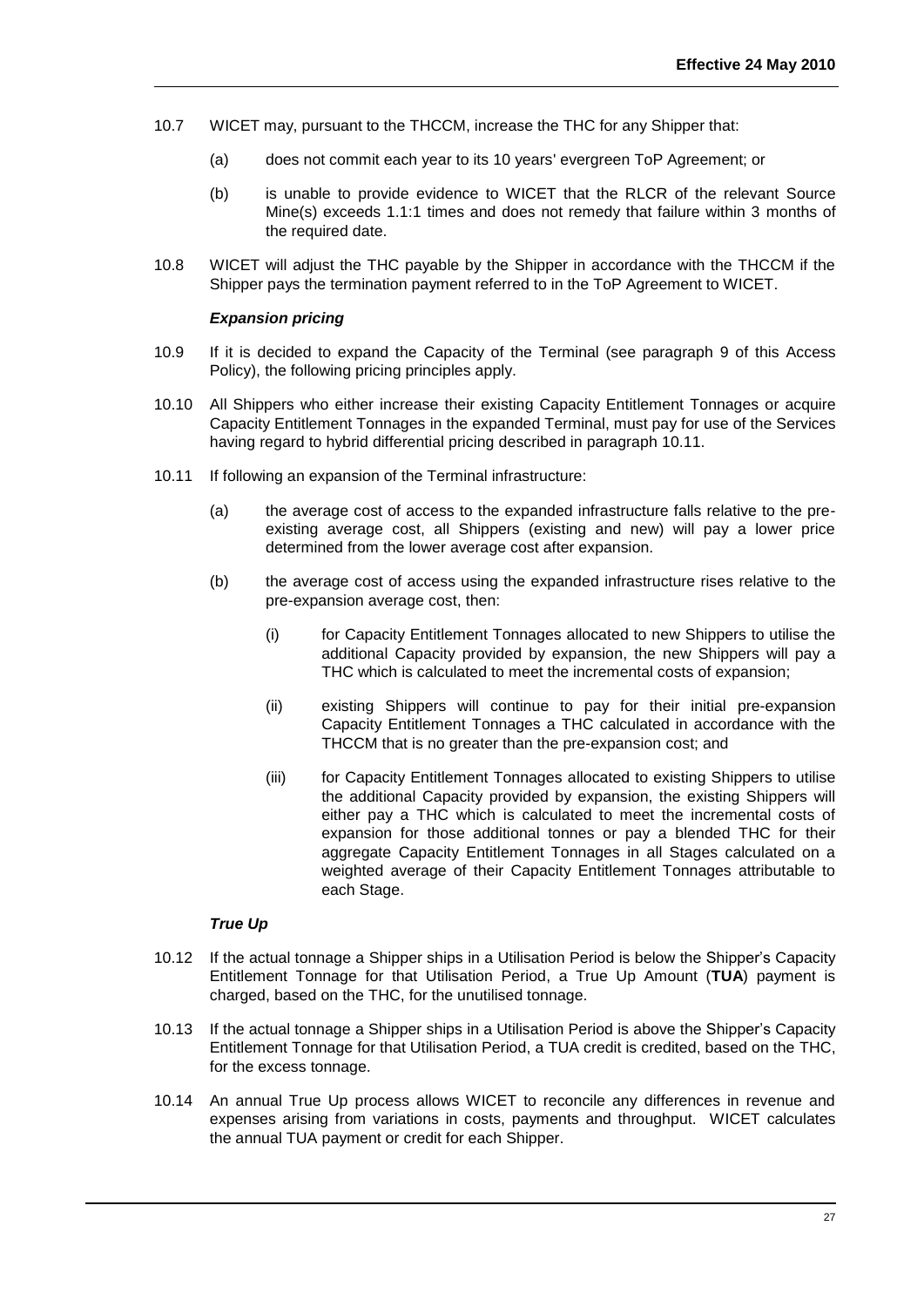## *Surplus Capacity and Unallocated Long Term Capacity*

- 10.15 If hybrid differential pricing applies following an expansion of Capacity, the THC applicable to:
	- (a) [Intentionally deleted]
	- (b) any Unallocated Long Term Capacity which is allocated to a Shipper as Capped Annual Tonnage after Shippers commence to pay a differential THC will be the THC payable in respect of Capacity allocated in respect of the most recently completed expansion.

#### *Remedies for Payment Default*

10.16 If a Shipper defaults on payment, WICET has the following avenues of recourse available to it under the ToP Agreements<sup>8</sup>:

| <b>Table 2: Remedies for Payment Default</b> |                                                                                                                                                                                                                                                                                                                                                                                                              |  |  |  |
|----------------------------------------------|--------------------------------------------------------------------------------------------------------------------------------------------------------------------------------------------------------------------------------------------------------------------------------------------------------------------------------------------------------------------------------------------------------------|--|--|--|
| <b>Steps</b>                                 | <b>Description</b>                                                                                                                                                                                                                                                                                                                                                                                           |  |  |  |
| $\mathbf 1$ .                                | Payment obligation by Shipper under quarterly or Annual True Up Process                                                                                                                                                                                                                                                                                                                                      |  |  |  |
| 2.                                           | Call on defaulting Shipper's letter of credit (covering 12 months of payment<br>obligations)                                                                                                                                                                                                                                                                                                                 |  |  |  |
| 3.                                           | Offer Capacity to other parties on short term basis                                                                                                                                                                                                                                                                                                                                                          |  |  |  |
| 4.                                           | After 12 months and payment default has not been cured the defaulting<br>Shipper is required to pay the termination payment under its ToP Agreement<br>and if it fails to do so, its Capacity Entitlement, Capacity Entitlement Tonnage<br>and Capped Annual Tonnage is cancelled and WICET shall increase the<br>THC for non defaulting Shippers, so that<br>Operating costs are shared across all Shippers |  |  |  |
|                                              | Financing Costs are shared among same class Shippers                                                                                                                                                                                                                                                                                                                                                         |  |  |  |
|                                              | Financing Cost component of THC capped in accordance with<br><b>THCCM</b>                                                                                                                                                                                                                                                                                                                                    |  |  |  |
| 5.                                           | Defer payment on equity and then debt in accordance with the applicable<br>payment priority regime                                                                                                                                                                                                                                                                                                           |  |  |  |

## <span id="page-29-0"></span>**11. INDEPENDENT CONSULTANT**

- 11.1 WICET will appoint an independent consultant to assist it in its review of the Access Policy under paragraph [3.5.](#page-4-0)
- 11.2 An independent consultant appointed to review this Policy in conjunction with WICET must:
	- (a) be suitably qualified;

l

- (b) have relevant regulatory, commercial and practical experience;
- (c) be independent of WICET; and
- (d) have no interest or duty that conflicts with his or her role as independent consultant.

<sup>&</sup>lt;sup>8</sup> The default regime is set out in full in the applicable ToP Agreement. This is a summary only.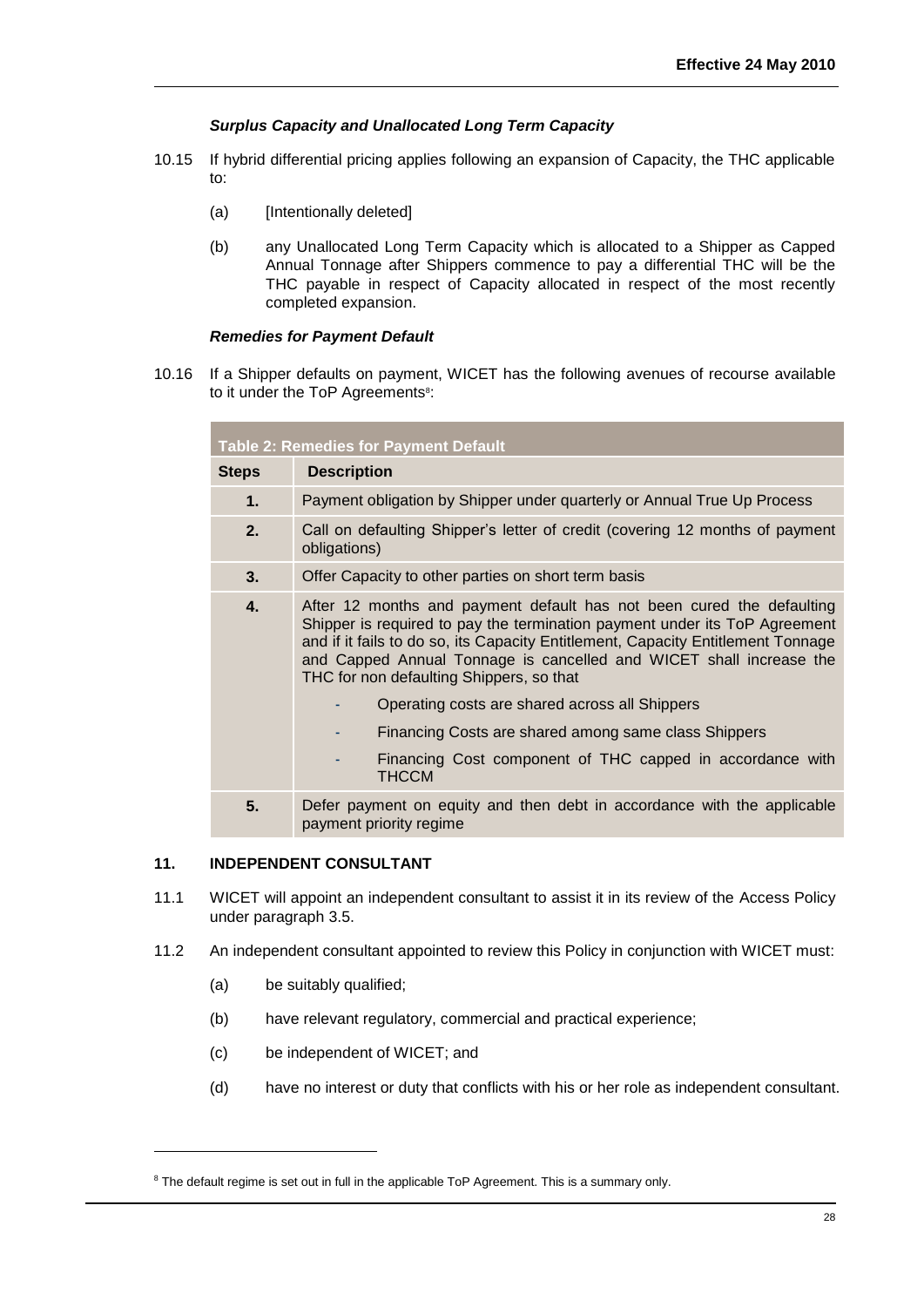11.3 Under the terms of WICET's engagement of the independent consultant, the independent consultant will be entitled to issue its own report with its own recommendations arising from the review of the Access Policy pursuant to paragraph [3.](#page-3-0)5 if the independent consultant does not agree with WICET's recommendations.

## <span id="page-30-0"></span>**12. CONFIDENTIAL INFORMATION**

#### *Protection of Confidential Information*

- 12.1 WICET will ensure that any Confidential Information relating to the affairs of Shippers, Potential Shippers and Third Party Shippers remains confidential and:
	- (a) is not provided to the relevant Shippers' and Potential Shippers' competitors;
	- (b) is used only for the purpose for which it is provided;
	- (c) is disclosed by approved officers to other officers and employees of WICET as approved only for proper purposes and only to the extent necessary for them to pursue their duties; and
	- (d) is otherwise treated in accordance with the confidentiality provisions set out in the ToP Agreement or Third Party Shipper Agreement.
- 12.2 WICET has policies and procedures for the handling of a Shipper's, Potential Shipper's and Third Party Shipper's Confidential Information, which include access to information being restricted to approved WICET officers who are responsible for:
	- (a) responding to a Potential Shipper's or Shipper's application for a B Class Share or a ToP Agreement;
	- (b) negotiating and agreeing a ToP Agreement or Third Party Shippers Agreement;
	- (c) preparing a Feasibility Report pursuant to paragraph [9;](#page-19-0) and
	- (d) managing any dispute brought under the Access Policy.
- 12.3 Confidential Information means information that has not been made public and which:
	- (a) is by its nature confidential;
	- (b) was specified to be confidential by the person who supplied it; or
	- (c) is known by a person using it or disclosing it to be confidential,

but does not include information that:

- (d) is in the public domain through no action of WICET; or
- (e) is or was made available to WICET by another person who is or was not under an obligation of confidence.
- 12.4 WICET may disclose Confidential Information that it is required to disclose:
	- (a) by law or by order of any court, tribunal of competent jurisdiction; or
	- (b) by any Government agency or regulatory body.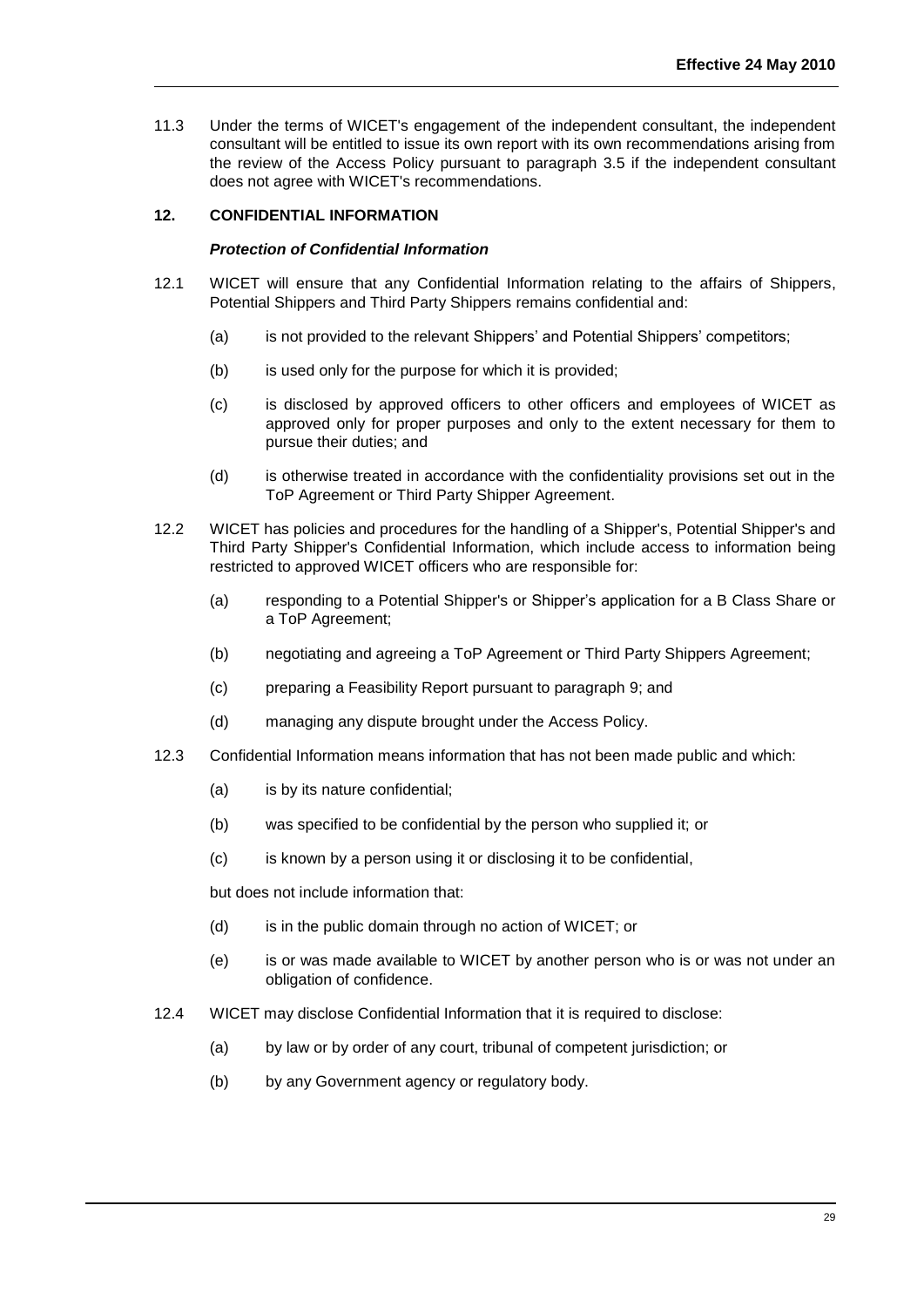## *Management of Conflicts of Interest*

- 12.5 WICET will, within 6 months of Financial Close of Stage 1, establish and implement a policy to ensure that potential conflicts of interest between a relevant officer's duties:
	- (a) as a person concerned in the performance of Capacity allocation; and
	- (b) as a person involved in other business of WICET or a shareholder of WICET,

are appropriately managed (**Conflict of Interest Policy**).

- 12.6 This Conflict of Interest Policy will:
	- (a) broadly identify WICET's operations and where there is the risk of conflicts of interest;
	- (b) identify the processes WICET has in place to minimise and manage those risks;
	- (c) require employees, consultants and other personnel to disclose potential conflicts of interest; and
	- (d) identify procedures and restrictions WICET may adopt to facilitate the management of any conflicts of interest.

## <span id="page-31-0"></span>**13. DISPUTE RESOLUTION**

13.1 A dispute between WICET, a Potential Shipper or any Applicant relating to this Policy is to be resolved in accordance with this paragraph [13.](#page-31-0)

#### *Applicant's rights*

- <span id="page-31-1"></span>13.2 If a dispute arises between an Applicant and WICET in relation to decisions made by WICET pursuant to the Access Policy the Applicant must notify WICET in writing as to the dispute (**Dispute Notice**) and its nature.
- 13.3 WICET will acknowledge notice of receipt of the Dispute Notice within 10 Business Days of receipt and will inform the Applicant of who within WICET is allocated to resolve the dispute.
- <span id="page-31-2"></span>13.4 The parties must negotiate in good faith and use their best endeavours to resolve any dispute notified under paragraph [13.2](#page-31-1) within 20 Business Days (or such other period as the parties may agree) of WICET receiving the Dispute Notice.
- <span id="page-31-3"></span>13.5 If the dispute remains unresolved after the period specified in paragraph [13.4,](#page-31-2) the Chief Executives, or their equivalent, of each party must meet and negotiate in good faith and use their best endeavours to resolve the dispute within 40 Business Days (or such other period as the parties may agree) of the Dispute Notice.
- 13.6 If the dispute is not resolved by the Chief Executives within the period specified in paragraph [13.5,](#page-31-3) either party may issue a notice to the other party requiring the dispute to be referred to an expert for determination (**Expert Referral**).
- 13.7 The parties must select an expert within 10 Business Days of issuing the Expert Referral or if the parties fail to select an expert, an expert nominated by the President for the time being of either the Queensland Law Society or the Institute of Chartered Accountants in Australia (Queensland branch) having regard to the nature of the dispute.
- 13.8 An expert selected under paragraph 13.7 to resolve a dispute must:
	- (a) be familiar with the nature of the dispute;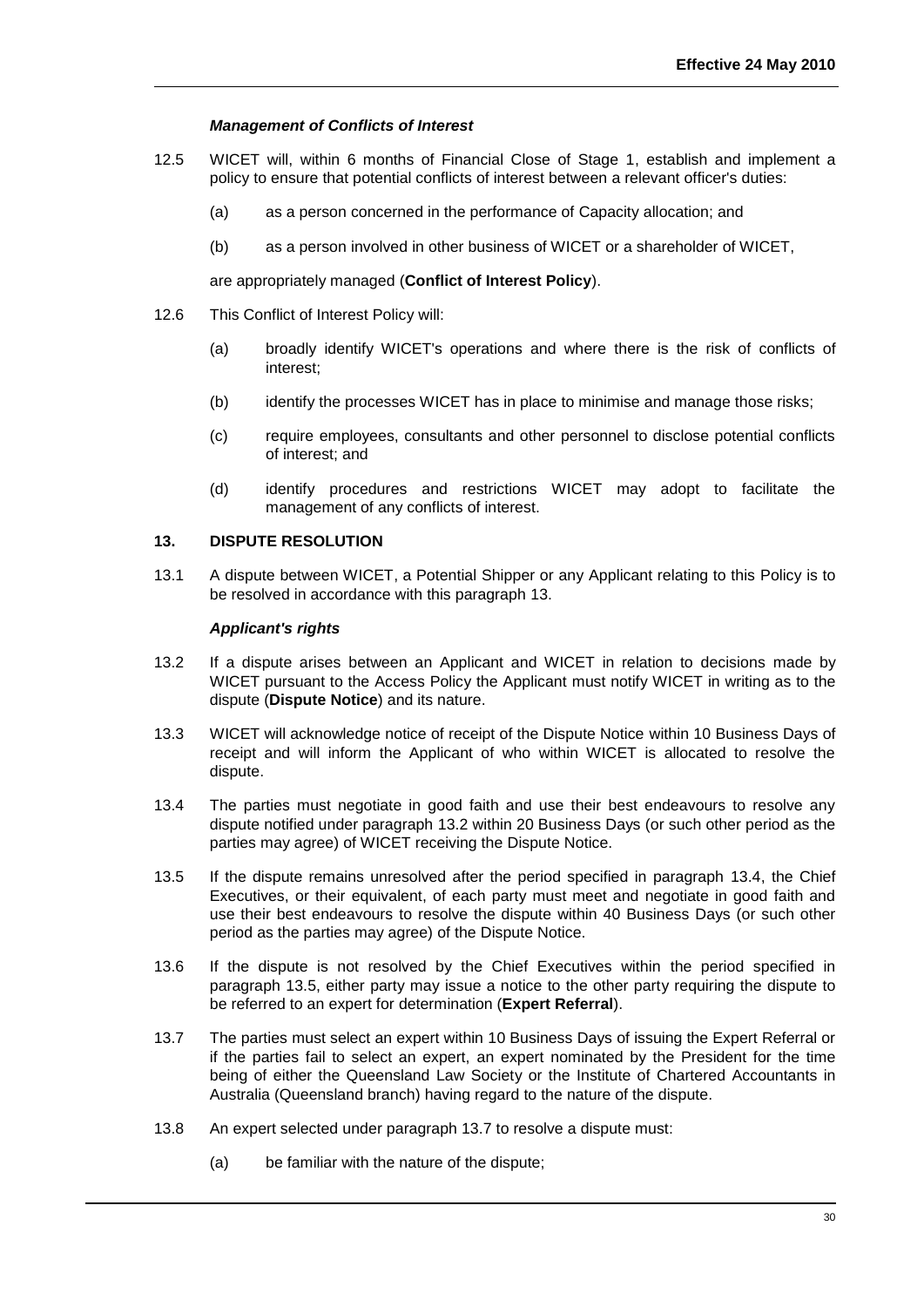- (b) be suitably qualified;
- (c) have commercial and practical experience relevant to the matter in dispute;
- (d) be independent of the parties to the dispute; and
- (e) have no interest or duty that conflicts with his or her role as expert.
- <span id="page-32-2"></span>13.9 The:
	- (a) dispute is to be resolved according to the Institute of Arbitrators and Mediators Australia Expert Determination Rules, current at the date of the dispute (**Expert Determination Rules**); and
	- (b) parties to the dispute must abide by the Expert Determination Rules and must procure the expert's agreement to resolve the dispute according to those rules.
- 13.10 The referral of a dispute to an expert must require the expert to use his or her best endeavours to give the parties to the dispute a written decision with 20 Business Days (or such other period as the parties may agree) of the dispute being referred to the expert.
- 13.11 The expert's decision is binding and the parties must give effect to the expert's decision promptly.
- 13.12 Each party is to meet its own costs incurred in connection with the dispute and an equal portion of the expert's costs.

#### *B Class Shareholder rights*

13.13 A dispute between WICET and a B Class Shareholder on an issue arising under the Access Policy may be resolved at the B Class Shareholder's option pursuant to the relevant dispute resolution provisions set out in the WICET Holdings Shareholders Agreement or this paragraph [13.](#page-31-0)

#### *Shippers' rights*

13.14 A dispute between WICET and a Shipper or between Shippers on an issue arising under the WICET Holdings Shareholders Agreement or any other transaction document relevant to WICET and/or the Terminal which specifically provides for dispute resolution, will be resolved pursuant to the WICET Holdings Shareholders Agreement or the relevant transaction document (as applicable).

Nothing in this paragraph 13.14 limits the scope of the dispute resolution provisions set out elsewhere in this paragraph 13 so that if an Applicant who is also a Shipper disputes a decision made by WICET pursuant to the Access Policy, the provisions set out elsewhere in this paragraph 13 will apply to the resolution of that dispute.

#### <span id="page-32-0"></span>**14. PROHIBITION ON HINDERING ACCESS**

WICET and Shippers:

- (a) must not engage in conduct for the purpose of hindering or preventing legitimate access to Services by another party or expansion of the Terminal; and
- (b) must be cognisant of, and comply with, their legal obligations, including requirements pursuant to the *Competition and Consumer Act 2010* (Cth).

## <span id="page-32-1"></span>**15. WHO TO CONTACT**

WICET's website (www.wicet.com.au) will set out relevant contact details.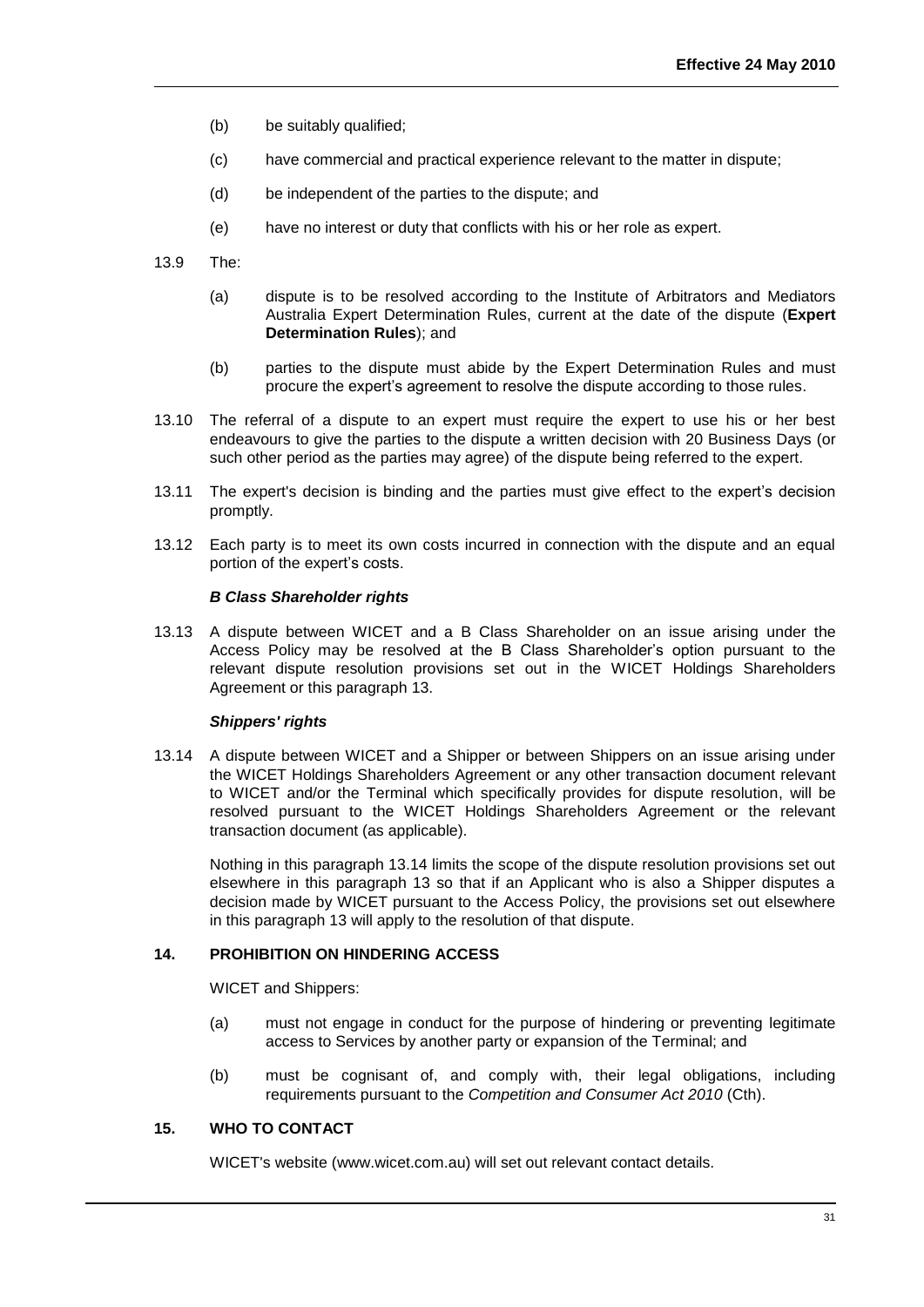## <span id="page-33-0"></span>**DICTIONARY**

**A Class Commercial Information** means the information referred to in paragraph 4.4 of this Policy.

**A Class Share** means an issued fully paid ordinary share in the capital of WICET Holdings with the rights described generally in the WICET Holdings Shareholders Agreement for an "A Class Share" and more fully in the Constitution.

**A Class Shareholder** means a Shipper or a related body corporate of a Shipper which holds an A Class Share.

**Acceptable Rating** means A or better (Standard & Poor's Corporation long term debt rating) or A2 or better (Moody's Investor Service, Inc long term debt rating).

**Adjusted Aggregate Capped Annual Tonnage** means the Aggregate Capped Annual Tonnage less, to the extent that it has been contracted under a ToP Agreement, the Wesfarmers Reserved Tonnage.

**Affiliated Guarantor** means the entity that holds the mining lease for the Source Mine(s) if not held by the Shipper.

**Aggregate Capacity Entitlement Tonnages** means, in respect of a Utilisation Period, the aggregate Capacity Entitlement Tonnages of all Shippers under all ToP Agreements in effect during the relevant Utilisation Period.

**Aggregate Capped Annual Tonnage** means, at any time the aggregate Capped Annual Tonnages of all Shippers under all ToP Agreements in effect at that time. The definition may, in its usage, apply to the entire Terminal or a specific Stage.

**Annual Plan** means the annual plan adopted by the WICET Board.

**Applicant** is defined in paragraph [6.1](#page-8-1) of this Policy.

**Application Cost Prepayment** means an amount, as determined by WICET from time to time acting reasonably and in good faith, payable to WICET on lodgement of a ToP Application Form pursuant to paragraphs 7.1 and [7.4](#page-12-0) to cover the costs of WICET conducting its review of the information provided in that ToP Application Form, including the costs of engaging one or more independent experts to assist in that review.

**Aurizon Network** means Aurizon Network Pty Ltd.

**B Class Commercial Information** means the information referred to in paragraph 4.3.

**B Class Share** means an issued fully paid ordinary share in the capital of WICET Holdings that has the rights described generally in the WICET Holdings Shareholders Agreement for a "B Class Share" and more fully in the Constitution.

**B Class Share Application Form** means the form set out in **Annexure 2** to this Policy.

**B Class Shareholder** means a Gladstone Coal Producer that is the holder for the time being of a B Class Share.

**Barney Point Producer** means Wesfarmers Curragh Pty Limited, in respect of the Wesfarmers Reserved Tonnage.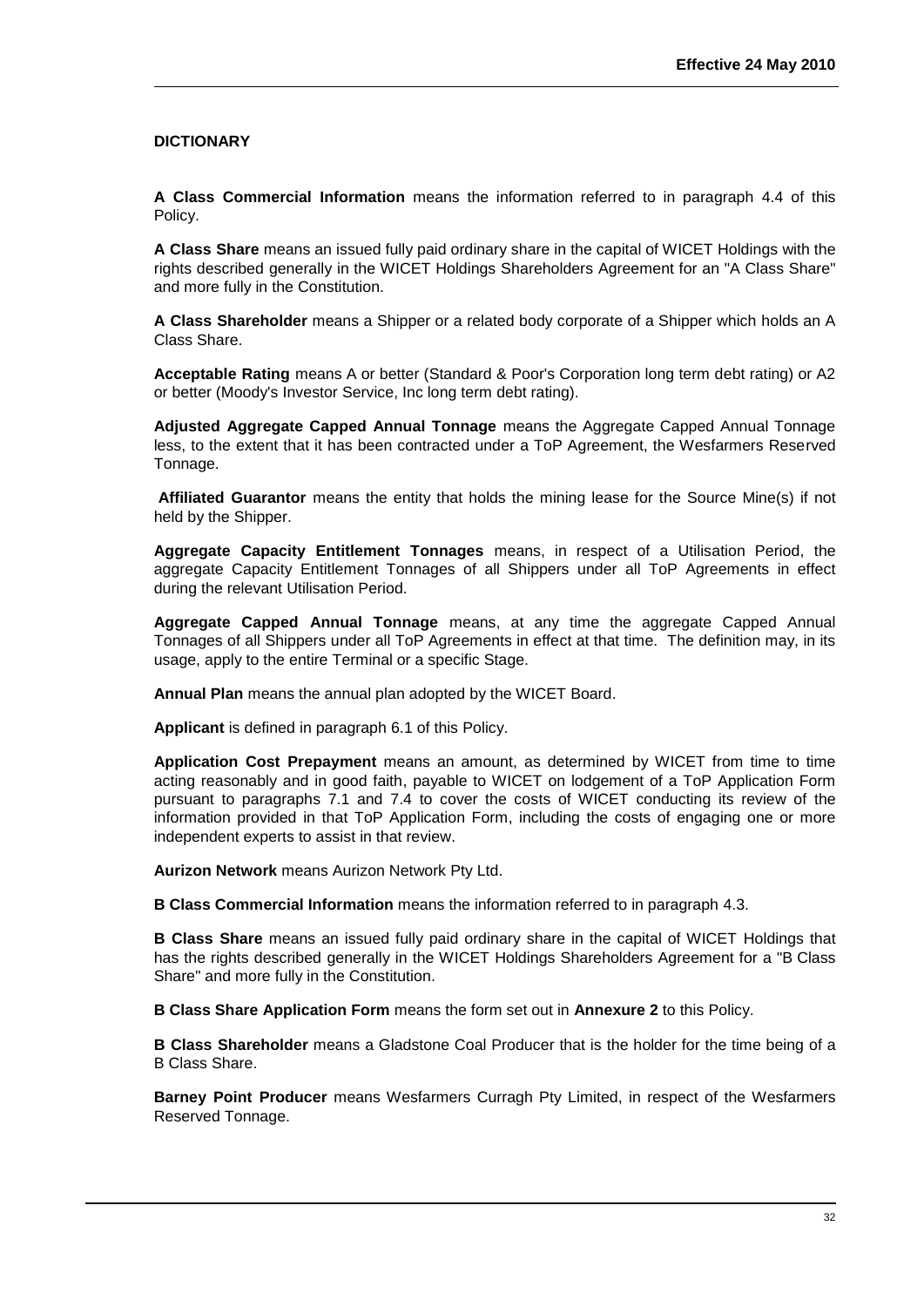**Bid Bond** means a bond provided by a bank or other financial institution approved by WICET with an Acceptable Rating in, or substantially in, the form of **Annexure 6** with such modifications as WICET may accept from time to time.

**Business Day** means a day (other than a Saturday, Sunday or public holiday) on which banks are open for general banking business in Brisbane.

**Capacity** means throughput capacity of the Terminal.

**Capacity Commitment Deed** means a deed under which, inter alia, a Proposer commits to enter into a ToP Agreement with WICET.

**Capacity Entitlement** means, in respect of a Utilisation Period, the proportion (expressed as a percentage to two decimal places) which the Shipper's annualised Capacity Entitlement Tonnage bears to the Aggregate Capacity Entitlement Tonnages during that Utilisation Period.

**Capacity Entitlement Tonnage** in relation to a Shipper for a Utilisation Period means:

- (a) during the Ramp Up Period for a Stage, a proportion of the Nominal Capacity applicable to the Stage that is in ramp up which corresponds to the proportion that the Shipper's Capped Annual Tonnage applicable to that Stage bears to the Aggregate Capped Annual Tonnage applicable to that Stage divided by 4;
- (b) if, in respect of each Stage (other than during the Ramp Up Period for a Stage referred to in paragraph (a) (above)), the Nominal Capacity applicable to each such Stage for that period equals or exceeds the Aggregate Capped Annual Tonnage applicable to each such Stage, the Capped Annual Tonnage of the Shipper applicable to each such Stage divided by 4; or
- (c) if, in respect of each Stage (other than during the Ramp Up Period for a Stage referred to in paragraph (a) (above)), the Nominal Capacity applicable to each such Stage for that period is less than the Aggregate Capped Annual Tonnage applicable to each such Stage:
	- (i) for each Shipper other than the Barney Point Producer, a proportion of that Nominal Capacity (after deduction of the corresponding proportion of any Wesfarmers Reserved Tonnage contracted under a ToP Agreement) determined in accordance with the compression rules set out in paragraph 8.9 of this Policy (as the case may be); and
	- (ii) for the Barney Point Producer, the aggregate of any Wesfarmers Reserved Tonnage which it has contracted under a ToP Agreement divided by 4 and in respect of any other Capacity allocated to it under a ToP Agreement, the tonnage determined in accordance with sub-paragraph (i) (above).

If sub-paragraph (i) (above) applies in respect of only one Stage, the Capacity Entitlement Tonnage will be a proportion of the relevant Nominal Capacity after deduction of the contracted Wesfarmers Reserved Tonnage which corresponds to the proportion that the Shipper's Capped Annual Tonnage bears to the Adjusted Aggregate Capped Annual Tonnage divided by 4.

If sub-paragraph (i) (above) applies to two or more Stages, the Capacity Entitlement Tonnage of the Shipper will be determined in the manner referred to above for a single Stage subject to the application of the compression rule in paragraph 8.9 of this Policy so that, for example, if the Shipper has been allocated Capacity in more than one Stage, compression will apply first to the Capacity allocated to it in the most recently completed Stage.

**Capacity Management Principles** means the basis upon which WICET shall allocate Capacity in accordance with paragraph [8.](#page-13-0)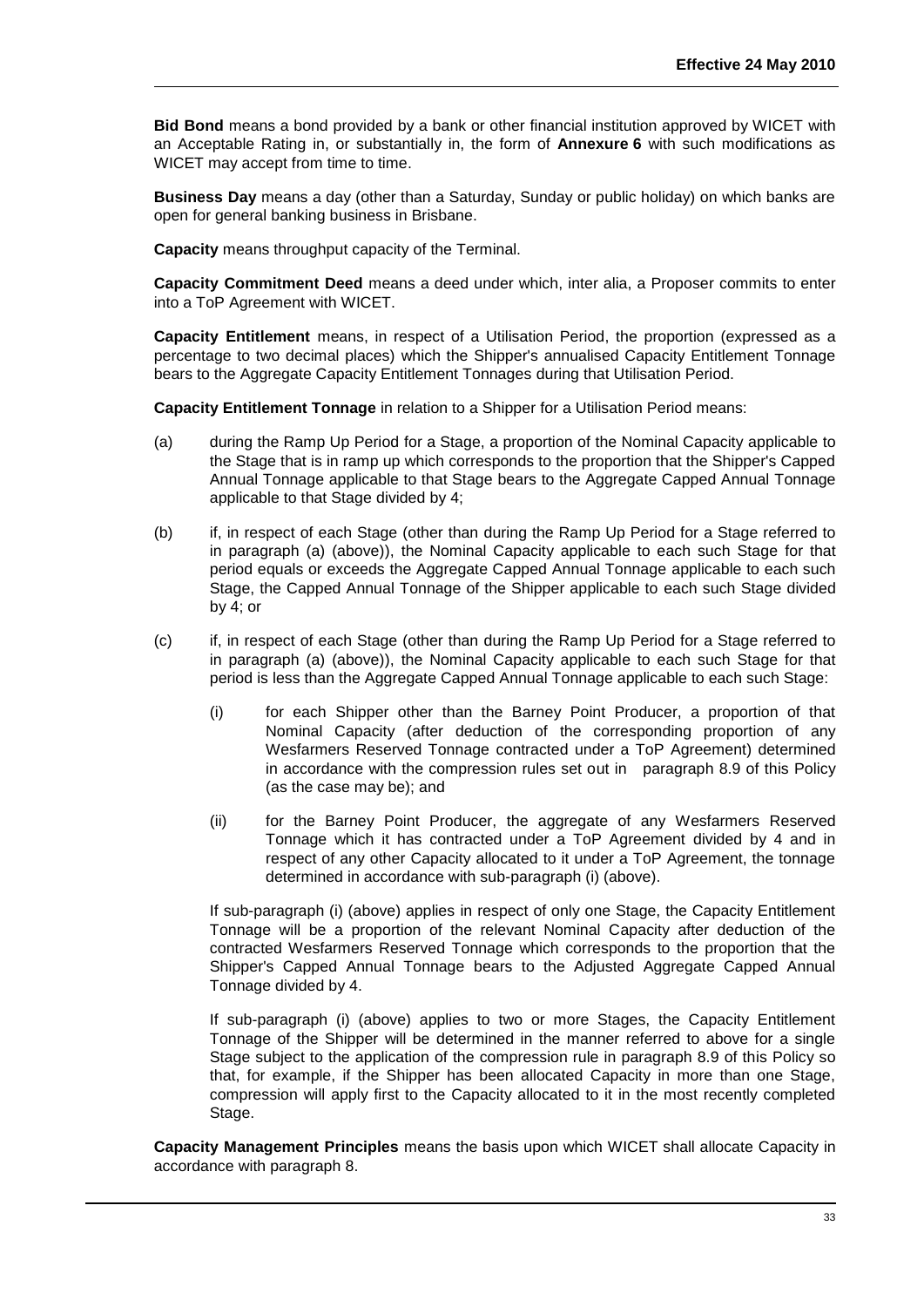**Capped Annual Tonnage** means, at any time, the maximum annual tonnage of coal (in Mtpa rounded to the nearest 10,000 tpa) which the Shipper is entitled to ship through the Terminal under each ToP Agreement which the Shipper has entered into using the Terminal's available Capacity at that time. The definition may, in its usage, apply to the entire Terminal or a specific Stage.

**Coal Guidelines** means the 2003 edition of the document titled "Australian Guidelines for Estimating and Reporting of Inventory Coal, Coal Resources and Coal Reserves" prepared by the Coalfields Geology Council of New South Wales and the Queensland Mining Council (as amended, supplemented or replaced from time to time).

**Confidential Information** is defined in paragraph 12.3.

**Constitution** means the constitution of WICET Holdings as amended from time to time.

**Dispute Notice** is defined in paragraph [13.2.](#page-31-1)

**Expansion Feasibility Study** is defined in paragraph 9.9.

**Expansion Feasibility Study Requirements** are those requirements that must be determined in accordance with paragraph 9.15.

**Expansion Notification** is defined in paragraph 9.5.

**Expansion Principles** are those principles set out in paragraph [9.](#page-19-0)

**Expansion Report** is defined in paragraph [9.18\(](#page-24-0)a).

**Expansion Tests** are described in paragraph [9.14.](#page-22-1)

**Expert Determination Rules** is defined in paragraph [13.9\(a\).](#page-32-2)

**Expert Referral** is defined in paragraph 13.6.

**Exploration Permit** means an exploration permit for coal issued pursuant to the *Mineral Resources Act 1989* (Qld).

**Feasibility Study** is defined in paragraph [9.9.](#page-21-0)

**Financial Close** means execution of financing documentation and satisfaction of initial conditions precedent to finance an expansion.

**Financial Year** means each 12 month period ending on 30 June each year.

**Forecast Mechanical Completion Date** means, in relation to Stage 1 or an expansion, the date WICET forecasts coal will be able to be unloaded, stockpiled and loaded onto ships as more precisely defined in the Stage 1 or expansion financing documentation.

**Framework Deed** means the agreement titled Framework Deed – Wiggins Island Coal Export Terminal between the State of Queensland, GPC, WICET and WICET Holdings entered into in December 2009 as amended from time to time.

**Gladstone Coal Producer** means an actual or potential coal producer which holds, or has an interest in, an Exploration Permit, mineral development licence, a mining lease or other Prescribed Mining Tenure for coal for one or more areas that currently or potentially has or have rail transport connections to the Port of Gladstone and for the avoidance of doubt includes Shippers and Potential Shippers unless stated otherwise.

**Good Industry Practice** means adherence to a standard of practice which includes the exercise of the degree of skill, diligence, prudence and foresight which would reasonably be expected from a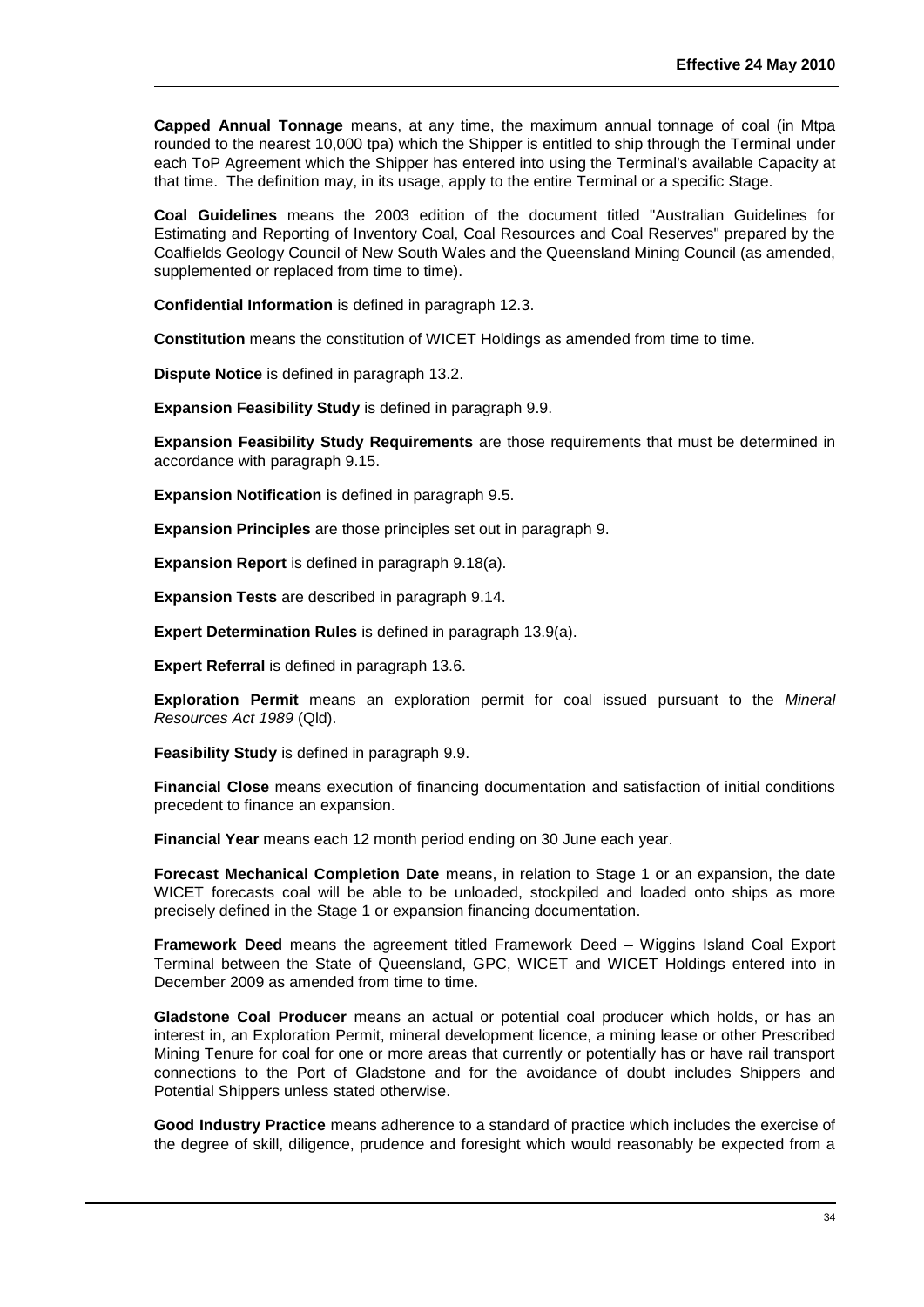person who is competent, experienced and qualified in operating a facility comparable with the Terminal.

**GPC** means Gladstone Ports Corporation Limited (ACN 131 965 896).

**Industry Model** means the model for the ownership and operation of the Terminal proposed by WICET in its submission to the State made on 1 August 2008.

**JORC Code** means the Code for Reporting of Mineral Resources and Ore Reserves developed by the Australasian Joint Ore Reserves Committee (**JORC**) as published on http://www.jorc.org.

**Key Principles** means those principles listed in **Annexure 1**.

**Landlord** has the meaning given in the Leases, as amended from time to time.

**Leases** means the forms of tenure entered into between WICET and GPC, and WICET and Aurizon Network.

**Limited Feasibility Study** is defined in paragraph 9.9(a).

**Major Expansion** means an expansion comprising a significant capital expenditure which would impact on the then existing financing arrangements of WICET requiring approval of WICET's financiers.

**MCR** means Marketable Coal Reserves defined in accordance with the Coal Guidelines attached to the JORC Code.

**Minimum Capped Annual Tonnage** means the minimum tonnage (expressed in Mtpa rounded to the nearest 10,000 tpa) determined by WICET from time to time which a Shipper must commit to ship through the Terminal each year under its ToP Agreement having regard to efficient Terminal management and the Stockyard Allocation Principles provided that in relation to the Barney Point Producer in respect of the Wesfarmers Reserved Tonnage, the Minimum Capped Annual Tonnage can never be greater than 1.5 Mtpa. [3]

**Nominal Capacity** means, during a Utilisation Period, the maximum reasonably achievable throughput capacity of the Terminal in Mtpa rounded to the nearest 10,000 tpa specified for that Utilisation Period in the most recent Annual Plan (as may be updated from time to time by WICET during the course of the year covered by the Annual Plan).

**Part B Requirements** means the operational provisions set out in Part B of the ToP Agreement.

**Policy** or **Access Policy** means this Access Policy.

**Potential Shipper** is a Gladstone Coal Producer or a related body corporate of a Gladstone Coal Producer that is not a Shipper.

**Prescribed Mining Tenure** means any mining tenure applicable to coal mining activities under the *Mineral Resources Act 1989* (Qld) which is approved from time to time by WICET for the purposes of the definition of Gladstone Coal Producer.

**Proposer(s)** means one or more Gladstone Coal Producer(s) that proposes to participate in an expansion proposal and that has or have lodged an Expansion Notification with WICET pursuant to paragraph 9.5.

**Ramp Up Period** means, in relation to a Stage including Stage 1, the period of time between the mechanical completion date to the completion date for that Stage.

**related body corporate** means the same as in the *Corporations Act 2001* (Cth), and for the purposes of an assignment of a Shipper's Capacity Entitlement, also includes a party that is in, or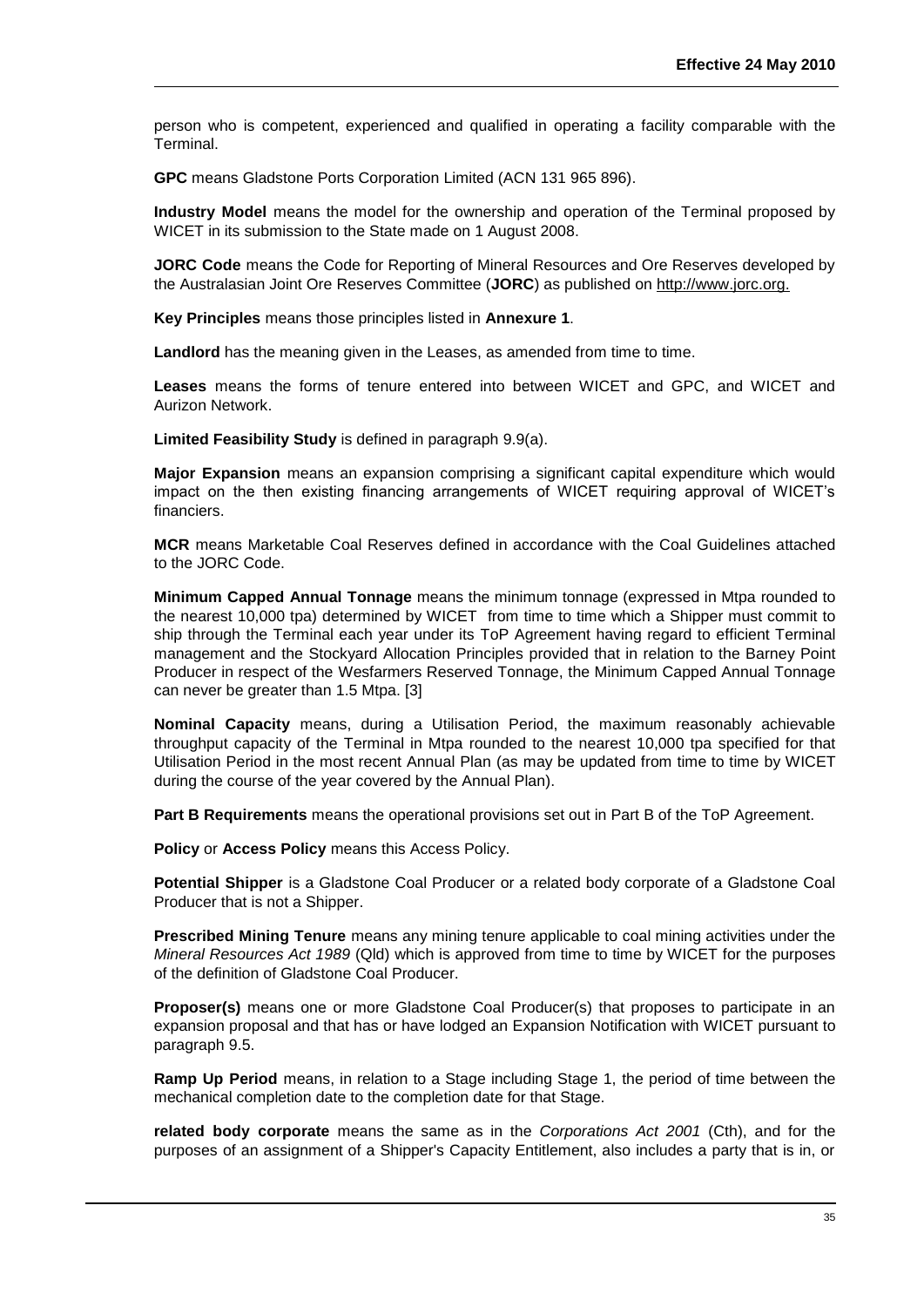will (in conjunction with the assignment) enter into, a joint venture relationship with that Shipper in relation to the same Source Mine.

**Relevant Industry Stakeholders** means GPC, the State, Gladstone Coal Producers and those infrastructure operators, rail freight providers and infrastructure owners that WICET determines directly contribute to the coal supply chain that services the Terminal and its Services.

**Reserve Life Cover Ratio** or **RLCR** means the ratio of the MCR at the Source Mine(s) which are allocated by the Shipper for shipment through WICET to the tonnage that the Shipper is entitled to ship through the Terminal over the term of the ToP Agreement.

**Reserved Capacity Producers** is defined in **Annexure 4**.

**Services** means services provided to Shippers of the kind described in **Annexure 5**.

**Shipper** means a Gladstone Coal Producer or a related body corporate of a Gladstone Coal Producer that has entered into a ToP Agreement with WICET (and is, or is a related body corporate of, an A Class Shareholder).

**Source Mine** means a coal mine or a potential coal mine situated at a location that currently or potentially has transport connections to the Port of Gladstone.

**Special Handling** means any work or activities in respect of any coal which is, in the opinion of the Operator, outside the ordinary course of its operation of the Terminal and includes those activities which are either specified or deemed to be Special Handling under the Terminal Rules.

**Stage** means a stage in the development of the Terminal for which WICET develops a separate works plan. For the avoidance of doubt, a stage may be developed in phases for an expansion pathway with different completion dates for the works applicable to each phase.

**Stage 1** means the first Stage.

**Stage 1 Capacity** means the expected Capacity of the Terminal for Stage 1 as determined by WICET.

**State** means the Government of the State of Queensland as represented from time to time by a nominee of the Treasurer of Queensland.

**Statement of Marketable Coal Reserves** means a report prepared by a competent person (as that term is used in the JORC Code) in accordance with the guidelines set out in the Coal Guidelines and the JORC Code which provides an estimate of the MCR as at the date the statement is prepared.

**Stockyard Allocation Principles** means the basis on which storage space in the Terminal Stockyard is allocated to Shippers and Third Party Shippers as determined by WICET.

**Strategic Plan** means the five year strategic plan to be established, updated and maintained .by WICET.

**Substitute Shipper** means a person who has entered into an arrangement with a Shipper on a short term basis (in accordance with the terms of its ToP Agreement) to use all or part of that Shipper's Capacity Entitlement Tonnage.

**Surcharges** means additional costs incurred by WICET in providing the Services which adversely affect the efficient operation of the Terminal such as unusual blending requirements, inefficient train unloading, or other specific services required by a Shipper.

**Surplus Capacity** means, for any period, the Unallocated Long Term Capacity of the Terminal that is not subject to any capacity allocation process under paragraph 8.5 and / or Capacity which is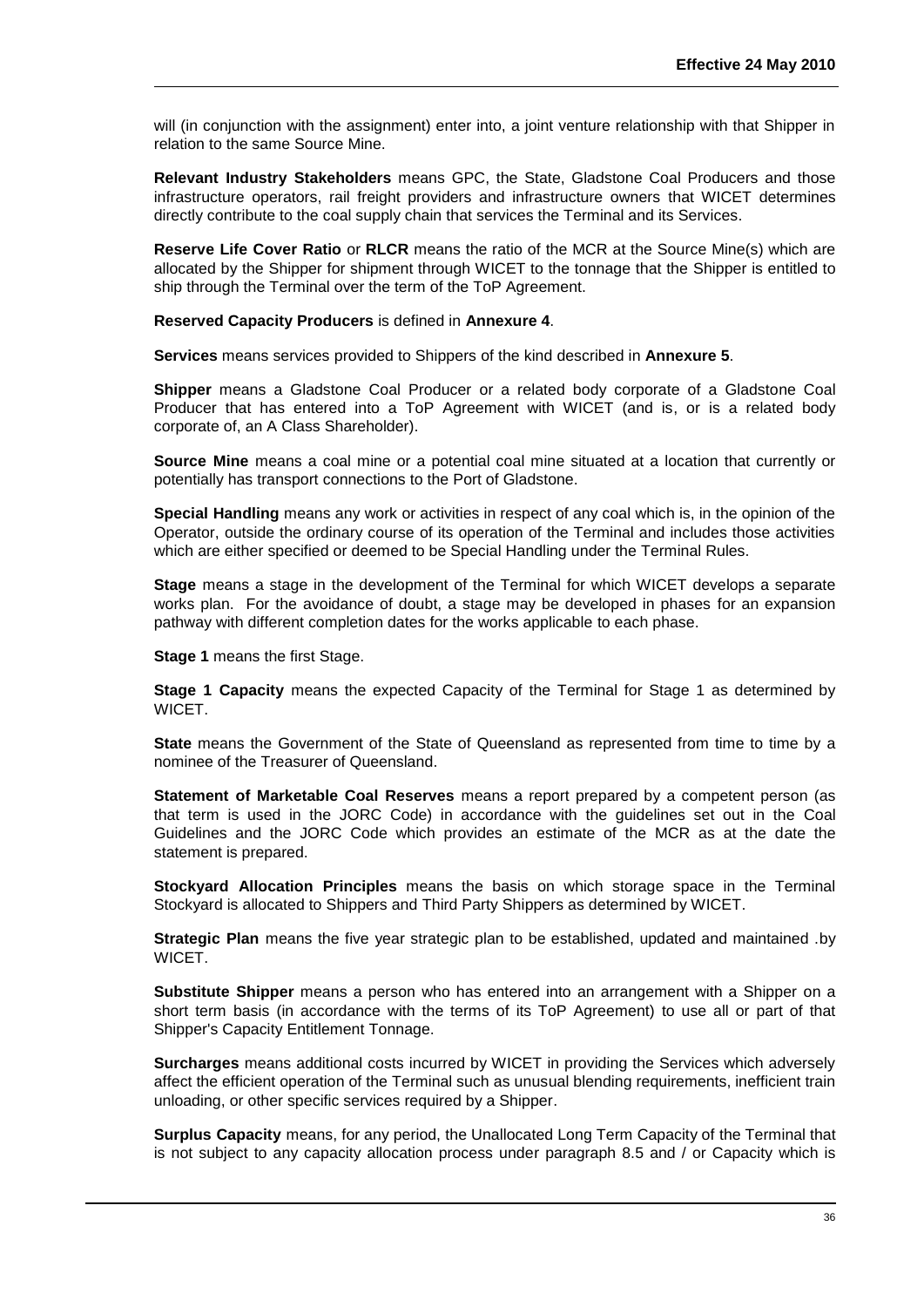temporarily unused and available to WICET (for example, pursuant to paragraph 8.15) to allocate pursuant to paragraph [8.13.](#page-15-0)

**Surplus Capacity Applicant** is defined in paragraph 8.13.

**Technical Information** is defined in paragraphs 4.1(a) and 4.2.

**Terminal** means Wiggins Island Coal Export Terminal at the Port of Gladstone.

**Terminal Handling Charge** or **THC** means the per tonne amount payable by a user to WICET for the provision of Services, determined in accordance with the terminal handling charge calculation methodology (**THCCM**) set out in the WICET Holdings Shareholders Agreement as summarised in paragraph 10.

**Terminal Master Plan** means the plan prepared by WICET for submission to, and approved by, the State in accordance with the Framework Deed which includes, inter alia, descriptions and plans of the general layout of the Terminal, specifications for the key elements of the Terminal, standards for design, construction and operation of the Terminal and incremental stages of development of the Terminal.

**Terminal Rules** means the day to day operating procedures of the Terminal published by WICET for Gladstone Coal Producers on its website, as amended from time to time.

**THCCM** is defined in paragraph 10.3.

**Third Party Shipper** means a person who is allocated Surplus Capacity under paragraph 8.13.

**Third Party Shipper Agreement** means an agreement to use Surplus Capacity at the Terminal entered into by a Third Party Shipper under paragraph 8.13.

**ToP Agreement** means a take or pay agreement agreed and executed between a Shipper or Potential Shipper and WICET under paragraph 7.

**ToP Application Form** means a form in, or substantially in, the form of **Annexure 3** with such modifications as WICET may determine from time to time.

**ToP Nomination** means an application for Capacity made by a Gladstone Coal Producer in relation to a Stage of the Terminal which is confirmed by WICET.

**ToP Requirements** means the requirements as listed in paragraph [7.2](#page-10-1) that a Gladstone Coal Producer must meet before WICET will accept a ToP Nomination from that Gladstone Coal Producer.

**Transferee** is defined in paragraph [8.17\(a\).](#page-16-0)

**Transferor** is defined in paragraph [8.17\(a\).](#page-16-0)

**True Up Amount** or **TUA** means an amount calculated for each Shipper to reconcile the difference between actual and contracted tonnages and actual and estimated costs for a Utilisation Period or Financial Year.

**Unallocated Long Term Capacity** means the Nominal Capacity of the Terminal less the Aggregate Capped Annual Tonnage from time to time.

**Unsatisfied Additional Reserved Capacity** is defined in paragraph [8.11.](#page-15-1)

**Unused Capacity Entitlement Tonnage** is defined in paragraph 8.19(c).

**Utilisation Period** means each calendar quarter.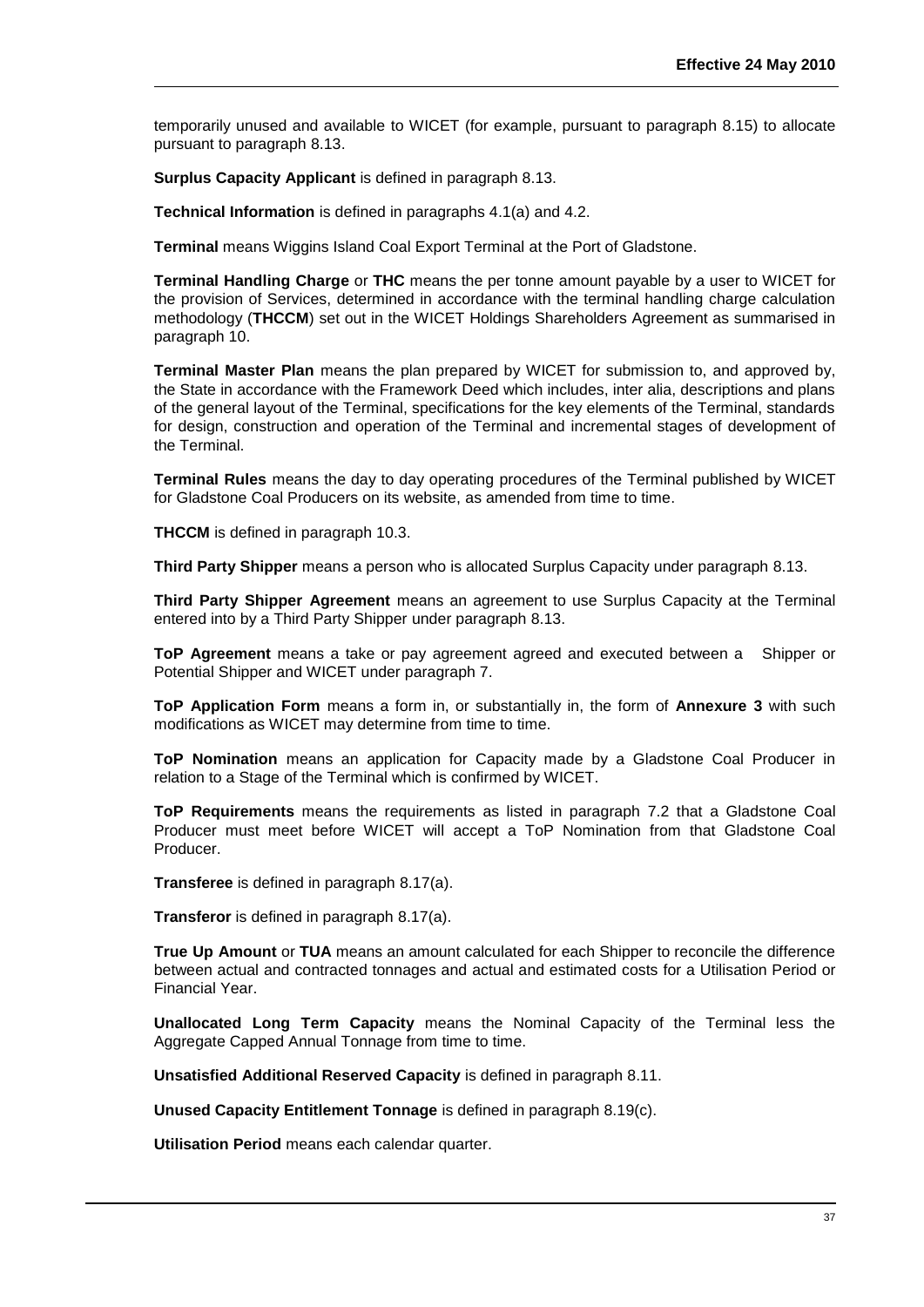**WICET** means Wiggins Island Coal Export Terminal Pty Limited (ACN 131 210 038) which is the owner of the Terminal.

**WICET Agreements** means the WICET Holdings Shareholders Agreement, the ToP Agreements and the Constitution.

**WICET Holdings** means WICET Holdings Pty Ltd (ACN 131 210 001), the company incorporated for the purpose of acquiring the issued capital of WICET and becoming the holding company of WICET and any other wholly owned subsidiary of the company.

**WICET Holdings Shareholders Agreement** means the shareholders agreement between WICET Holdings, WICET and A Class Shareholders.

A reference in this Policy to legislation is to that legislation as amended, re-enacted or replaced and includes subordinate legislation issued under it.

Footnotes are for information only and do not form part of this Access Policy.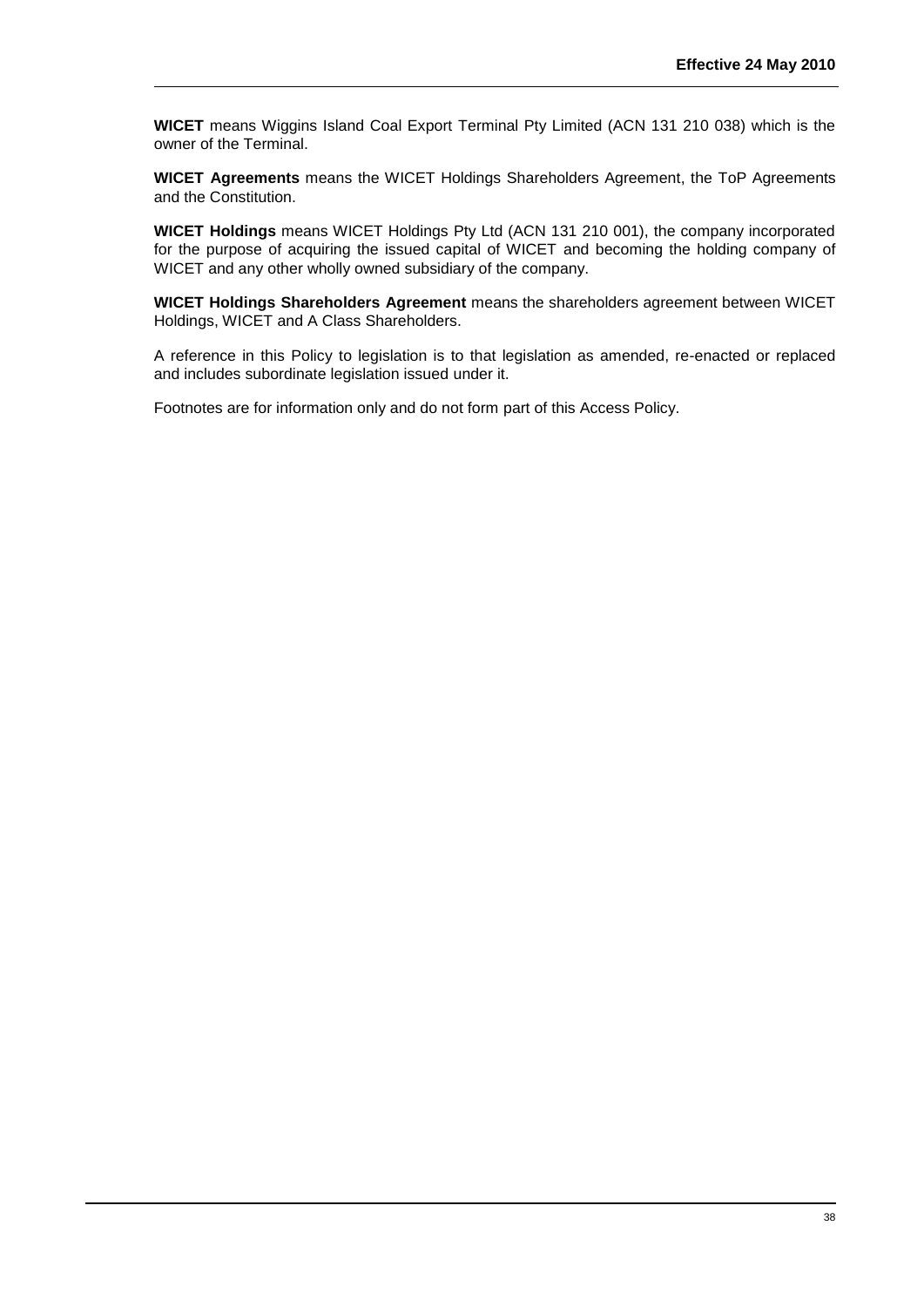#### **KEY PRINCIPLES**

- <span id="page-40-0"></span>A. The Access Policy describes and defines the coal handling services provided at the Terminal.
- B. Subject to Capacity being available (including capacity created or that may be created as a result of a capacity expansion), access to the Terminal will be available to any Gladstone Coal Producer that is willing to sign a ToP Agreement and provide any security reasonably required by WICET to support its obligations under the ToP Agreement.
- C. The Access Policy will set out a process to apply for access, a process for WICET to respond and a process for negotiating access.
- D. Capacity will be allocated in accordance with a fair and transparent process which is set out in the Access Policy.
- E. Subject to anything contrary in the Barney Point Agreements (as defined in the Framework Deed)*,* pricing is to be non-discriminatory and based on WICET's cost recovery model set out in the Industry Model.
- F. The Access Policy will describe the process by which parties can review the standard terms and conditions which apply to any person using the Capacity or seeking Capacity.
- G. If at any time there is not sufficient Capacity available to satisfy binding requests for access, WICET will follow a clear and transparent methodology so that all A Class Shareholders and Gladstone Coal Producers will be able to contract additional/expanded Capacity on the basis specified in the Access Policy and WICET will, subject to the capacity approved under the Terminal Master Plan and any other reasonable conditions being met, be obliged to promptly undertake capacity expansions.
- H. The Access Policy must be publicly available (i.e. available on the WICET website) to any Gladstone Coal Producer.
- I. Any future amendment to the Access Policy as from Financial Close of Stage 1 requires input from the Relevant Industry Stakeholders and the consent of the State.
- J. The Access Policy will set out a process to deal with access disputes in a fair, transparent, impartial and expeditious manner.
- K. No change or amendment to, or replacement of, the Access Policy can occur without the prior written consent of the State.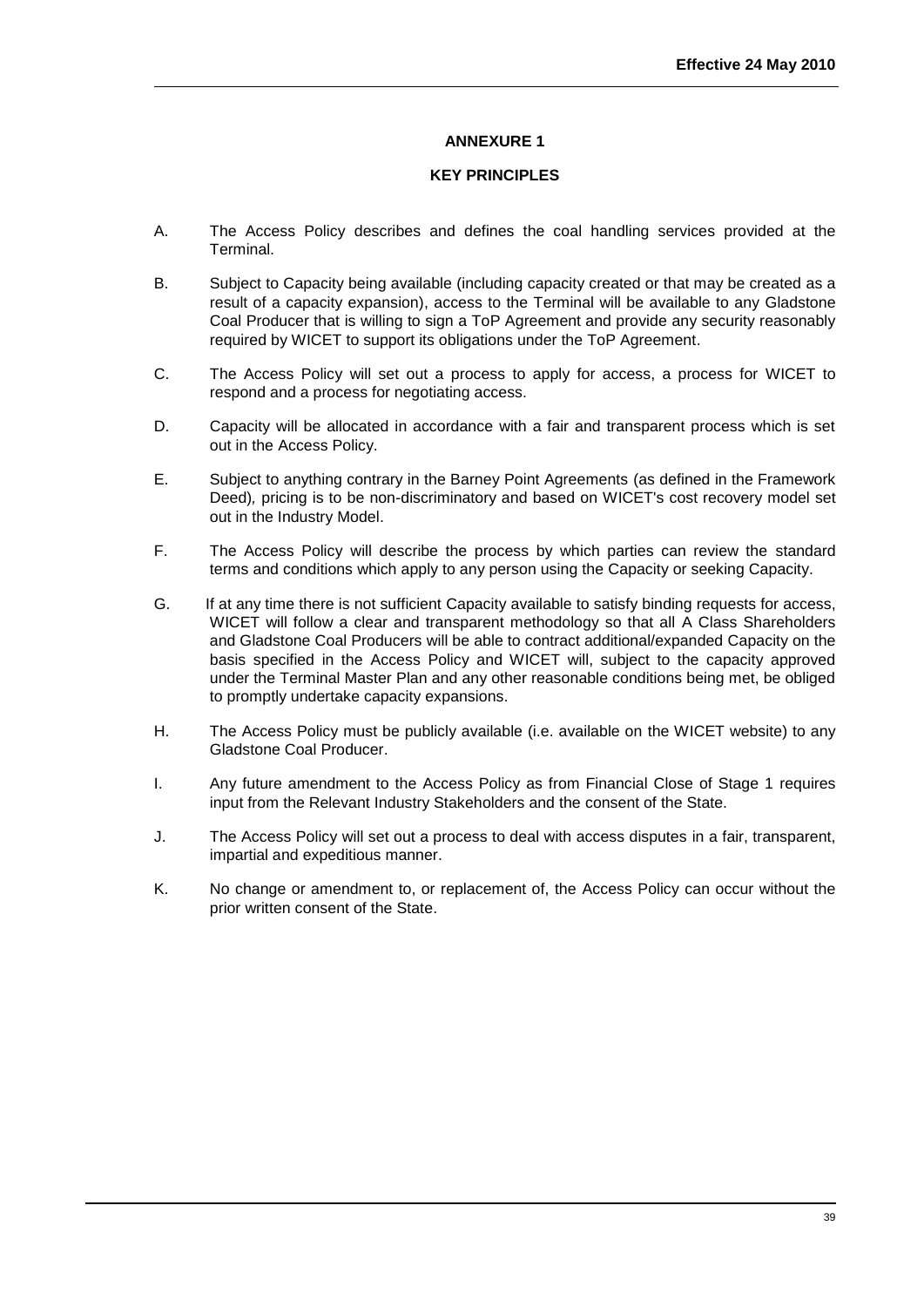## **B CLASS SHARE APPLICATION FORM PROFORMA**

<span id="page-41-0"></span>The Directors WICET Holdings Pty Limited ACN 131 210 001 (**Company**)

The person named below (**Applicant**) applies for one B Class Share in the Company at an issue price of \$1.00, payable in full on application.

The Applicant represents and undertakes to the Company that:

- (a) it is an Eligible B Class Shareholder ; and
- (b) it has not engaged and will not engage in conduct for the purpose of hindering or preventing legitimate access to the coal export services provided by the Terminal or any expansion of the Terminal.

Attached to this application is:

(a) a statutory declaration by an authorised officer of the Applicant providing evidence that the Applicant is an Eligible B Class Shareholder; and

[**Note**: This should include the name and location of, and evidence of the mining title to, the Source Mine and if the Applicant is not the holder of the mining title, evidence that the Applicant is a Related Body Corporate of the title holder.]

(d) a cheque or cash for the application moneys of \$1.00.

The Applicant agrees to be bound by the constitution of the Company.

Expressions used in this application have the same meaning as in the constitution of the Company.

**Name and ABN of Applicant:**

**Address of Applicant:**

**Contact name:**

**Date:**

**EXECUTED** by **[**insert name of Applicant**]**:

Signature of director  $\Box$  Signature of director/secretary

Name Name

l

For the purposes of the Constitution an Eligible B Class Shareholder is defined as a Gladstone Coal Producer or a related body corporate of a Gladstone Coal Producer.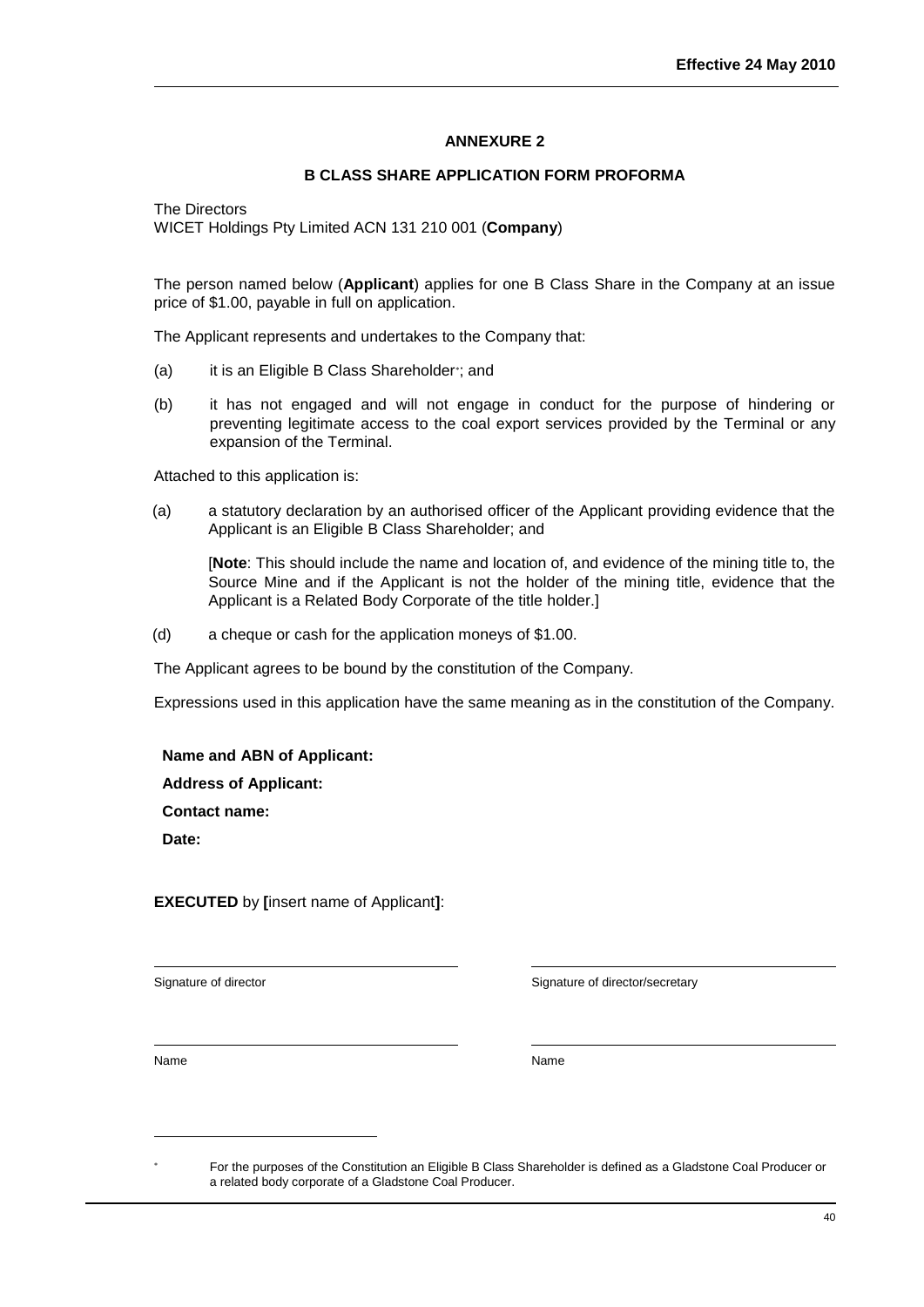#### **ToP APPLICATION FORM PROFORMA**

<span id="page-42-0"></span>The Directors Wiggins Island Coal Export Terminal Pty Ltd (ACN 131 210 038) (**WICET**) and WICET Holdings Pty Limited ACN 131 210 001 (**Company**)

The person named below (**Applicant**) applies:

- to enter into a Take or Pay Agreement (**ToP Agreement**) with WICET; and
- for it or an affiliate becoming a party to the Company's Shareholders' Agreement.

#### **Name and ABN of Applicant:**

**Address of Applicant:**

**Contact name:**

**Date:**

**Date on which Applicant [proposes to] [will] sign the ToP Agreement and to commence using the Terminal:**

#### *1. SHAREHOLDERS' AGREEMENT REQUIREMENTS*

- 1.1 The Applicant represents and undertakes to the Company that:
	- (a) it is a Gladstone Coal Producer;
	- (b) it has not engaged and will not engage in conduct for the purpose of hindering or preventing legitimate access to the coal export services provided by the Terminal or any expansion of the Terminal.
- 1.2 Attached to this application are:
	- (a) a statutory declaration by an authorised officer of the Applicant providing evidence that the Applicant is a Gladstone Coal Producer; and
	- (b) either the certificate for the Company's existing B Class Share (to be redeemed) or a cheque or cash for the application moneys of \$1.00.

#### *2. REQUIREMENTS FOR TAKE OR PAY AGREEMENT*

*The Applicant must provide with this ToP Application Form the following information:*

2.1 Source Mine(s) and Marketable Coal Reserves

The Applicant must:

(a) nominate the Source Mine or Source Mines from which the Applicant (or a related body corporate) will supply the coal under the ToP Agreement (and one from which it is technically feasible for the Applicant to ship coal through the Port of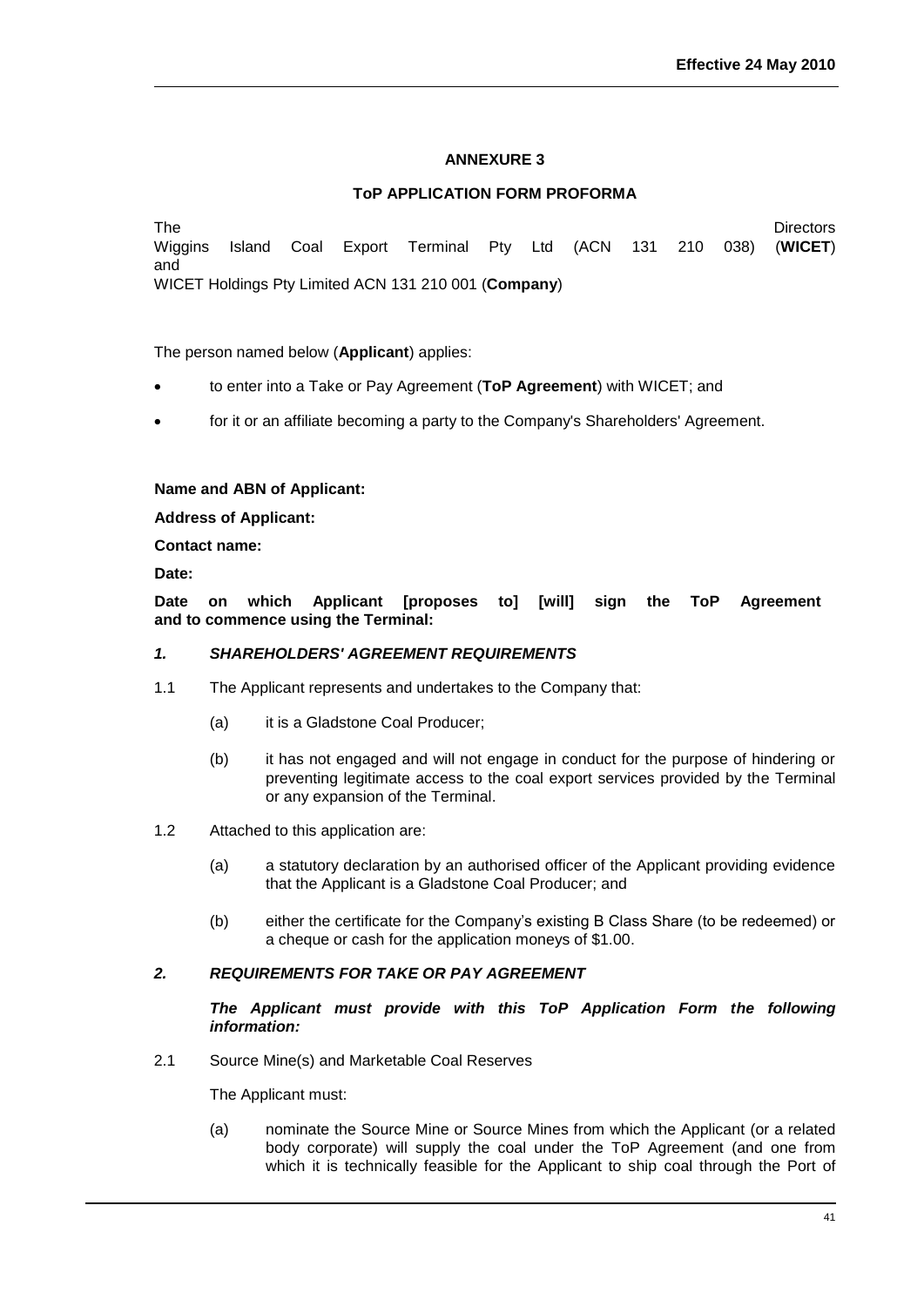Gladstone or which it expects it will be technically feasible to do so from the time its payment obligations under its ToP Agreement commence).

(b)

provide evidence in relation to its Source Mine(s) that it or its actual or proposed Affiliated Guarantor either holds a mining lease or a sublease of a mining lease (or an interest therein) or it or its Affiliated Guarantor (or a nominee or manager on its behalf or on behalf of its Affiliated Guarantor) has applied for and is diligently pursuing the grant of a mining lease or a sublease of a mining lease

 $\_$  , and the set of the set of the set of the set of the set of the set of the set of the set of the set of the set of the set of the set of the set of the set of the set of the set of the set of the set of the set of th

 $\_$  , and the set of the set of the set of the set of the set of the set of the set of the set of the set of the set of the set of the set of the set of the set of the set of the set of the set of the set of the set of th

- (c) nominate in Mtpa the Capped Annual Tonnage it proposes to export through the Terminal (which must be no less than the Minimum Capped Annual Tonnage) (**ToP Nomination**) and disclose whether there is any ramp up of its requirements for the Services with details of quantities and timing of ramp up.
- (d) provide a Statement of Marketable Coal Reserves (**MCR**) it proposes to allocate for shipment under the ToP Agreement through the Terminal calculated in accordance with the JORC Code (a copy of which can be found at http://www.jorc.org) (where this application is lodged in relation to an expansion of the Terminal under paragraph 9 of the Access Policy, the Applicant must instead provide evidence to WICET that it will be able to provide such statement by the time WICET expects that it will need to make a decision whether or not to proceed with the expansion and go to market to raise finance for the expansion ). (The Statement of the MCR and the key documents used to develop the statement must be verified by a competent person in accordance with the JORC Code.)
- (e) provide evidence that the Reserve Life Cover Ratio (**RLCR**) of its Source Mine or Source Mines will exceed 1.1:1 times at execution of the ToP Agreement or, where the ToP Application Form is lodged in relation to an expansion of the of the Terminal under paragraph 9, provide evidence to WICET that it will be able to satisfy that RLCR by the time WICET expects that it will need to make a decision whether or not to proceed with the expansion and go to market to raise finance for the expansion.

\_\_\_\_\_\_\_\_\_\_\_\_\_\_\_\_\_\_\_\_\_\_\_\_\_\_\_\_\_\_\_\_\_\_\_\_\_\_\_\_\_\_\_\_\_\_\_\_\_\_\_\_\_\_\_\_\_\_\_\_\_\_\_\_\_\_

 $\_$  , and the set of the set of the set of the set of the set of the set of the set of the set of the set of the set of the set of the set of the set of the set of the set of the set of the set of the set of the set of th

## 2.2 Other Infrastructure

The Applicant must:

(a) provide evidence that the relevant rail infrastructure provider has demonstrated plans for expanding rail capacity where needed, consistent with the timing requirements of the relevant Source Mine(s) and ready for use at the commencement of services under the ToP Agreement.

\_\_\_\_\_\_\_\_\_\_\_\_\_\_\_\_\_\_\_\_\_\_\_\_\_\_\_\_\_\_\_\_\_\_\_\_\_\_\_\_\_\_\_\_\_\_\_\_\_\_\_\_\_\_\_\_\_\_\_\_\_\_\_\_\_\_

(b) provide evidence that other connecting or supporting infrastructure (including rail spurs and sidings, power, water and channel infrastructure) necessary to the production and delivery of coal from its Source Mine(s) is likely to be approved and in place to meet the requirements of the ToP Agreement.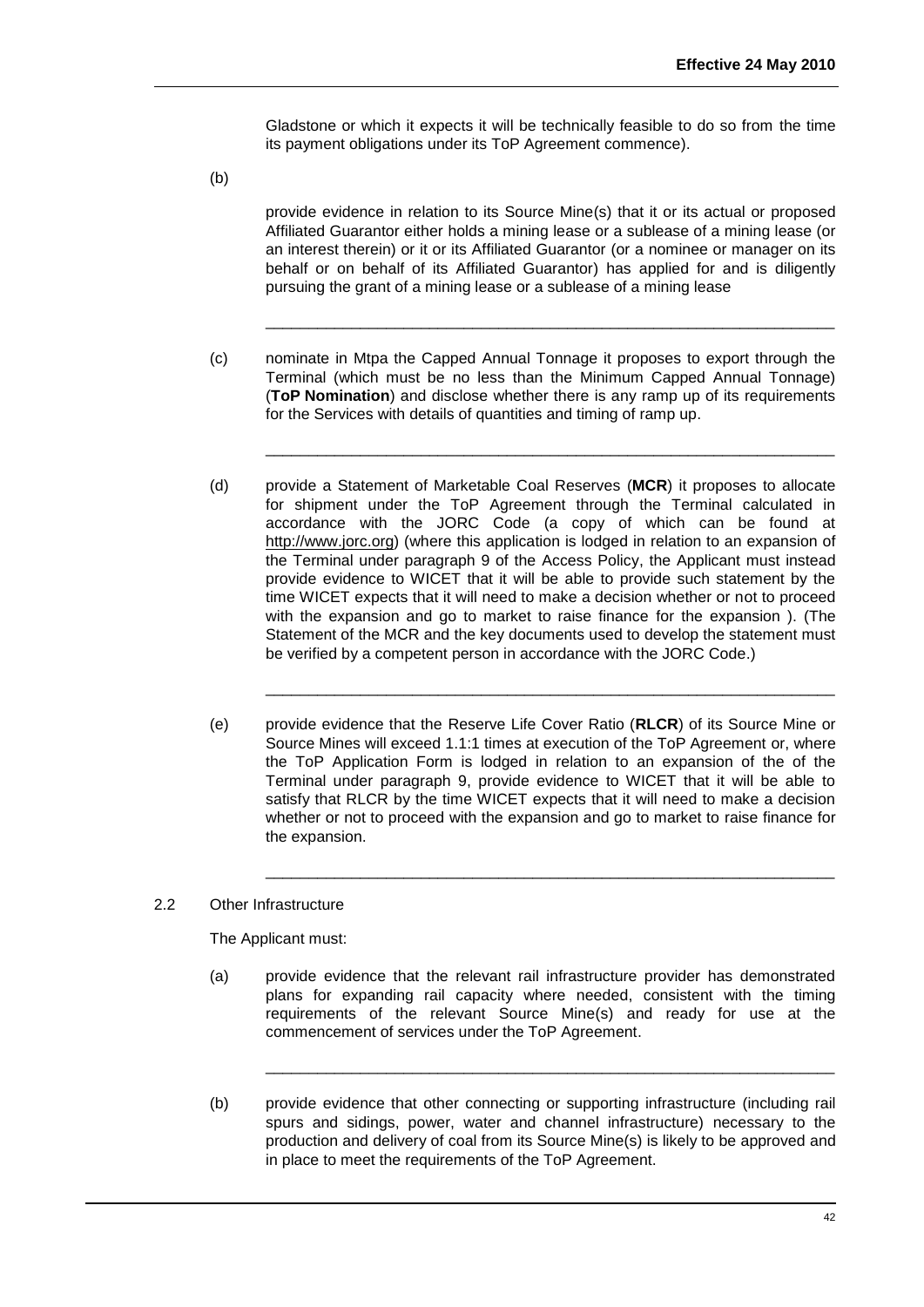(c) provide evidence that the Applicant or its Affiliated Guarantor (or an entity on its behalf or on behalf of its Affiliated Guarantor) has entered into the necessary above and below-rail contracts or these contracts will be entered into prior to the commencement of the provision of services under the ToP Agreement.

\_\_\_\_\_\_\_\_\_\_\_\_\_\_\_\_\_\_\_\_\_\_\_\_\_\_\_\_\_\_\_\_\_\_\_\_\_\_\_\_\_\_\_\_\_\_\_\_\_\_\_\_\_\_\_\_\_\_\_\_\_\_\_\_\_\_

\_\_\_\_\_\_\_\_\_\_\_\_\_\_\_\_\_\_\_\_\_\_\_\_\_\_\_\_\_\_\_\_\_\_\_\_\_\_\_\_\_\_\_\_\_\_\_\_\_\_\_\_\_\_\_\_\_\_\_\_\_\_\_\_\_\_

## 2.3 Acceptable Security

If requested by WICET, the Applicant must provide evidence to WICET's satisfaction that it will be able to provide:

- (a) acceptable security to WICET (in an amount equal to the aggregate forecast THC for its Capped Annual Tonnage for a period up to 12 months or such longer period as WICET reasonably considers its financiers may require); and
- (b) Either in addition to or in substitution for the security referred to in paragraph (a) above, any other security in the form and amount that WICET reasonably considers is financially prudent having regard to the development and funding schedule for the Source Mine and associated infrastructure

*[Note: This item may need to be adapted by WICET from time to time to include reference to other forms of security which may be required by WICET financiers.]*

\_\_\_\_\_\_\_\_\_\_\_\_\_\_\_\_\_\_\_\_\_\_\_\_\_\_\_\_\_\_\_\_\_\_\_\_\_\_\_\_\_\_\_\_\_\_\_\_\_\_\_\_\_\_\_\_\_\_\_\_\_\_\_\_\_\_\_\_\_\_\_\_

## 2.4 Compliance with ToP Agreement and Terminal Rules

The Applicant must provide evidence to WICET's satisfaction that the Applicant is capable of complying with the Part B Requirements and Terminal Rules.

\_\_\_\_\_\_\_\_\_\_\_\_\_\_\_\_\_\_\_\_\_\_\_\_\_\_\_\_\_\_\_\_\_\_\_\_\_\_\_\_\_\_\_\_\_\_\_\_\_\_\_\_\_\_\_\_\_\_\_\_\_\_\_\_\_\_\_\_\_\_\_\_

## 2.5 Affiliated Guarantor

If the Applicant does not itself hold the mining lease or hold a sublease of the mining lease (or an interest therein) granting rights to produce coal from the land that is the subject of the mining lease for the Source Mine(s) , it must provide evidence to WICET's satisfaction that the entity which either holds the mining lease or sublease (or an interest therein) or who has itself or through a nominee or manager on its behalf applied for and is diligently pursuing the grant of a mining lease will guarantee the obligations of the Applicant under the ToP Agreement.

\_\_\_\_\_\_\_\_\_\_\_\_\_\_\_\_\_\_\_\_\_\_\_\_\_\_\_\_\_\_\_\_\_\_\_\_\_\_\_\_\_\_\_\_\_\_\_\_\_\_\_\_\_\_\_\_\_\_\_\_\_\_\_\_\_\_\_\_\_\_\_\_

**The Applicant acknowledges and agrees that if it does not provide the information specified, WICET is entitled to reject the Applicant's application.**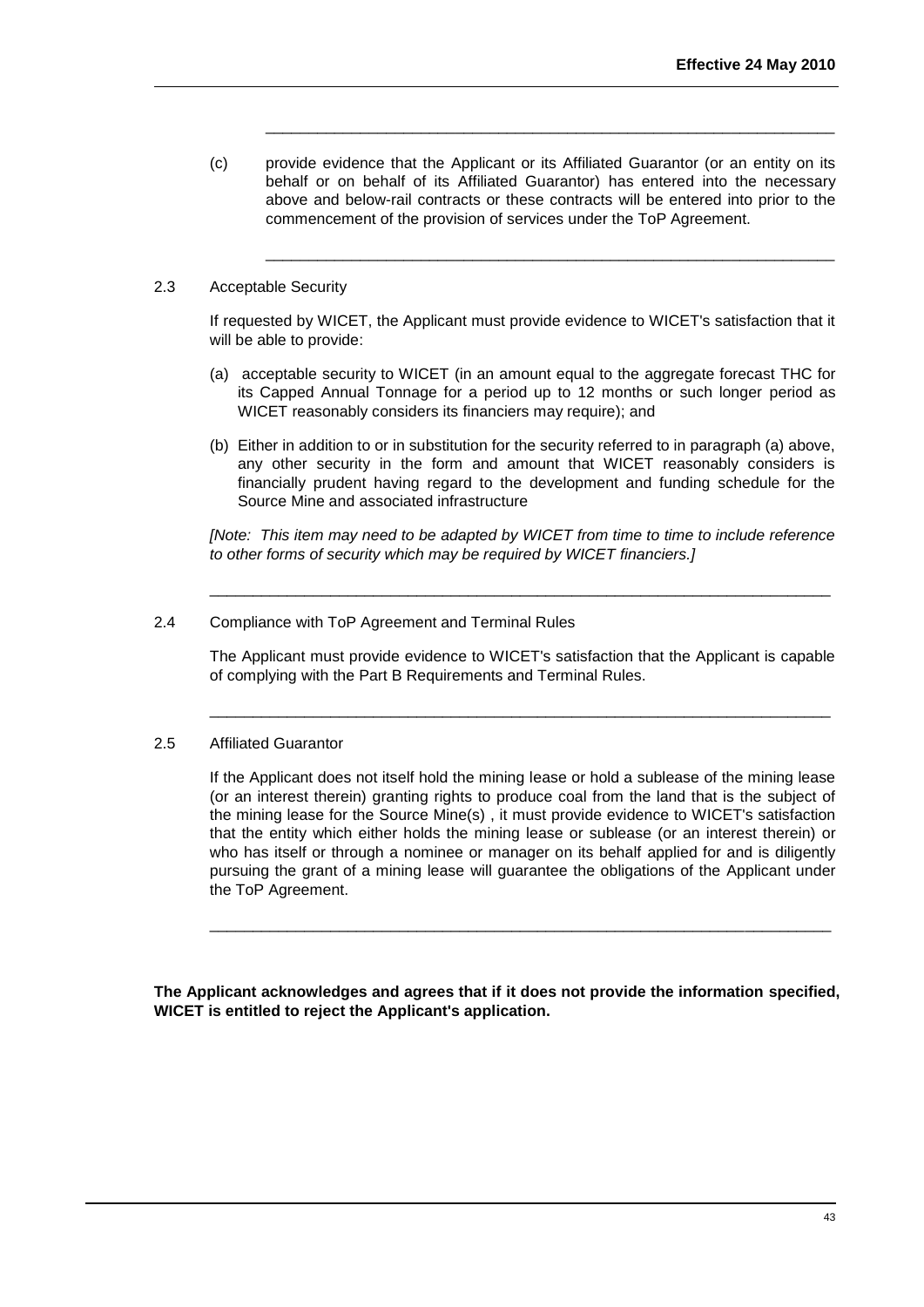## **EXECUTED** by **[**insert name of Applicant**]**:

Signature of director **Signature of director/secretary** Signature of director/secretary

Name Name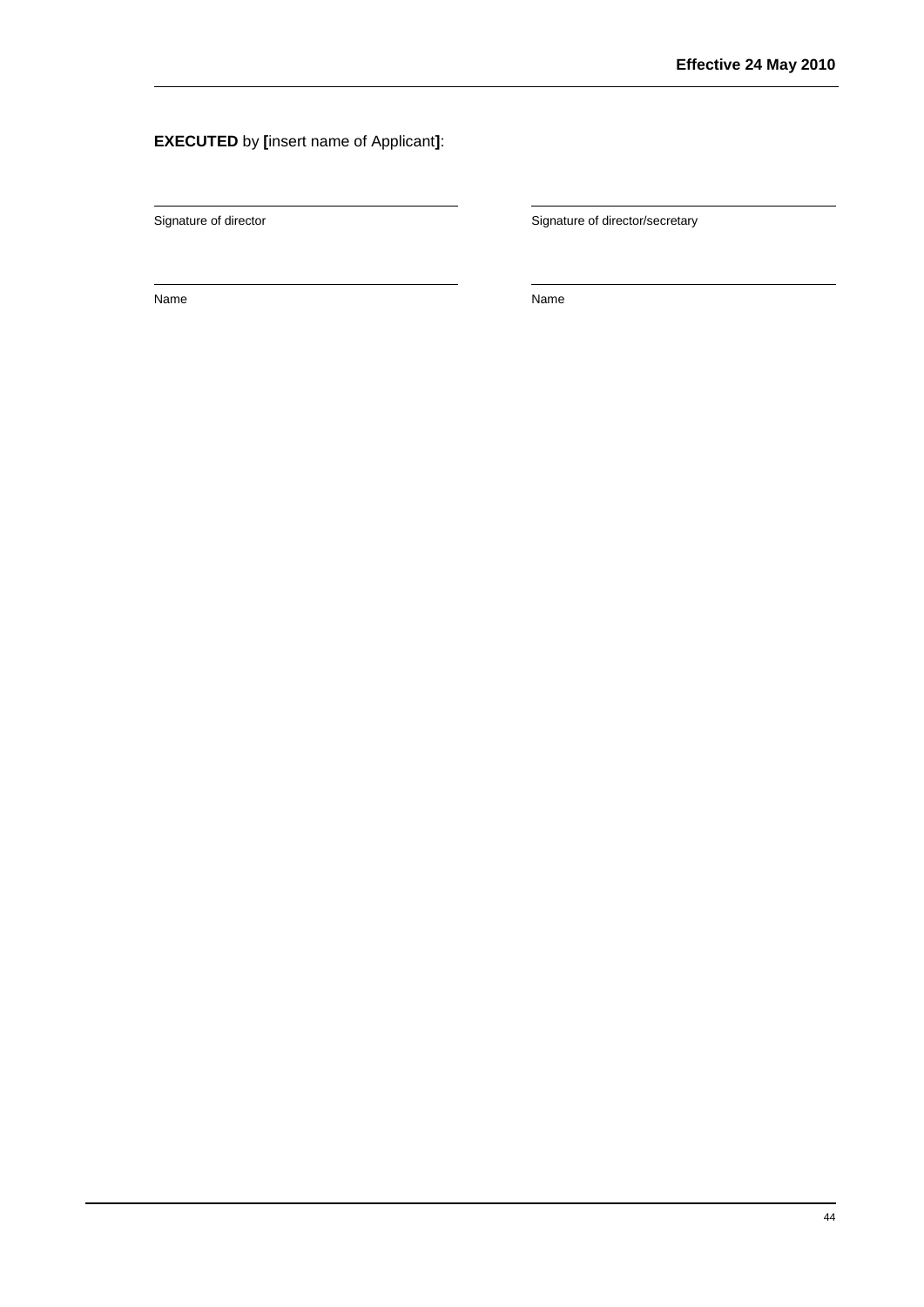## **ALLOCATION OF INITIAL CAPACITY AT THE TERMINAL<sup>9</sup>**

#### <span id="page-46-0"></span>*Reserved Capacity*

l

**Initial Reserved Capacity** means 23.5 Mtpa of Terminal capacity allocated as follows:

- (e) 1.5 Mtpa to the Barney Point Producer on the terms contained in the Barney Point Agreement between WICET and the Barney Point Producer; and
- (f) 22 Mtpa to the Wandoan Joint Venture,

<span id="page-46-1"></span>(the parties collectively in relation to the Capacity referred to above being the "**Reserved**  Capacity Producers")<sup>10</sup>.

<sup>9</sup> This Annexure described the initial allocation procedures for Stage 1 of the Terminal which are not applicable to future allocations. Only paragraph 14 remains relevant for interpretation purposes.

<sup>&</sup>lt;sup>10</sup> The rights of Reserved Capacity Producers to Initial Reserved Capacity have been utilised or have expired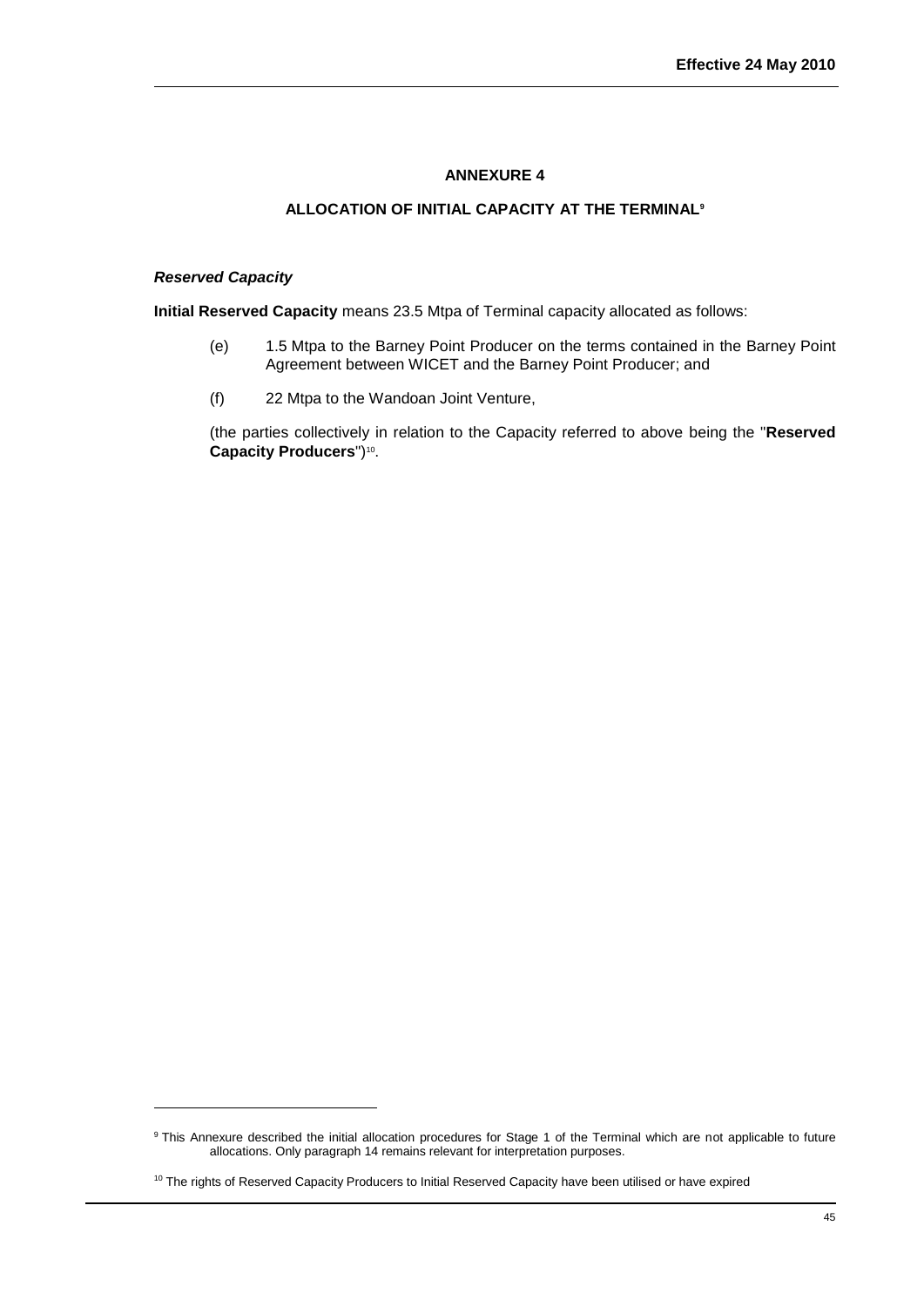## **SERVICES**

To the extent relevant, the following Services must be provided in accordance with the Shippers' ToP Agreements.

1. Train unloading

If a train carrying a Shipper's coal arrives at the Terminal as scheduled (or within a reasonable time before or after it is scheduled, where it can reasonably be unloaded at that time), WICET must ensure that the train is unloaded at the appropriate rate (consistent with the type and condition of the coal).

2. Reclaiming and vessel loading services

WICET must:

- (a) make the Terminal available for berthing by vessels (which are satisfactory in all respects to receive coal) nominated by each Shipper and accepted by WICET in each Financial Year.
- (b) load each Shipper's coal into a vessel which is nominated by the Shipper and is available for loading so as to achieve the objective in paragraph (a).
- 3. Incidental services

WICET must provide the following services incidental to coal handling:

- (a) maintain coal sampling equipment;
- (b) vessel survey services;
- (c) vessel monitoring;
- (d) coordination with ships' agents, masters, customers and other relevant entities;
- (e) crew disembarkation assistance; and
- (f) wharfage and line services.
- 4. Miscellaneous services

If required by a Shipper, WICET must provide the following miscellaneous services to the Shipper:

- (a) moisture adding;
- (b) compacting;
- (c) surfactant adding;
- (d) dozing;
- (e) blending (subject to clause 5(b) below);
- (f) any other services reasonably requested from time to time in writing by a Shipper to WICET, provided that such services will not unreasonably impact on the efficiency of the Terminal.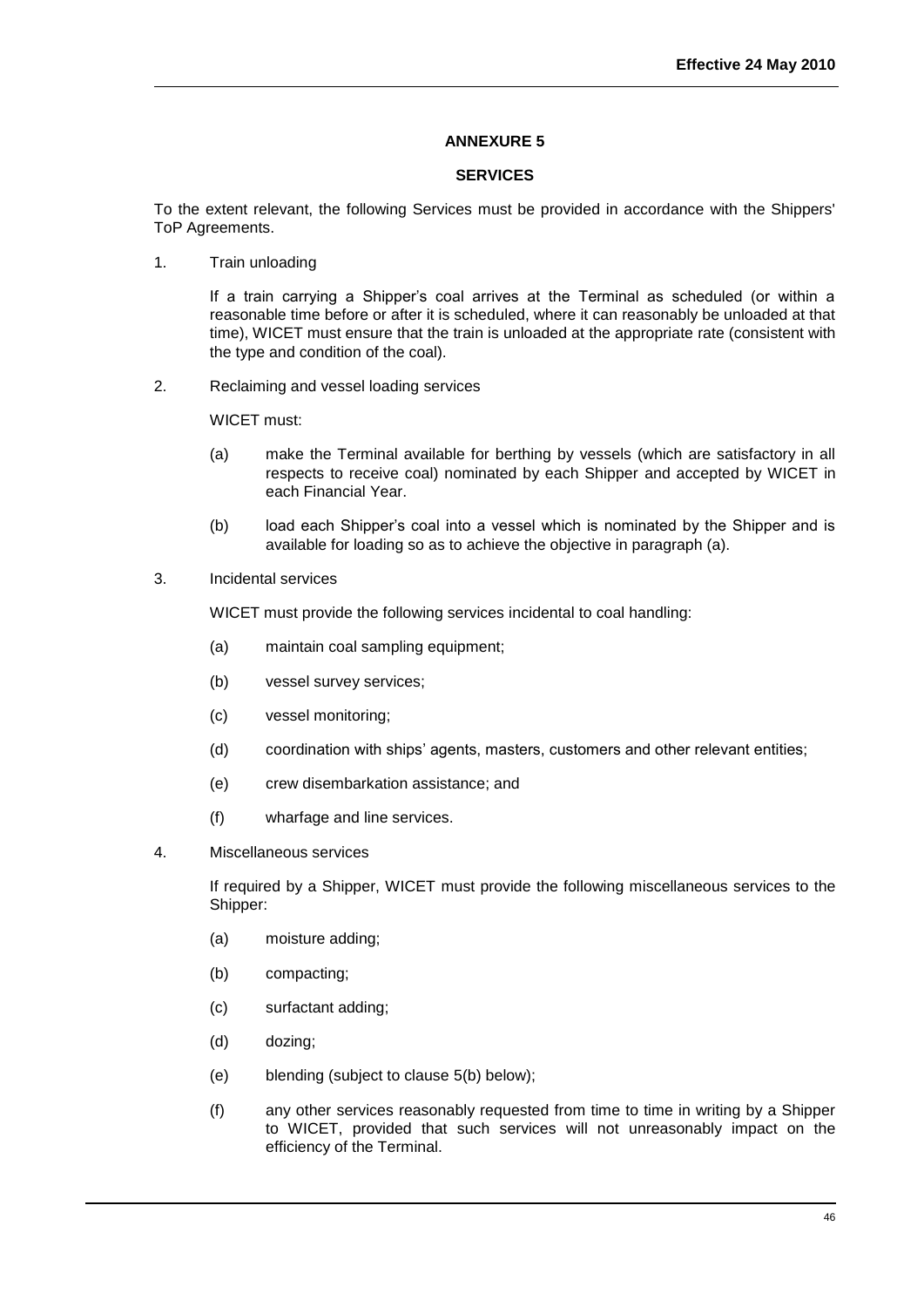- 5. Stockpiling and blending
	- (a) WICET must provide to each Shipper the stockpile areas agreed in the ToP Agreement.
	- (b) WICET must transfer each Shipper's coal from the train unloading facility at the Terminal to the relevant stockpile area for that Shipper or a cargo assembly area and stockpile a Shipper's coal in that area (except to the extent that WICET develops a plan which provides for direct loading from train to vessel).